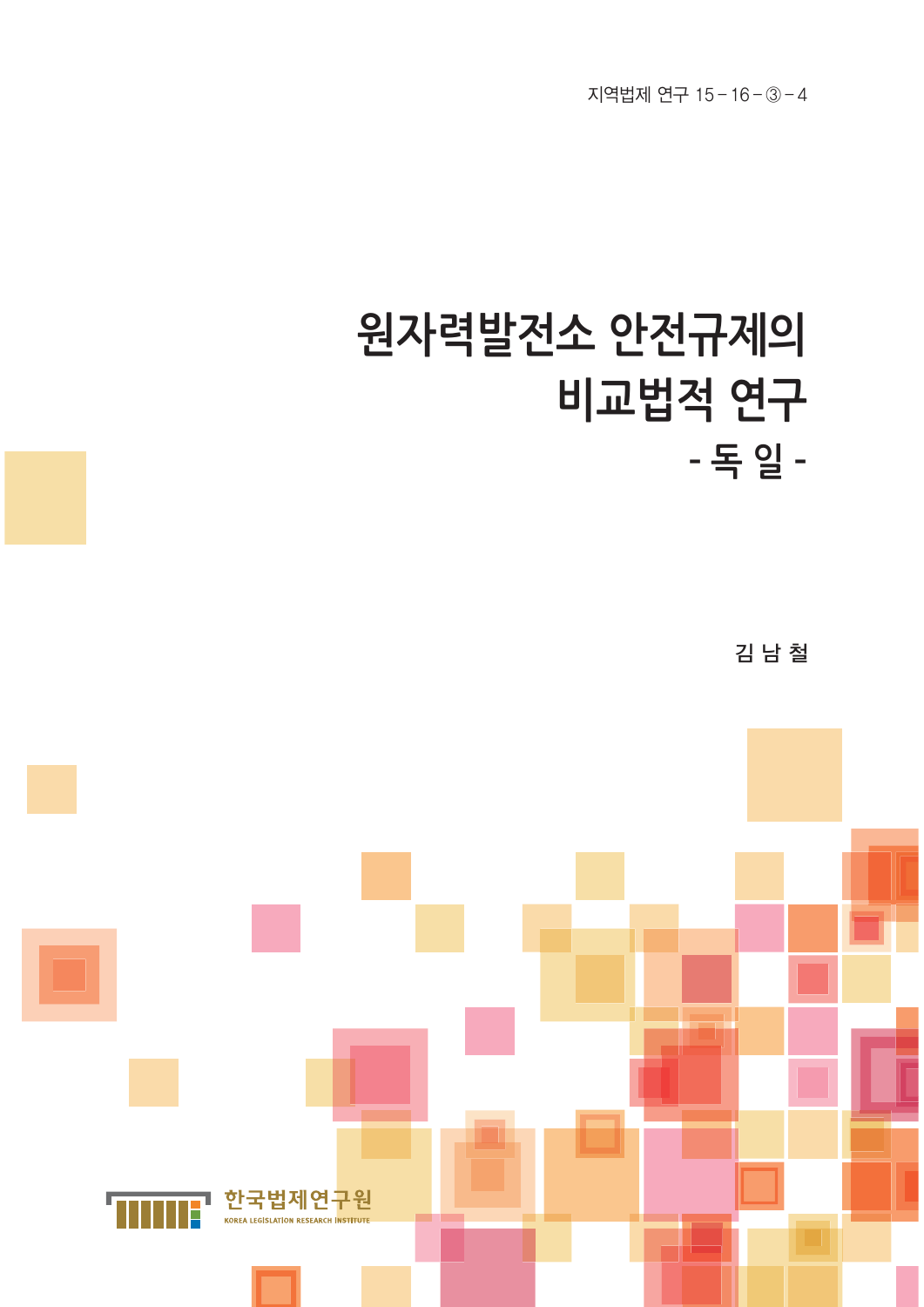지역법제 연구 15-16-3-4

# 원자력발전소 안전규제의 비교법적 연구 -독 일-

김 남 철

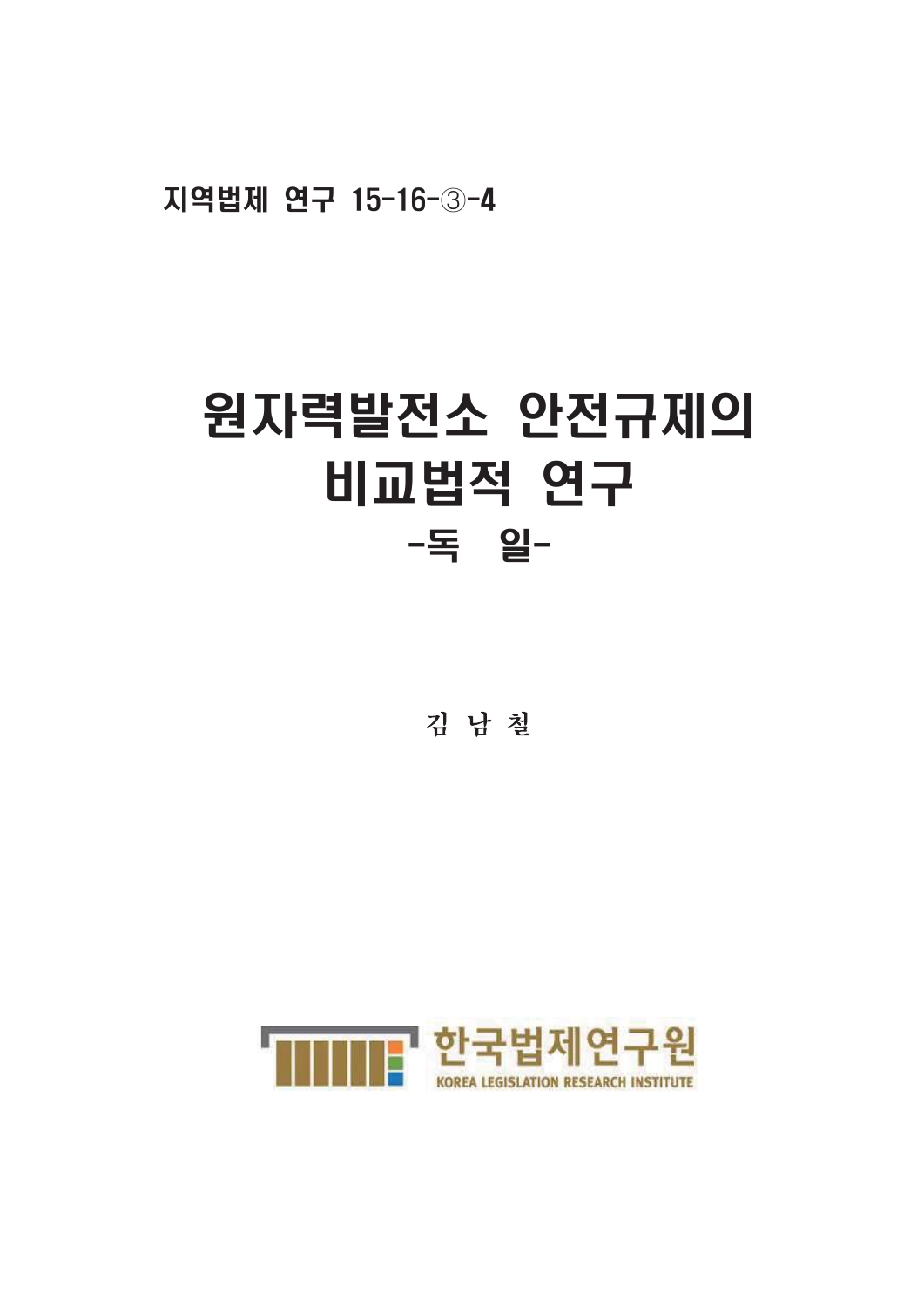## 원자력발전소 안전규제의 비교법적 연구 -독 일-

## **Comparative Legal Study on Safety Regulations of Nuclear Power Station** -Germany-

연구자 : 김남철 (부산대학교 법전원 교수) Kim, Nam-Cheol

2015. 10. 31.

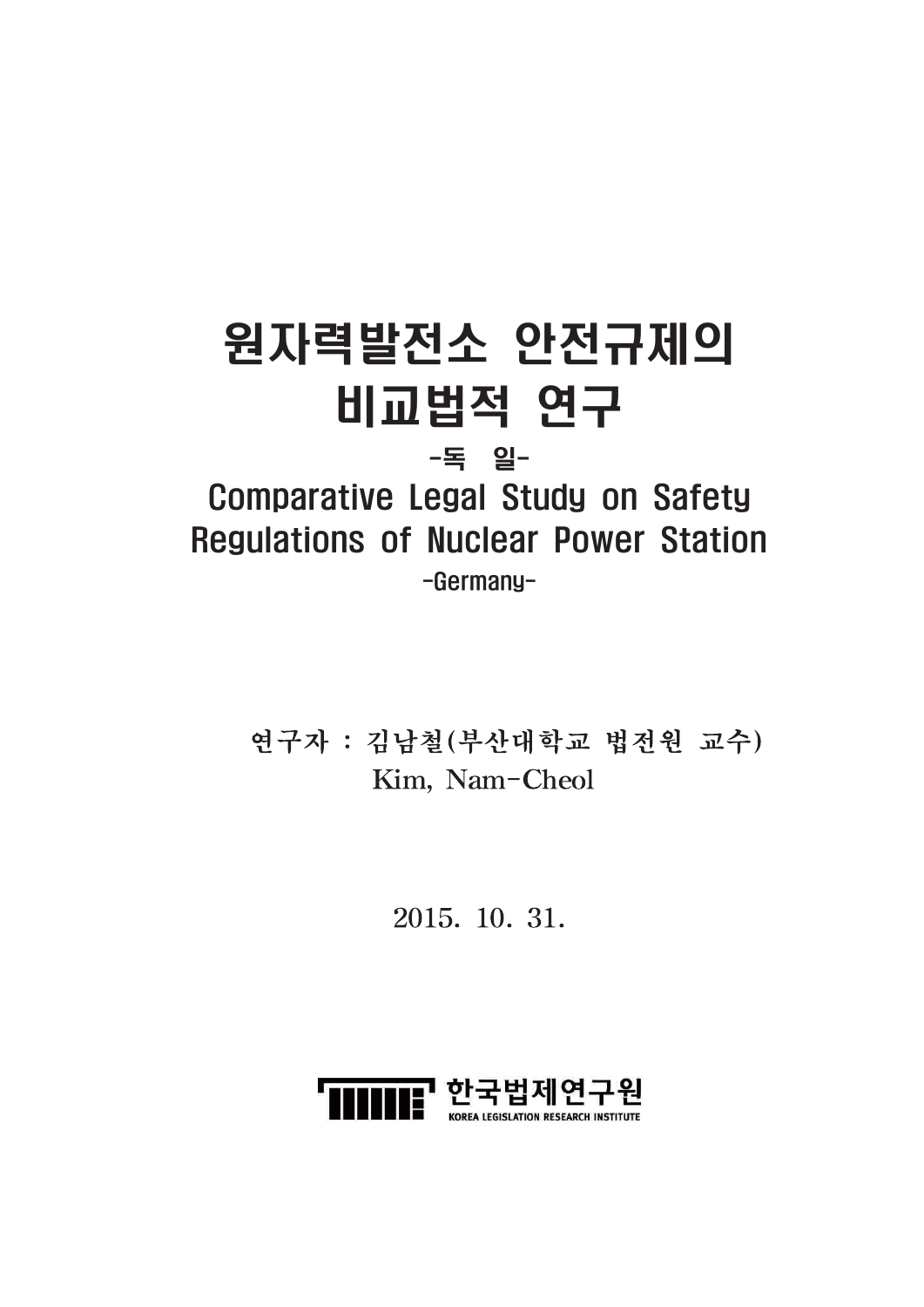

## I. 배경 및 목적

- □ 본 연구는 독일의 원자력 안전법제를 연구하는 것을 목적 으로 하다.
	- 본 여구는 ① 워자력발전소 안전규제기관. ② 워자력발전소 안 전규제법제의 현황 및 3 워자력발전소 안전규제의 내용을 중 점적으로 여구하다

## Ⅱ. 주요 내용

- □ 워자력 시설의 안전규제기관
	- 우리나라의 경우 주무부처는 미래창조과학부이고, 안전규제와 관련하여 가장 중요한 역할을 하는 기관은 국무총리 소속으로 설치되는 워자력안전위워회이다.
	- 독일의 경우 연방의 주무행정부는 연방환경부이고, 연방환경부 산하에 별도의 연방방사선방호청이 설치되어 있고, 그 밖에도 연방과 주의 협력을 위하여 원자력에너지를 위한 주 위원회 (LAA), 자문기관으로 원자로안전위원회(RSK), 방사선방호위원회 (SSK), 폐기물처리위원회(ESK)가 있으며, 그 외에 별도의 연방 핵폐기청 및 다양한 연구기관이 있고, 전문가 참여를 통하여 전문가의 전문지식을 행정에 적극 활용하고 있다.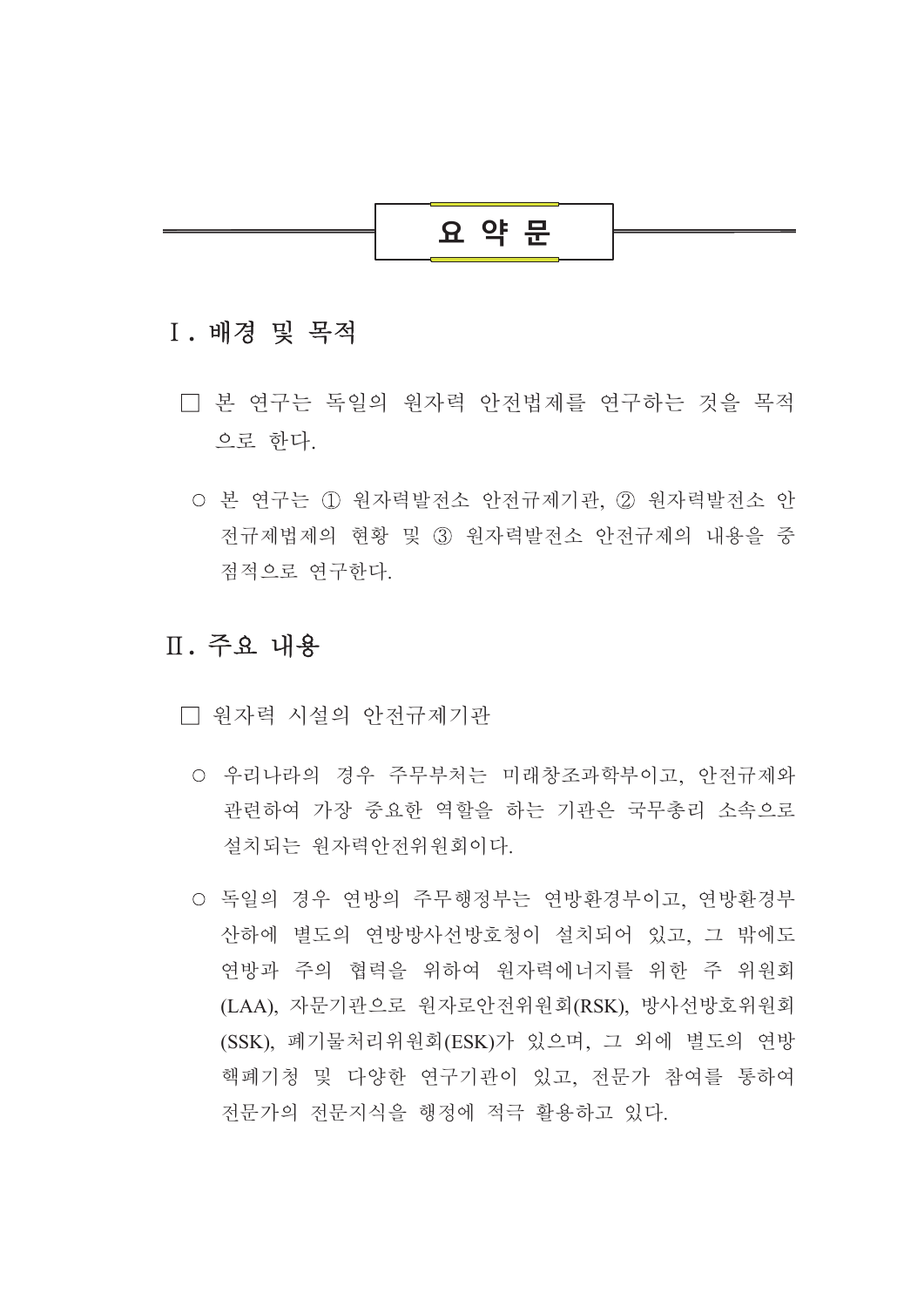□ 워자력 아저규제 법제

- 우리나라의 원자력 관련 법률은 약 12개로 약 5개의 법률을 가지고 있는 독일보다 법률 수는 더 많다. 이 가운데 워자력 안전규제와 관련된 우리나라의 법률로는 원자력안전법 · 원자력 시설 등의 방호 및 방사능 방재 대책법 · 방사성폐기물 관리법 · 생활주변방사선 안전관리법을 들 수 있는데, 원자력이나 방사선 안전에 관하여는 비교적 최근인 2011년에 와서야 입법이 이루어 졌다.
- 독일의 경우 원자력 안전규제에 관한 법률은 원자력법이라고 할 수 있다. 원자력법은 1959년 제정되어 그 후 여러 차례에 걸쳐 개정되었는데, 이 법은 원자력의 평화적 이용, 원자력의 위험으로부터의 보호, 원자력의 안전한 이용을 목적으로 하는 것 이외에 전력의 영업적 생산을 위한 원자력의 이용을 정해진 대로 종료하는 것도 법의 목적으로 삼고 있다. 워자력법 이외에도 이를 구체화하는 법규명령과 행정규칙을 포함한 다수의 하위 법규가 존재하다.

□ 안전규제 내용

- 대체로 안전규제를 위한 규정들로는 신고, 허가, 검사, 평가, 보고, 안전을 위한 각종 조치, 허가 등의 취소와 같은 제재적 행정 처분 등을 들 수 있는데. 이는 우리나라나 독일의 경우 모두 유사하다.
- 다만 독일 워자력법은 그 외에도 탈워전정책에 따라 워자력발전 소의 운영권의 소멸, 잔존전력량의 전용, 시설폐지, 예비운영 등도 규정하고 있고, 그밖에도 계획확정절차, 변경금지, 관계인의 신뢰성 검사 등을 규정하고 있는 점이 우리에 비해 특징적이다.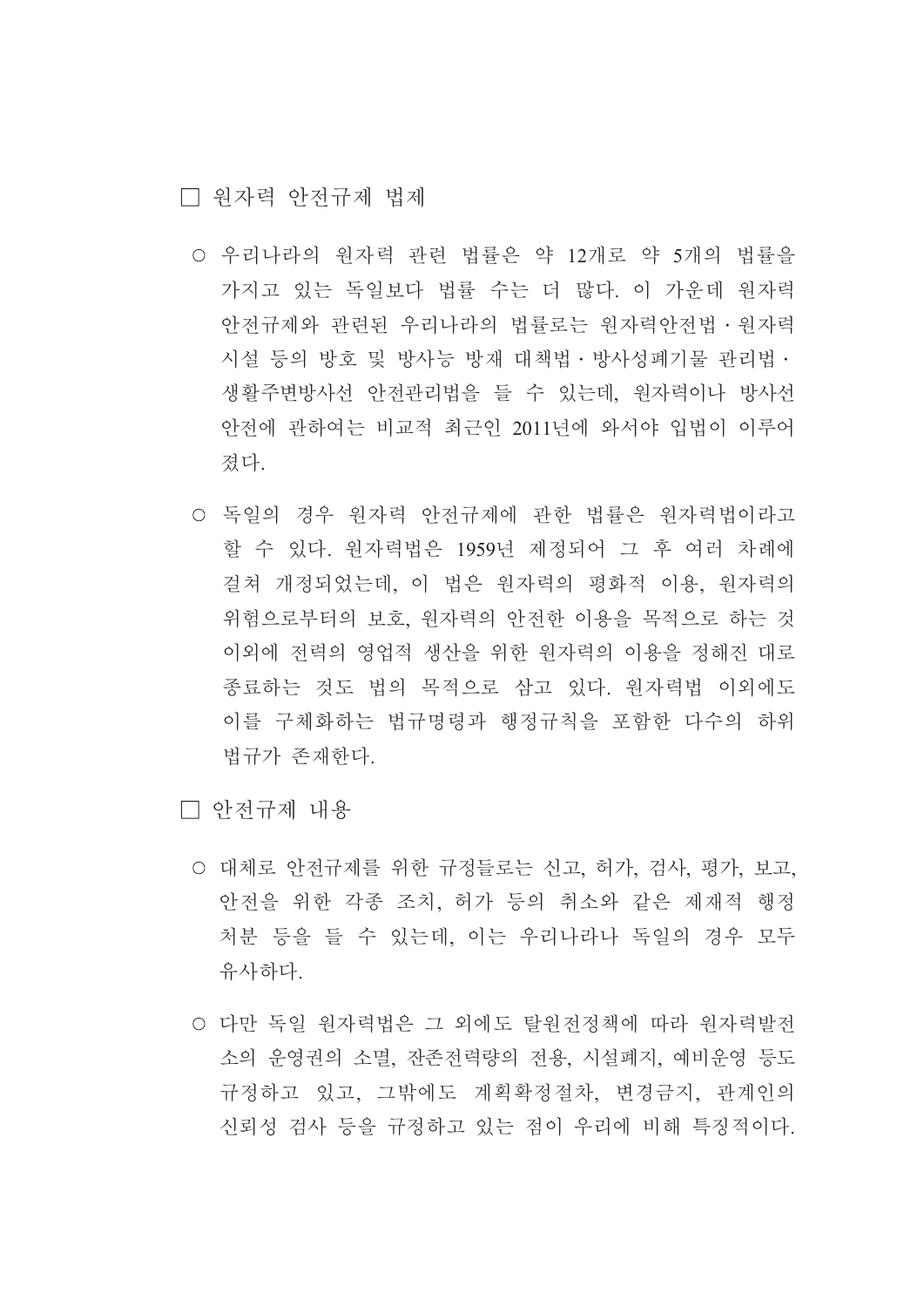## Ⅲ. 기대효과

- □ 독일 원자력법상 안전규제에 관한 연구는 향후 우리나라의 원자력법분야의 학문적 연구 및 원자력법제의 정비 및 개선, 특히 워자력 이용에 대한 우리 사회의 인식전환 등에 기여 할 것으로 기대한다.
- ▶ 주제어 : 원자력, 원자력법, 독일 원자력법, 원자력 시설의 안전규제 기관, 원자력시설 안전규제 법제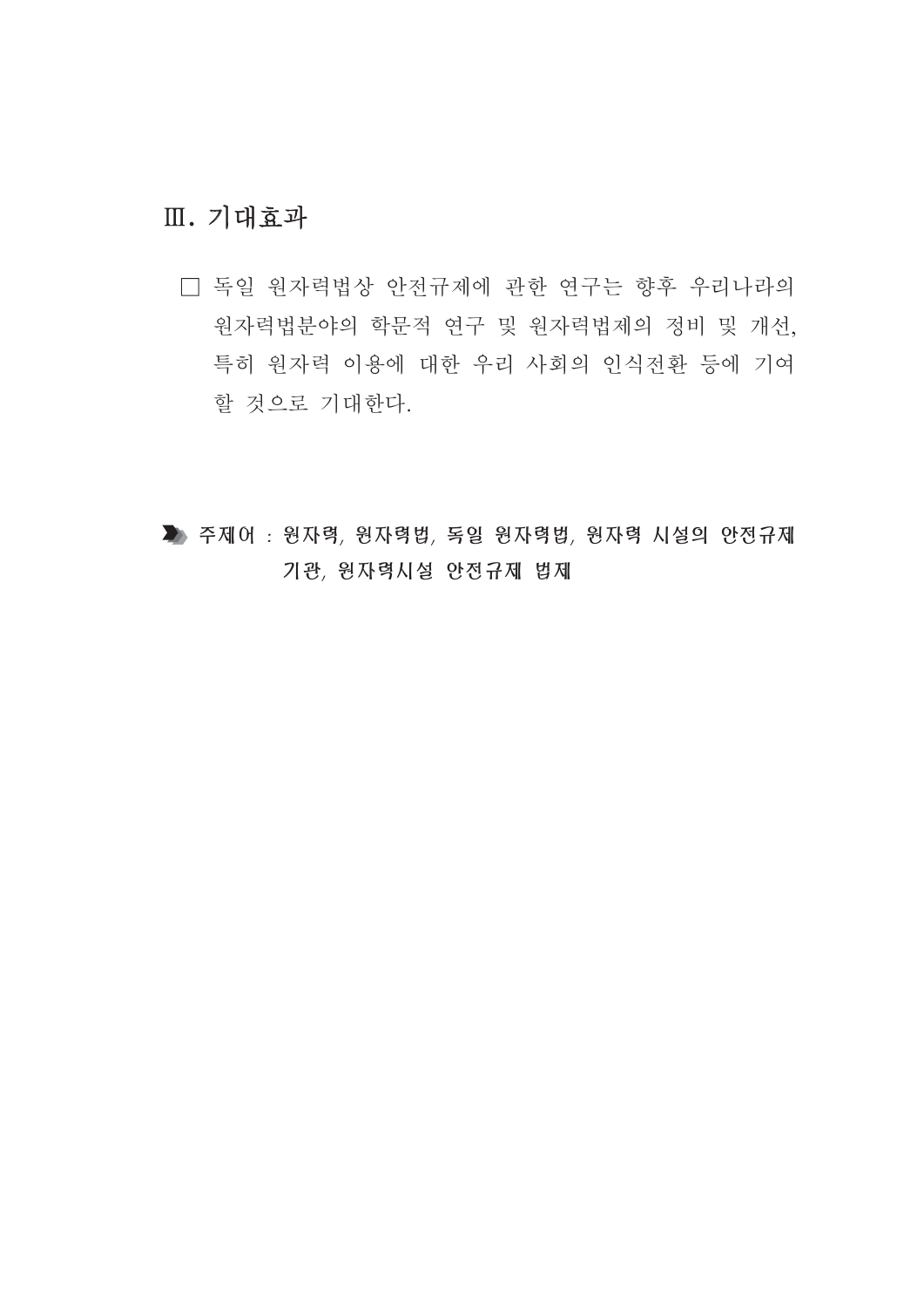## **Abstract**

### I. Hintergrund und Ziel

- □ Es ist der Ziel dieser Studie, das Rechtssystem für Regulierung zur Sicherung der kerntechnischen Anlagen in Deutschland zu forschen, um die sicher Nutzung der Kernenergie durch kerntechnische Anlagen sicherzustellen.
	- O In dieser Studie werden insbesondere ① die Behörden und sonstigen Institutionen für Regulierung zur Sicherung der kerntechnischen Anlagen, 2 das Rechtssystem für Regulierung zur Sicherung der kerntechnischen Anlagen sowie 3 der Regulierungsinhalte zur Sicherung der kerntechnischen Anlagen behandelt.

## $\mathbf I$ . Hauptinhalte

- $\Box$  Behörden und sonstigen Institutionen für Regulierung zur Sicherung der kerntechnischen Anlagen
	- O In Korea ist der zuständige Behörde für Regulierung zur Sicherung der kerntechnischen Anlagen das Ministerium für Naturwissenschaft, ICT und Zukunftsplanung, und in Zusammenhang mit der Sicherungsregulierung der kerntechnischen Anlagen spielt die Atomkernenergie-Sicherheitskommission am wichtigste Rolle, die unter dem Ministerpräsident errichtet ist.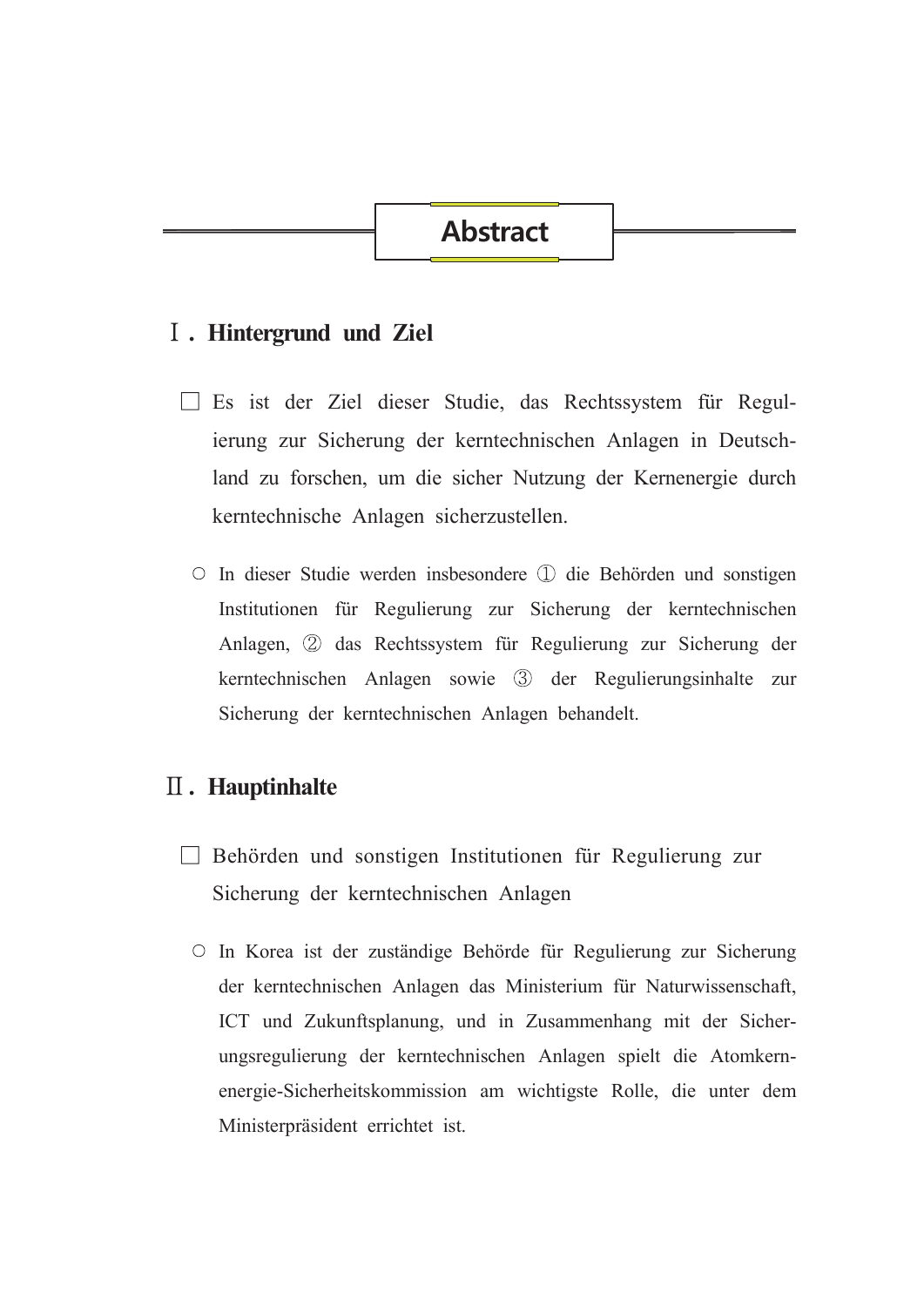- O In Deutschland ist der zuständige Behörde für Regulierung zur Sicherung der kerntechnischen Anlagen das Bundesministerium für Umwelt, Naturschutz, Bau und Reaktorsicherheit(BUM). Das BUM beaufsichtigt die Rechtmäßigkeit und Zweckmäßigkeit des Handelns der Länder. Zum Geschäftsbereich des BUM gehört das Bundesamt für Strahlenschutz, eine wissenschaftlich-technische Bundesoberbehörde. Die Zusammenarbeit von Bund und Ländern erfolgt durch den Länderausschuss für Atomkernenergie(LAA). Es ist ein Bund-Länder-Gremium aus Vertretern der atomrechtlichen Genehmigungs-und Aufsichtsbehörden der Länder und des Bundesumwelt-ministeriums. Das BUM wird regelmäßig von der Reaktor-Sicherheitskommission (RSK), der Strahlenschutzkommission (SSK) und der Entsorgungskommission (ESK) beraten. Bei nahezu allen fachlichen Fragestellungen zur Beurteilung der Sicherheit der Anlagen und ihres Betriebes werden Sachverständige beauftragt. Sie sind insbesondere bei allen Genehmigungsverfahren sowie in den aufsichtlichen Verfahren beteiligt, wie z. B. bei der Betriebsaus-wertung, bei meldepflichtigen Ereignissen, bei wiederkehrenden Prüfungen und bei Anträgen zu kleineren Veränderungen.
- Rechtssystem für Regulierung zur Sicherung der kern-technischen Anlagen
	- O Im Atomrechtsbereich gibt es ca. 12 Gesetze in Korea, wärhend in Deutschland 5 Gesetze gibt. Von 12 Gesetzen sind in Korea die Gesetze mit Zusammenhang mit der Regulierung zur Sicherung der kerntechnischen Anlagen Atomenergiesicherheitsgesetz · Gesetz über die Maßnahmen für Sicherung der kerntechniswehen Anlagen usw.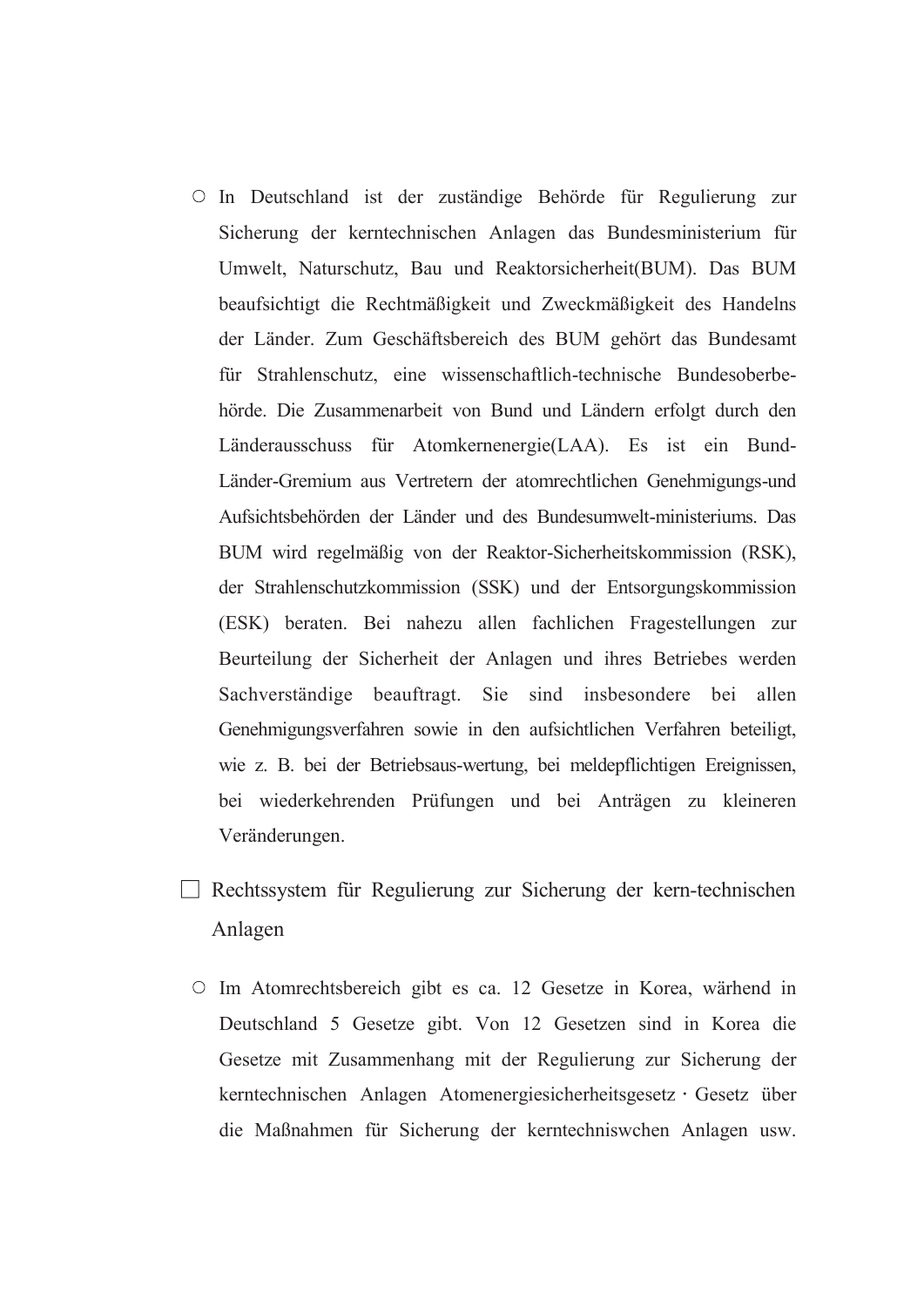und Vorbeugung der strahlen Unfällen · Gesetz über die Kontrolle der radioaktiven Abfällen · Gesetz übert die Kontrolle zur Sicherung der radialen Strahlen um den Lebensumwelt. Diese Gesetze wurden relativ neuerdings, d.h. ca. 2011 Jahre erlassen.

O Das Rechtssystem für Regulierung zur Sicherung der kerntechnischen Anlagen in Deutschland besteht aus Grundgesetz · Atomgesetz · Rechtsverordnungen · Allgemeine Verwaltungsvorschriften · Sicherheitsanforderungen an Kernkraftwerke · Bekanntmachungen des BUM, RSK-Leitlinien · KTA-Regelwerk · Regelungen der Europäischen Union.

Regulierungsinhalte zur Sicherung der kerntechnischen Anlagen

- O In der Regel geben als die Regeungen für die Regulierung zur Sicherung z.B. Anzeige · Erlaubnis · Genehmigung · Überprüfung · Bewertung · Auflage · Sicherungsmaßnahmen · Saktionelle Verwaltungsakt wie z.B. Rücknahme, Wideruf usw. Dies ist fast ähnlich wie in Korea und in Deutschland.
- O Aber das deutsche Atomgesetz regelt außerdem die Erlöschen der Berechtigung zum Leistungsbetrieb kerntechnischer Anlagen, die Übertragung der Elektrizitätsmengen von einer Anlage auf eine andere Anlage, die Stillegung kerntechnischen Anlage, den Reservebetrieb, die Plafeststellung, die Veränderungssperre, die Überprüfung der Zuverlässigkeitder Betroffenen usw.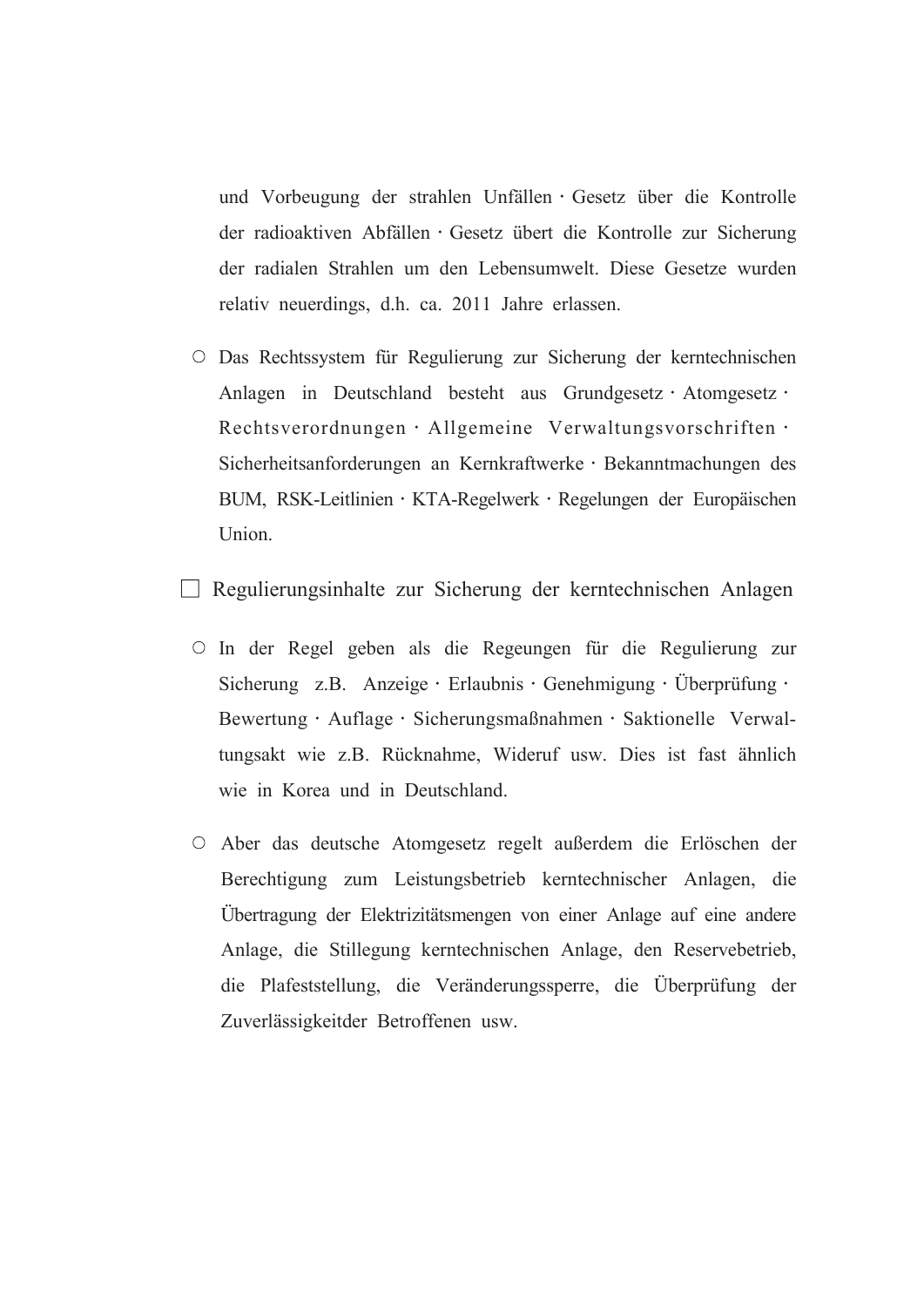## **III.** Erwartungswirkung

- □ Die Forschung über die Regulierung zur Sicherung der kerntechnischen Anlagen wird in der Zukunft zu der wisschenschaftlichen Forschung, der Umstrukurierung und Verbesserung des Atomrechtssystems sowie der Umwandlung des sozialen Erkenntnisses für die Nutzung der Kernkraft usw. beitragen.
- Schlüsselwort: Kernenergie, Atomgesetz, Deutsches Atomgesetz, Behörden und sonstigen Institutionen für Regulierung zur Sicherung der kerntechnischen Anlagen, Rechtssystem für Regulierung zur Sicherung der kerntechnischen Anlagen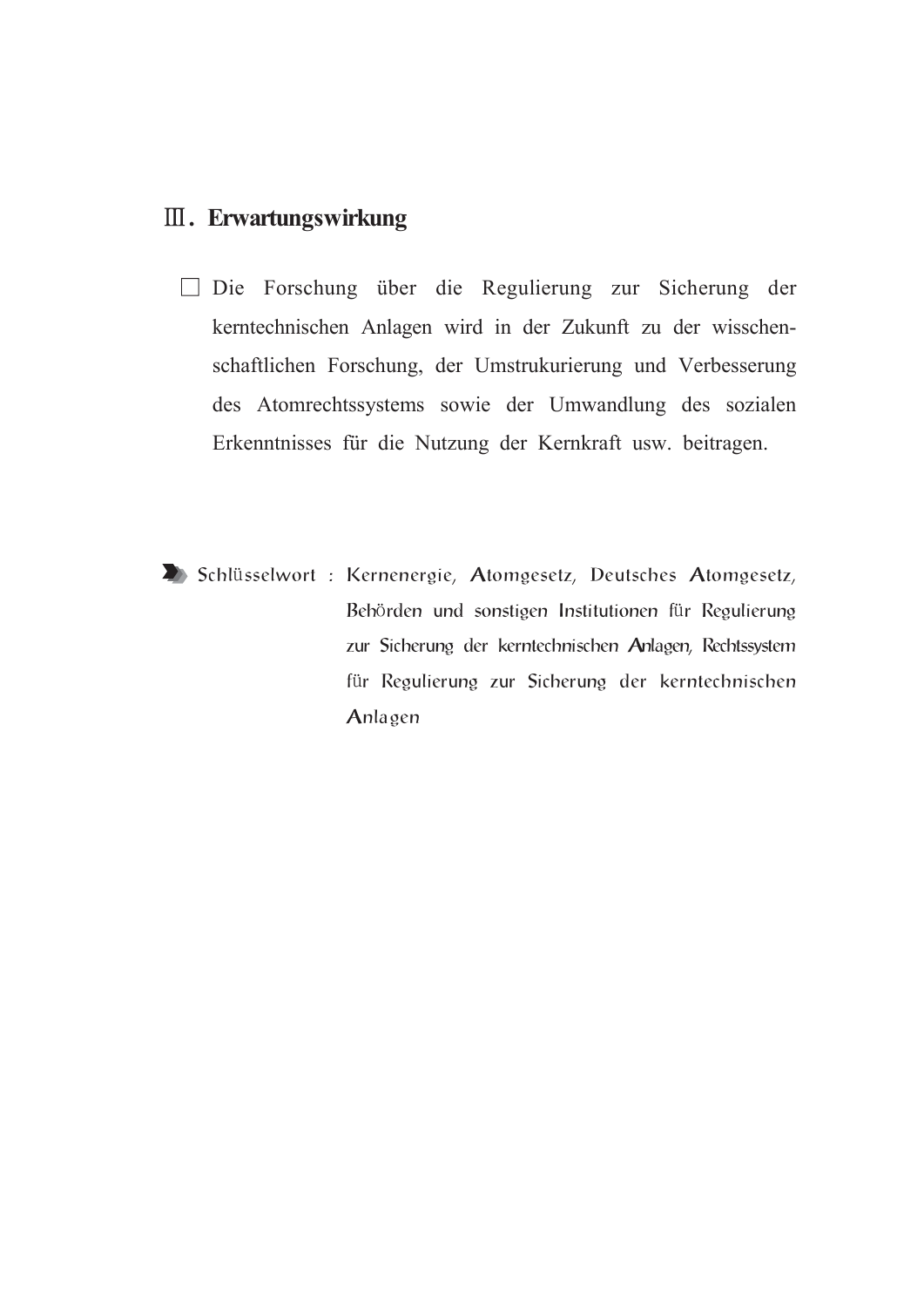| Abstract 37                                                                           |
|---------------------------------------------------------------------------------------|
|                                                                                       |
|                                                                                       |
| 제1절 연구의 필요성 및 목적 ………………………………………………… 15                                               |
|                                                                                       |
|                                                                                       |
| 제 2 장 원자력발전소 안전규제기관 ……………………………………… 19                                                |
| 제 1 절 국내의 원자력발전소 안전규제기관 …………………………… 19                                                |
| 제 2 절 독일의 원자력발전소 안전규제기관 …………………………… 20                                                |
|                                                                                       |
| 2. 연방환경 · 자연보호 · 건축 · 원자로안전부 ····························· 23                         |
| 3. 원자력에너지를 위한 주 위원회(LAA) ……………………………… 23                                              |
| 4. 자문위원회 …………………………………………………………………… 24                                                |
| 5. 전문가 참여 …………………………………………………………………… 26                                               |
| 6. 연방경제수출관리청(Bundesamt für Wirtschaft und<br>Ausfuhrkontrolle BAFA)과 연방재정부 또는 연방 재정부가 |
| 지정하는 세관(Bundesministerium der Finanzen oder den von                                   |
| 7. 연방방사선방호청(Bundesamt für Strahlensczutz, BfS) ………… 28                                |
| 연방행정청(Bundesverwaltungsamt) ……………………………………… 29<br>8.                                  |
| 9. 항공연방청(Luftfahrt-Bundesamt) ………………………………………… 29                                     |
| 10. 연방네트워크기관(Bundesnetzagentur) ……………………………… 29                                       |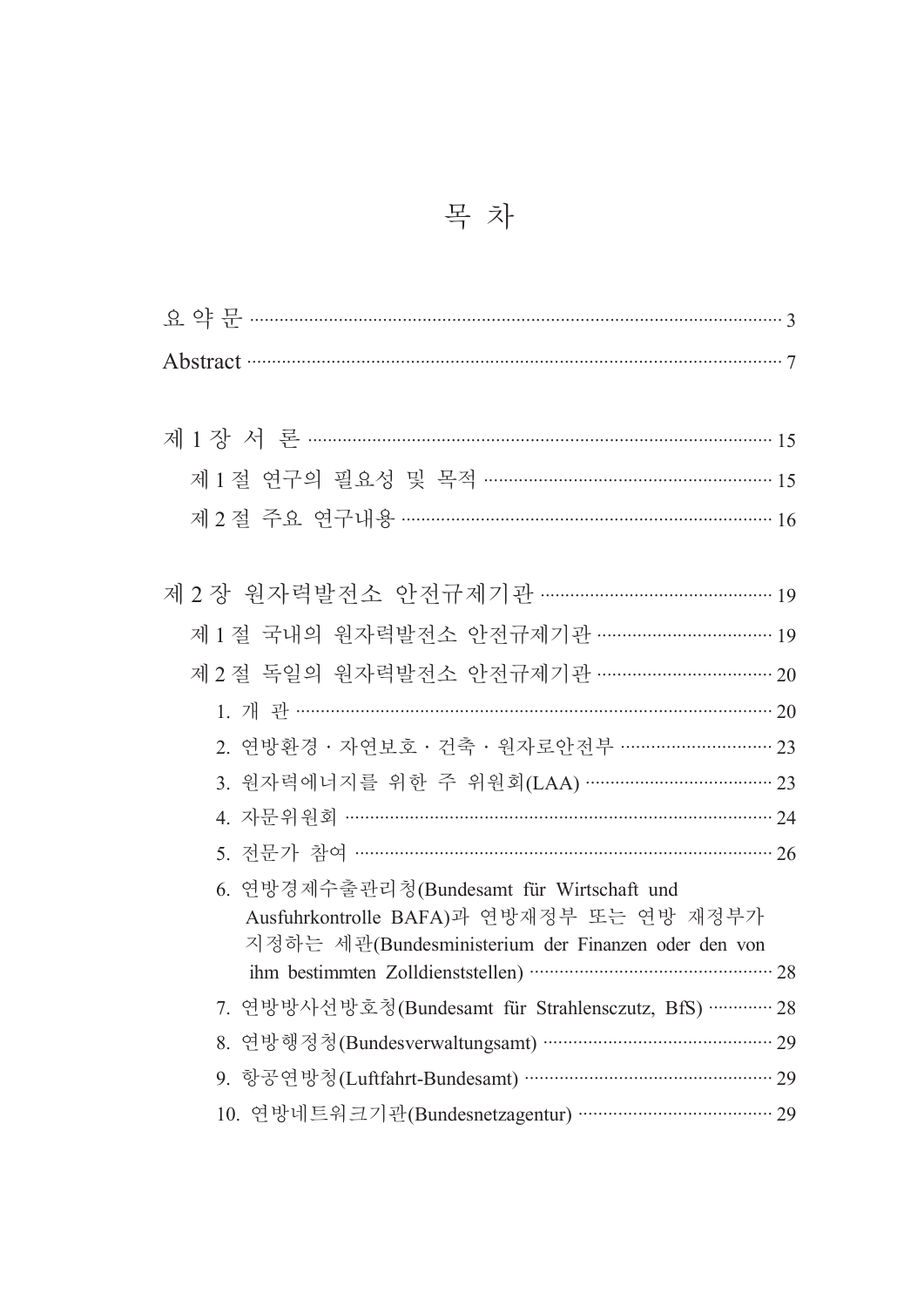| 11. 연방핵폐기청(Bundesamt für kerntechnische Entsorgung) …… 30                      |  |
|--------------------------------------------------------------------------------|--|
| 12. 주 행정기관 …………………………………………………………………… 32                                       |  |
|                                                                                |  |
| 제 3 장 원자력발전소 안전관련 법제 …………………………………… 33                                         |  |
| 제1절 국내의 원자력 관련법제 및 원자력발전소                                                      |  |
| 안전규제법제 현황 …………………………………………………… 33                                              |  |
|                                                                                |  |
| 1. 원자력이용 현황 …………………………………………………………… 35                                         |  |
| 2. 안전규제 관련법령 ………………………………………………………… 39                                         |  |
|                                                                                |  |
| 제 4 장 원자력발전소 안전규제절차 …………………………………… 51                                          |  |
|                                                                                |  |
| 1. 원자력안전법 ……………………………………………………………………… 51                                       |  |
| 2. 원자력시설 등의 방호 및 방사능 방재 대책법 ………………… 53                                         |  |
| 3. 방사성폐기물 관리법 ……………………………………………………… 53                                         |  |
|                                                                                |  |
|                                                                                |  |
| 2. 예비결정 · 부분승인 · 이의신청 ………………………………………… 60                                      |  |
| 3. 승인소유자의 의무 ………………………………………………………… 61                                         |  |
| 4. 허가절차(Zulassungsverfahren): 계획확정 …………………………… 62                              |  |
| 5. 변경금지(Veränderungssperre) ………………………………………………… 63                             |  |
| 6. 관계인의 신뢰성에 대한 검사 ………………………………………… 64                                         |  |
| 7. 내용제한(Inhaltliche Beschräkungen), 부관, 철회, 표시                                 |  |
| (Bezeichnung als Inhaber einer Kernanlage) ································ 66 |  |
| 8. 국가감독(Staatliche Aufsicht) …………………………………………………… 67                           |  |
| 9. 검사(Überprüung), 평가(Bewertung) 및 지속적 개선                                      |  |
|                                                                                |  |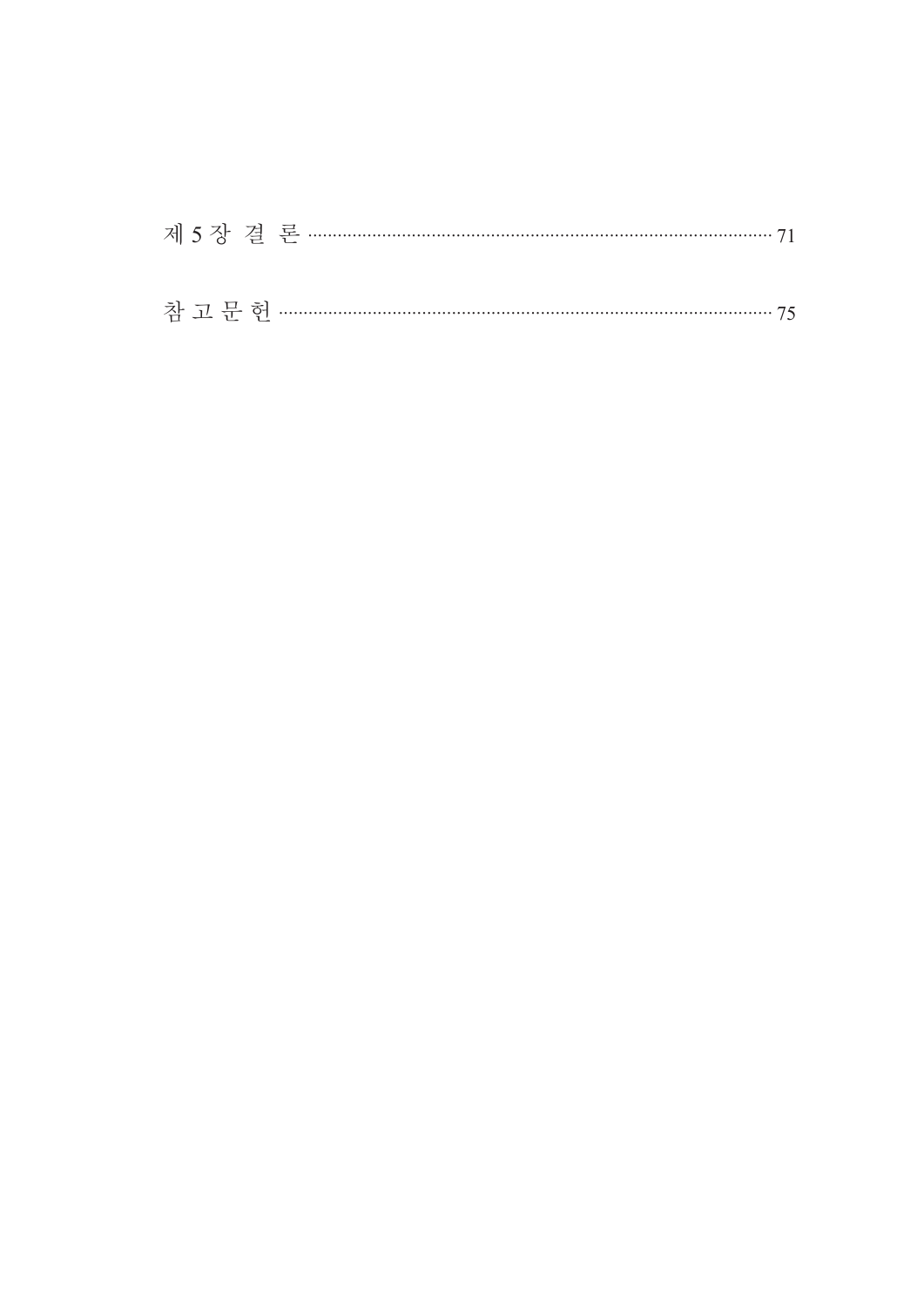## 제1장서 론

#### 제 1절 연구의 필요성 및 목적

유럽의 경우 산업사회의 발전으로 전기에 대한 수요가 급증하면서 워자력발전의 필요성이 대두되고 상대적으로 안전하게 여긴 워자력 발전소들이 건설되기 시작하였으나, 1986년 체르노빌 원전사고 이후 부터는 워자력발전소의 안전성과 워자력의 위험성에 대한 인식이 고조되었고, 최근 일본의 후쿠시마 원전 사고 이후 유럽에서는 원자 력발전소를 폐쇄하려는 다각적인 노력이 전개되고 있는 실정이다.1)

우리나라에서도 일본의 후쿠시마 워전사고 이후 워자력발전소의 안 전성과 위험성에 대한 사회적 관심이 그 어느 때보다 높아졌고, 이에 따라 워자력과 관련하여서도 기존 워자력법을 중심으로 하는 단수한 형태의 워자력법제가 워자력진흥법, 워자력안전법, 방재대책법, 안전 위원회법, 생활주변방사선 안전관리법 등 수적으로도 증가하게 되었 는데, 이는 무엇보다도 워자력 이용에 있어서의 안전성을 확보하고자 하는 취지로 이해되다.

그러나 이러한 노력에도 불구하고, 여전히 워자력발전소의 안전은 기술적 안전에 초점을 두고 논의하고 있으며, 그 안전성 확보에 관한 국민적 공감대를 충분히 반영하고 있지 못하다는 비판을 받고 있다. 원자력발전소의 경우 현대의 복합적 재난환경을 고려하면, 사고 및 피해의 대규모성을 특징으로 하므로 워자력발전소의 안전성 확보는

<sup>1)</sup> 예컨대, 국회도서관, 독일의 원자력 행정체계, 원자력 발전과 폐기물 관리: 한눈에 보기, Fact book, Vol.35 (서울 : 국회도서관, 2013), 75면; 문석형, 탈원전과 싸우는 독일[전자자료]. 한국과학기술정보연구원, 2013: 임성진, 독일 신원전정책의 배경과 의미, 호남정치학회보 제10집 (1998. 12), 호남정치학회, 197면 이하; 임성진, 독일 워자력 정책과 의회의 역할 -탈핵으로의 정책전환과정을 중심으로-, 사회과학논총 제27권 제2호(2012), 249면 이하 등 참조.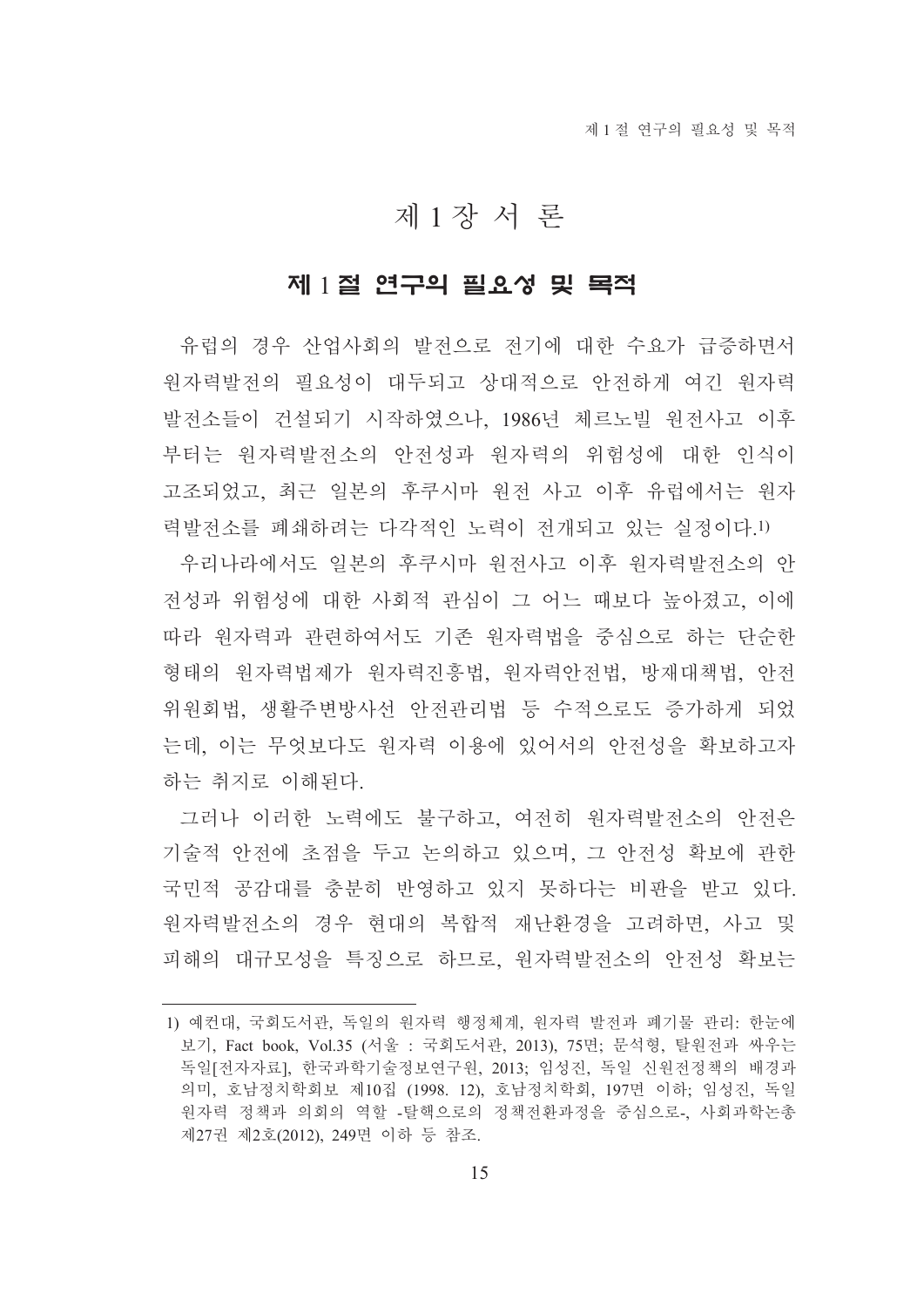아무리 강조해도 지나치지 않으며 이에 과한 지속적인 여구가 필요한 실정이다

이에 따라 이러한 연구의 토대로, 미국, 독일, 프랑스, 일본 등 선진국 들의 원자력발전소 안전규제법제를 비교법적으로 분석하여 시사점을 도출해 보는 것은 향후 우리나라 원자력 안전법제의 개선방안을 도출 하는 데 매우 의미가 크다고 할 수 있겠다.2)

이와 같은 외국의 원자력 안전법제에 관한 연구의 일환으로, 본 연구는 독일의 원자력 안전법제를 연구한다. 이와 관련하여서는 독일 원자력법이나 원자력정책에 관한 여러 선행연구들이 있었다.3) 그러나 이들은 주로 워자력 전반에 관한 법제나 정책을 소개하는 것을 내용 으로 하고 있어. -물론 본 여구에 상당히 많은 도움을 주는 것임에는 틀림이 없으나- 본 연구에서는 이 가운데 특히 '안전을 위한 규제'에 초점을 맞추어 독일의 워자력법제에서 안전규제에 관한 내용을 중점적 으로 살펴보고자 한다.

## 제 2절 주요 연구내용

본 연구는 ① 원자력발전소 안전규제기관, ② 원자력발전소 안전 규제법제의 현황 및 3) 원자력발전소 안전규제의 내용을 중점적으로 여구하다.

<sup>2)</sup> 이와 관련된 선행연구로는 일본에너지법연구소(번역: 박지은/윤혜진), 각국의 원자력 발전소 안전규제 법제: 2010~2011년도 원자력행정에 관한 법적 문제 연구모임 연구보고서, 녹색연합, 2013이 있다.

<sup>3)</sup> 예컨대, 문병효, 독일의 워자력에너지 리스크관리법제, 행정법연구 제30호 (2011년 8월). 한국행정법연구소, 1면 이하, 신봉기, 독일의 원전규제법제와 주민참여, 동아법학 제27호 (2000. 9). 동아대학교 법학연구소, 1면 이하: 안경희, 독일 원자력책임법에 관한 소고, 법학논총 제24권 제1호 통권 제38호 (2011년 8월), 국민대학교 출판부, 261면 이하; 이병준, 독일원자력법상의 손해배상책임, 법이론과 실무 제5집 (2001. 12). 영남민사법학회 영남민사소송법학회, 199면 이하, 이종영, 독일 워자력법의 체계와 내용, 법학논문집 제24집 제2호 (2000.9), 중앙대학교 법학연구소, 149면 이하; 이종영, 독일 워자력법상 방사성폐기물 영구처분의 법적 문제, 토지공법연구 제4집 (1997. 2). 한국토지공법학회, 135면 이하;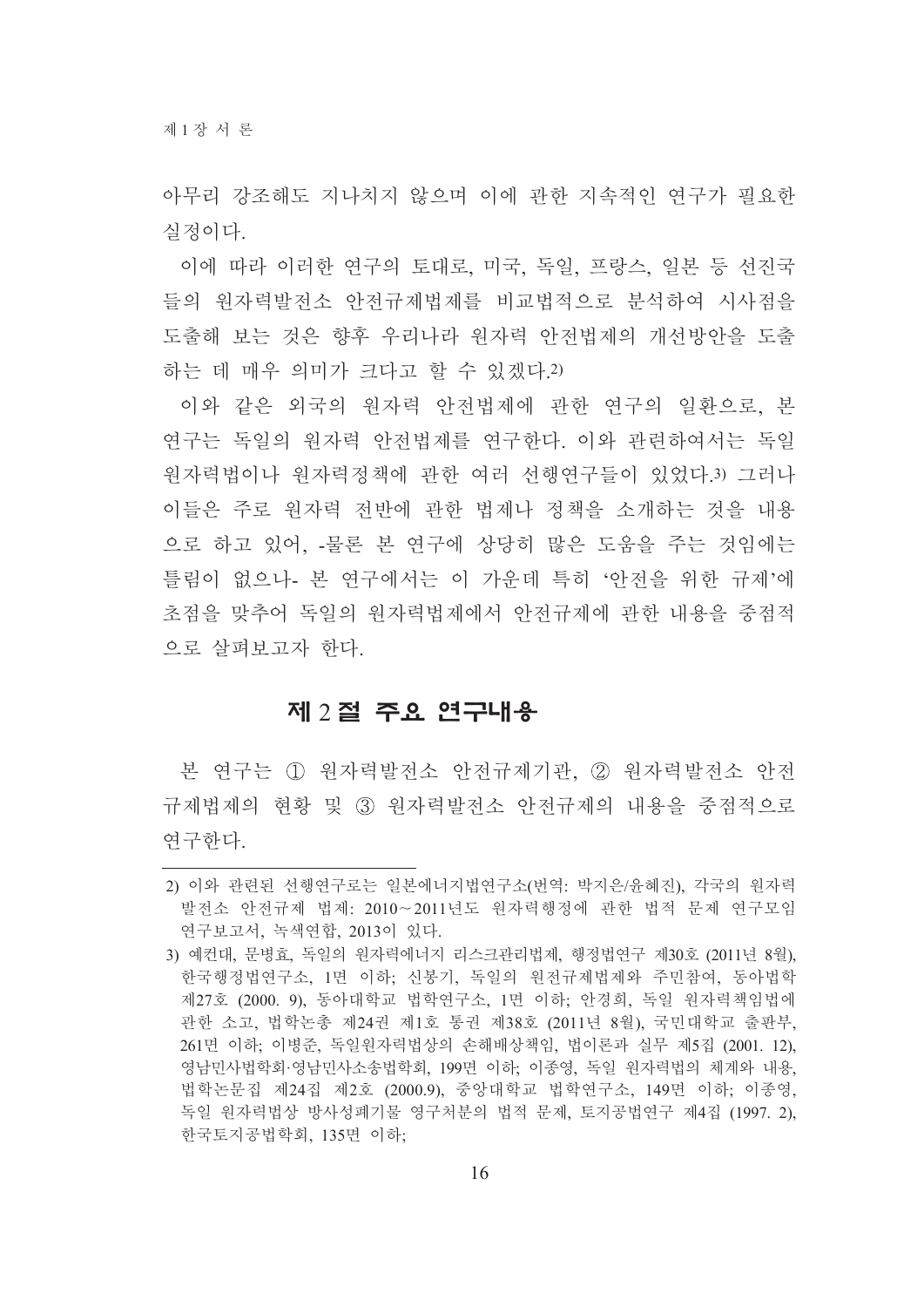이를 부연해 보면, 우선 '워자력발전소 안전규제기관과 그 역할'을 살펴보는데, 독일의 경우는 원자력과 관련된 안전규제기관이 연방과 주의 여러 기관에 나뉘어져 있고, 일부 독립위원회를 창설하여 사무를 수행하기도 한다. 이에 따라 구체적으로는 ① 연방환경 · 자연보호 · 건축 · 워자로안전부를 비롯한 연방정부 및 연방기관의 안전규제와 관련된 역할, ② 연방방사선보호청의 조직 및 역할, ③ 연방핵폐기청의 조직 및 역할, 4 주의 원자력발전 안전규제를 위한 역할, 5 원자로안전 위원회, 방사선방호위원회, 폐기물처리위원회 등의 조직 및 역할 등을 검토해 본다.

그 다음으로 독일의 원자력법제는 원자력법, 방사선방호법 및 연방 방사선방호청의 설치에 관한 법률 등을 포함한 법규명령, 행정규칙 등으로 구성되어 있는데, 우선 이와 같은 독일의 원자력법제와 그 구성을 개관해 볼 필요가 있겠다.

그 다음으로는 독일 워자력발전소 안전규제법제 가운데 특히 워자력 법상 안전규제의 구체적인 내용들을 살펴보고, 우리나라 법제와의 비교를 통하여 시사점을 찾아본다.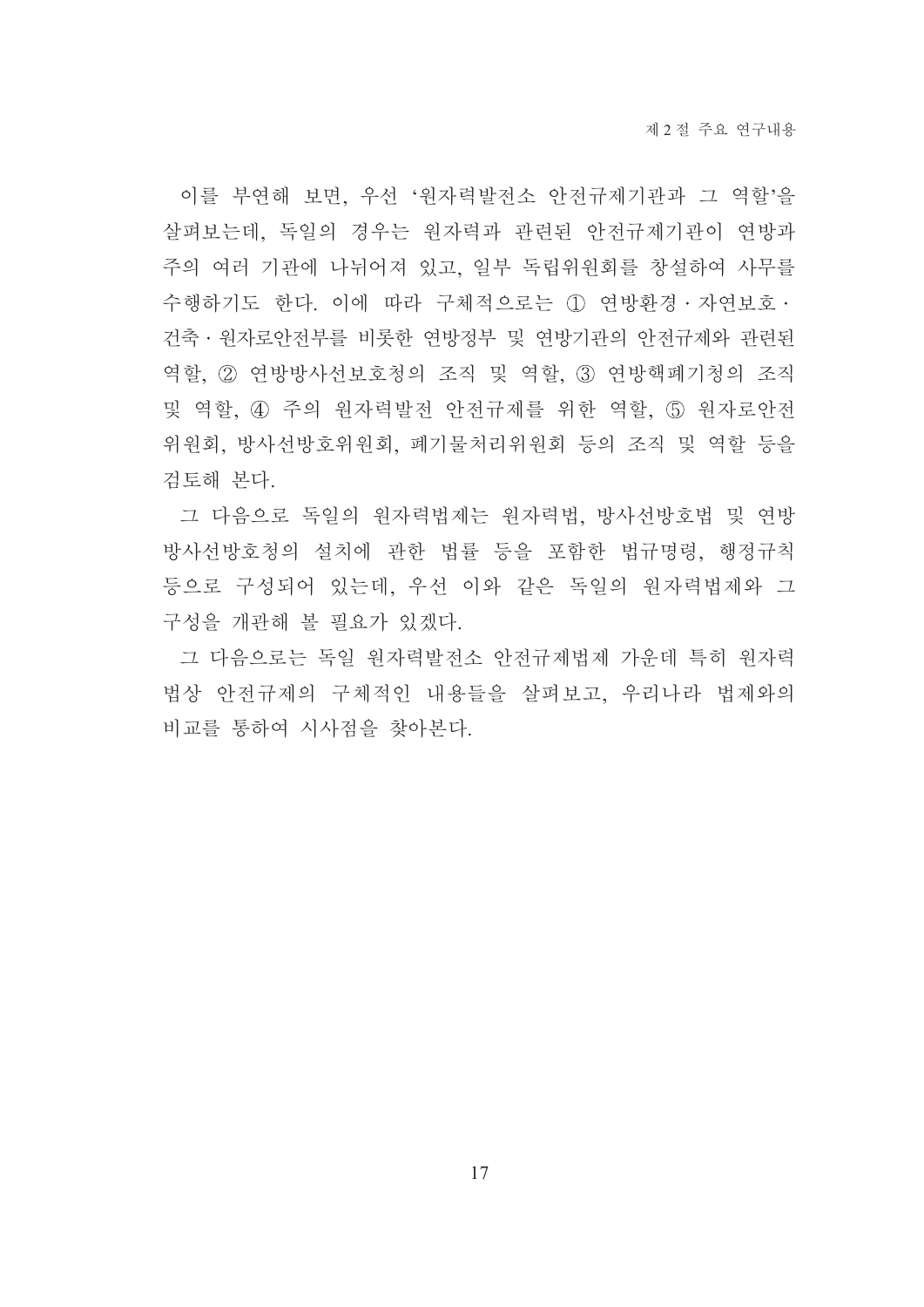## 제 2 장 원자력발전소 안전규제기관

### 제 1절 국내의 원자력발전소 안전규제기관

먼저 워자력과 관련된 국내의 법률4)로는 워자력진흥법ㆍ방사선 및 방사성동위워소 이용진흥법 · 워자력안전법 · 워자력시설 등의 방호 및 방사능 방재 대책법 · 방사성폐기물 관리법 · 생활주변방사선 안전관리법 · 워자력안전위워회의 설치 및 운영에 관한 법률 • 한국워자력안전기술 원법 · 원자력 손해배상법 · 원자력손해배상 보상계약에 관한 법률 · 원전비리 방지를 위한 원자력발전사업자등의 관리·감독에 관한 법률 이 있는데, 이들 법률들은 원자력의 사용과 관련된 안전규제기관으로 국무총리 • 미래창조과학부장관 • 워자력안전위원회 • 워자력진흥위워회 • 한국워자력안전기술워 등을 규정하고 있다.

워자력 안전규제와 관련하여 가장 중요한 역할을 하는 것은 국무 총리 소속으로 설치되는 워자력아저위워회이다(워아위법 제3조) 워자력 안전위원회는 위원회의 감독 하에 원자력안전관리에 관한 사항을 전문적으로 수행하기 위하여 원자력안전전문기관을 둘 수 있고, 원자력 안전전문기관의 설치·운영에 관한 사항은 따로 법률로 정하도록 되어 있는데(원안위법 제5조). 이에 따라 설치된 원자력안전전문기관이 한국 원자력안전기술원이다(한국원자력안전기술원법 제1조). 한편 원자력이용에 관한 중요 사항을 심의 · 의결하는 기관으로 국무총리 소속으로 원자력 진흥위원회가 있다(원자력 진흥법 제3조). 동 위원회는 원자력이용을 진흥하기 위하여 설치된 것이지만 방사성폐기물 관리 기본계획에 관한 사항도 심의 · 의결한다는 점에서 안전규제기관에 포함된다고 볼 수 있을

<sup>4)</sup> 국내의 원자력 법령 체계에 관하여는 이상윤, 원자력 관련법령 체계 개편에 관한 연구, 2011, 한국법제연구원, 103면 이하 참조.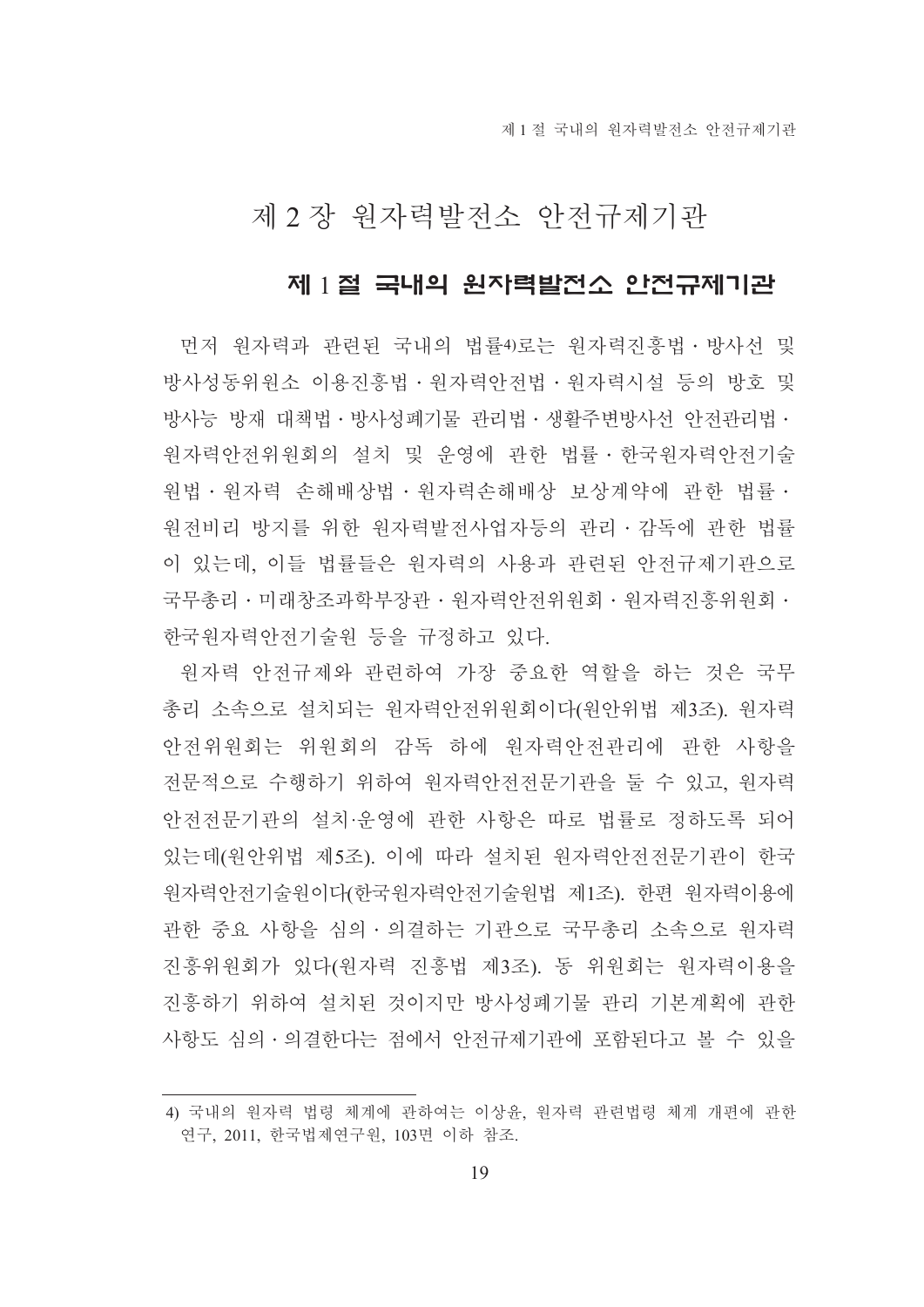것이다. 정부의 워자력 주무부처는 미래창조과학부로, 조직상으로는 연구개발정책실의 워자력진흥정책과에서 업무를 담당하고 있다.5) 한 편 워자력에너지정책과 관련된 업무는 전기사업법에 따라 산업통상 자원부의 에너지자원실의 원전산업정책관에서 담당하고 있다. 그 밖 에도 의료용 진단 방사선 발생장치에 대한 관리는 보건복지부에서 담당하고, 핵군축·원자력 관련 분야의 활동에 대한 외교정책은 외교 부의 국제기구국에서 핵 · 화생방무기 등의 대량살상무기 등 비확산 에 관한 업무는 국방부의 국방정책실에서, 방사선 조사 및 방사능 검 사 등의 업무는 농림축산식품부의 농산물품질관리원에서 각각 담당하 고 있다.6)

#### 제 2절 독일의 원자력발전소 안전규제기관7)

#### 1. 개 관

워자력과 관련된 독일의 법률로는 워자력법(Atomgesetz - AtG)8) · 방사선방호예방법(Strahlenschutzvorsorgegesetz - StrVG)9) · 연방방사선 방호청설치법(BAStrlSchG)<sup>10)</sup> · 입지선정법(Standortauswahlgesetz -

<sup>5)</sup> http://www.msip.go.kr/web/msipContents/contents.do?mId=MTYz#=20 (최종방문 2015.12.21) 참조.

<sup>6)</sup> 미래창조과학부 2014 워자력 백서 310면.

<sup>7)</sup> 연방환경부 홈페이지(http://www.bmub.bund.de/themen/atomenergie-strahlenschutz/nuklearesicherheit/atomrechtliche-behoerden-gremien-und-organisationen/ (최종방문 2015.12.21)); 이상윤, 전게서, 239면 이하; 일본에너지법연구소, 전게서, 37면 이하 참조.

<sup>8)</sup> 핵에너지의 평화적 사용 및 그 위험에 대한 보호에 관한 법률(Gesetz über die friedliche Verwendung der Kernenergie und den Schutz gegen ihre Gefahren).

<sup>9)</sup> 방사선부하에 대한 주민의 예방적 보호에 관한 법률(Gesetz zum vorsorgenden Schutz der Bevölkerung gegen Strahlenbelastung).

<sup>10)</sup> 연방방사선방호청설치에 관한 법률(Gesetz über die Errichtung eines Bundesamtes für Strahlenschutz - BAStrlSchG).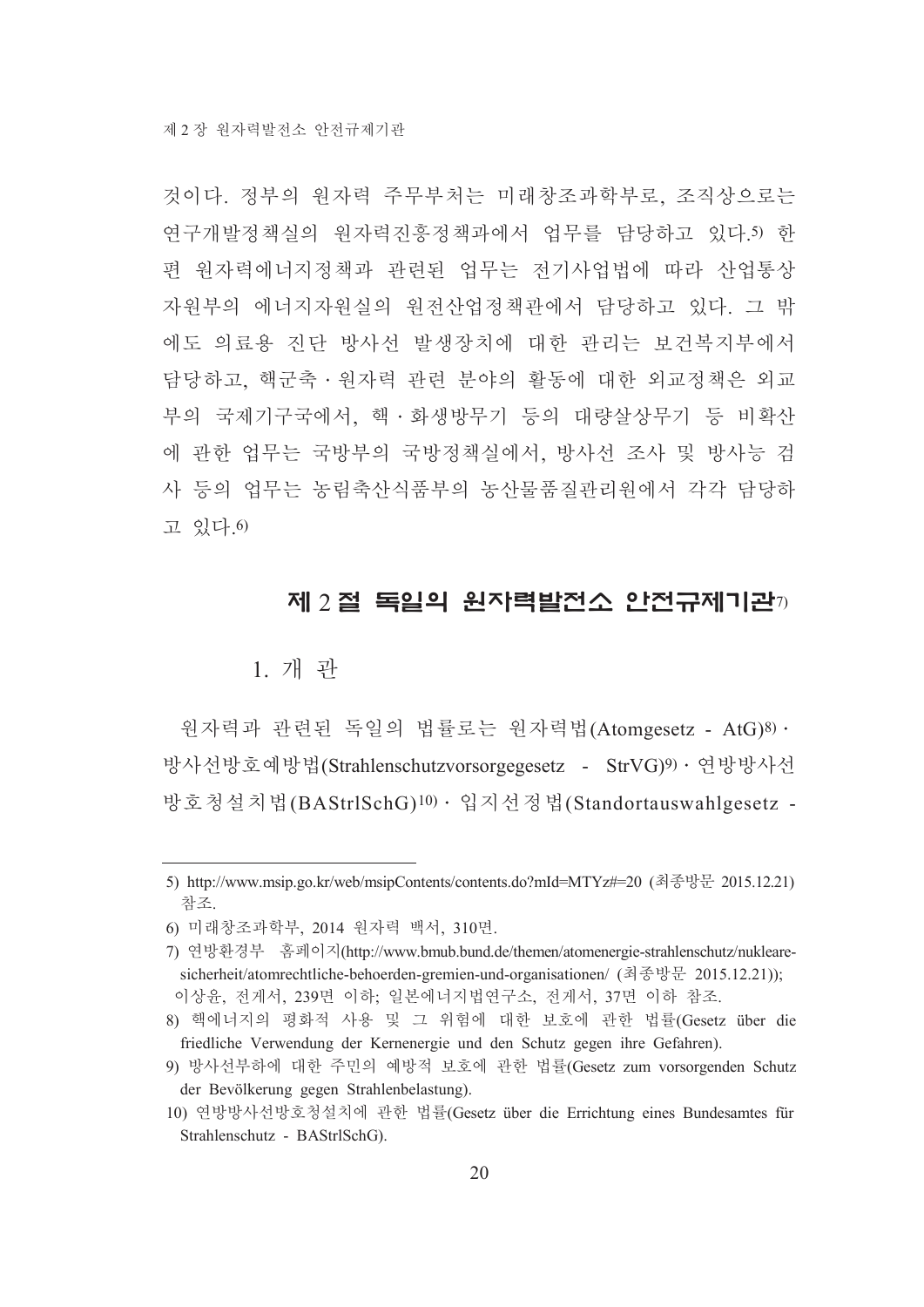StandAG))11) · 연방핵폐기청설치법(BfkEG)12) 등이 있다. 이들 법률들은 원자력의 안전규제와 관련하여 연방환경 · 자연보호 · 건축 · 원자로 안전부를 비롯한 여러 연방행정기관 및 주 행정기관의 규제권한을 규정 하고 있다.

독일은 여방공화국으로 법률에서 달리 규정하지 않는 한 여방법률의 집행은 원칙적으로 주의 책임으로 이루어진다. 이에 따라 위 법률들은 원자력규제와 관련된 연방법률상의 사무를 연방고유행정과 연방위임 행정으로 구분하여. 일부는 여방법률에서 여방이 직접 집행하도록 규정하면서도, 그 외에는 주 행정에 위임하여 주로 하여금 집행하도록 하고 있다. 이와 같은 이유에서 독일의 워자력안전을 위한 규제기관은 연방과 주의 여러 기관으로 구성되어 있는 것이다.

먼저 원자력과 관련된 연방의 주무부서는 연방환경 · 자연보호 · 건축 · 워자로안전부(Bundesministerium für Umwelt, Naturschutz, Bau und Reaktorsicherheit) (이하 "연방환경부")이다. 연방환경부 산하에는 연방방 사선방호청이 있다. 그리고 여방과 주의 협력을 위하여 워자력에너지를 위한 주 위원회(LAA)가 있고, 자문기관으로 원자로안전위원회(Reaktor-Sicherheitskommission(RSK)), 방사선방호위원회(Strahlenschutzkommission (SSK)), 폐기물처리위원회(Entsorgungskommission(ESK))가 있다.

그밖에도 원자력안전 및 방사선방호를 위한 연방기관으로는 연방방 사선방호청을 비롯하여, 연방경제수출관리청(Bundesamt für Wirtschaft und Ausfuhrkontrolle, BAFA)과 연방재정부 또는 연방재정부가 지정하는 세관 (Bundesministerium der Finanzen oder den von ihm bestimmten Zolldienststellen), 연방행정청(Bundesverwaltungsamt), 항공연방청(Luftfahrt-

<sup>11)</sup> 열 방사성 폐기물 최종처리시설을 위한 입지의 탐색 및 선정에 관한 법률(Gesetz zur Suche und Auswahl eines Standortes für ein Endlager für Wärme entwickelnde radioaktive Abfälle).

<sup>12)</sup> 연방핵폐기청의 설치에 관한 법률(Gesetz über die Errichtung eines Bundesamtes für kerntechnische Entsorgung).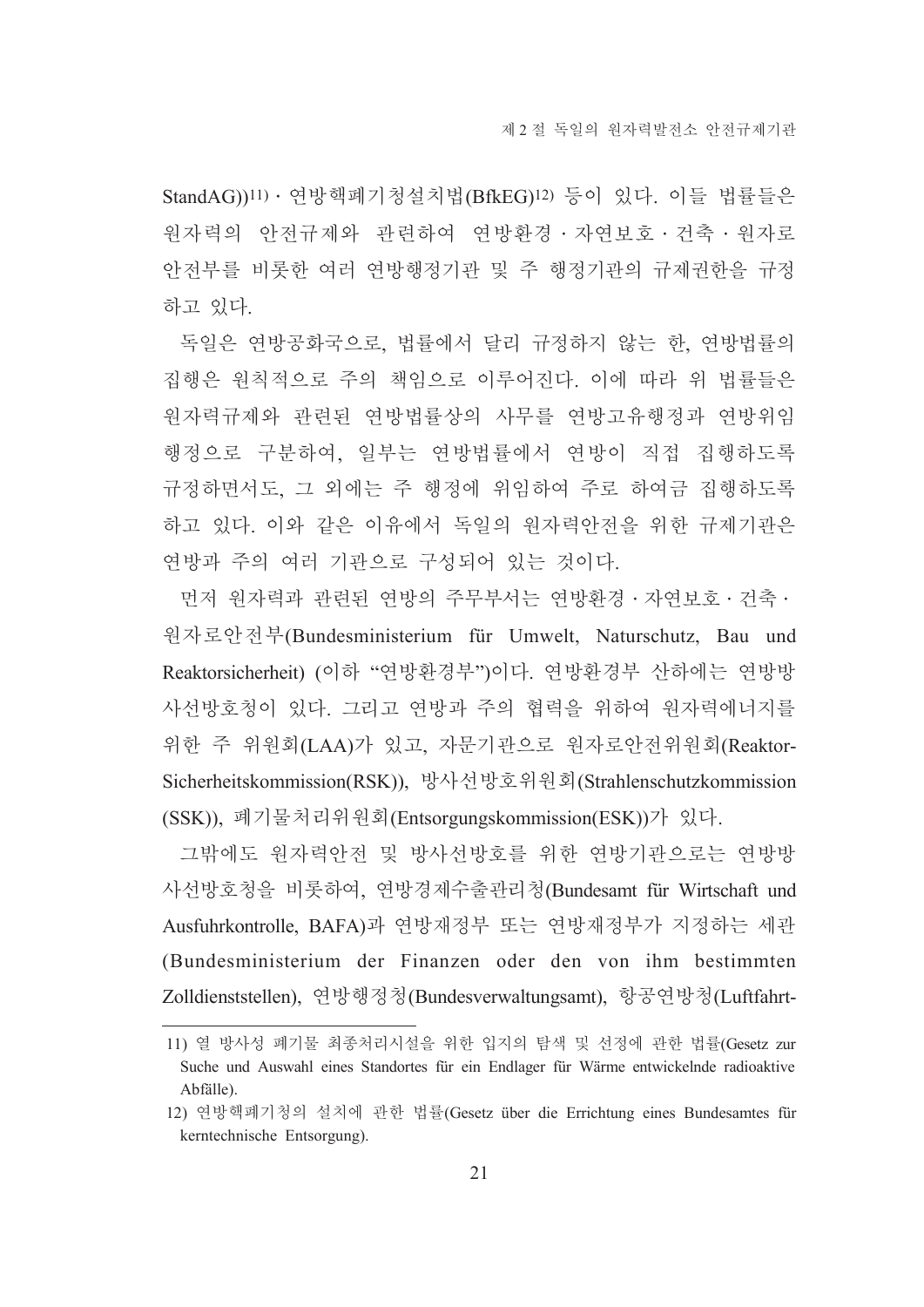Bundesamt), 연방네트워크기관(Bundesnetzagentur), 연방핵폐기청 (Bundesamtes für kerntechnische Entsorgung), 환경연방청(Umweltbundesamt), 연방주민보호 · 재난구조청(Bundesamt für Bevölkerungsschutz und Katastrophenhilfe), 연방해상교통 · 수로측량청(Bundesamt für Seeschifffahrt und Hydrographie) 등의 연방행정기구와 연방재료연구 및 검사시설 (Bundesanstalt für Materialforschung und-prüfung), 연방수리시설(Bundesanstalt für Gewässerkunde), 연방노동보호 및 노동의학시설(Bundesanstalt für Arbeitsschutz und Arbeitsmedizin), 물리 · 기술연방시설(Physikalisch-Technische Bundesanstalt), 독일기상서비스(Deutscher Wetterdienst) 등의 연방의 영조물, 그리고 로버트-코흐-기관(Robert-Koch-Institut), 연방위험 평가기관(Bundesinstitut für Risikobewertung), 연방소비자보호 및 생필품 안전기관(Bundesinstitut für Verbraucherschutz und Lebensmittelsicherheit), 연방식품 · 생필품연구소(Max-Rubner-Institut-Bundesforschungsinstitut für Ernährung und Lebensmittel), 연방농촌지역 · 숲 · 어업연구소(Johann Heinrich von Thünen-Institut - Bundesforschungsinstitut für Ländliche Räume, Wald und Fischerei)과 같은 연구기관이 있다.13)

이상의 여방기관 이외에 워자력 관련 여방법률의 집행은 각 주에서 하는데, 예컨대 바덴-뷔르템베르그 주의 경우는 화경 · 기후 · 에너지경 제부(Ministerium für Umwelt, Klima und Energiewirtschaft)가 워자력안 전규제와 방사선보호에 대한 주무기관이다.14)

이하에서는 이상의 기관 가운데 주로 워자력법상의 규제권한을 가지는 기관을 중심으로 설명하기로 한다.

<sup>13)</sup> 연방환경부 홈페이지(http://www.bmub.bund.de/themen/atomenergie-strahlenschutz/strahlenschutz/ behoerden-institutionen-gremien/ (최종방문 2015.12.21)) 참조.

<sup>14)</sup> 바덴뷔르템베르그 환경부 홈페이지(https://um.baden-wuerttemberg.de/de/umwelt/kernenergie -und-radioaktivitaet/ (최종방문 2015.12.21)) 참조.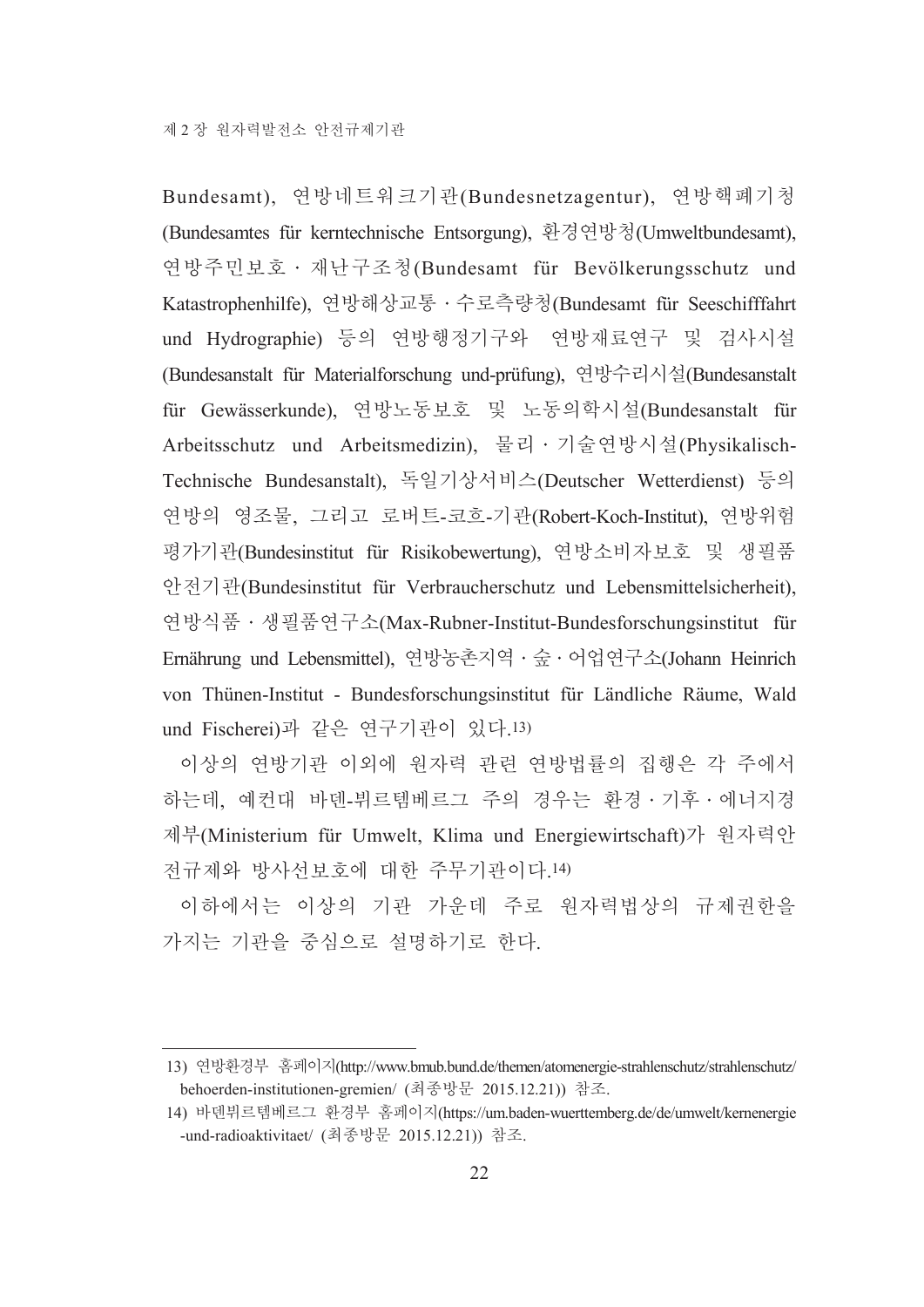## 2. 여방화경 · 자연보호 · 건축 · 워자로아저부

먼저 워자력과 관련된 연방의 주무부서는 연방환경 · 자연보호 · 건축 · 원자로안전부(Bundesministerium für Umwelt, Naturschutz, Bau und Reaktorsicherheit, "연방환경부")이다. 연방환경부는 원자력에너지와 방사선방호와 관련된 업무를 수행하는데, 이는 다시 구체적으로 원자 력안전 · 폐기물처리시설프로젝트 · 방사선방호의 세 가지 영역으로 구 부되고 있다.

연방환경부는 주의 법집행행위의 합법성(Rechtmäßigkeit)과 합목적성 (Zweckmäßigkeit)을 감독한다. 연방환경부의 소속으로 학술적 · 기술적인 연방기관인 연방방사선방호청이 있다.

### 3. 워자력에너지를 위한 주 위워회(LAA)

워자력에너지를 위한 주 위워회(Länderausschuss für Atomkernenergie (LAA))는 연방과 각 주의 공동작업을 위한 기관이다. 동 위원회는 연방환경부와 각 주의 원자력법상의 허가 및 감독기관의 대표들로 구성된 상시적인 연방-주-전문위원회이다.

동 위원회는 원자력법의 집행이나 법규명령이나 행정규칙의 제 · 개정 등에서 여방과 주의 활동을 조화롭게 조정하는 역할을 하다.

의장과 위워회의 운영은 여방화경부가 한다. 위워회는 통상 만장 일치로 결정한다.

위원회는 본위원회(Hauptausschuss)와 4개의 전문위원회(Fachausschüsse), 전문위원회를 돕는 지원그룹(Arbeitskreise)로 구성되어 있는데, 전문위원 회는 법 · 원자력안전 · 원자력공급 및 폐기 · 방사선의 4개 분야로 구분 되어 있고, 각 전문위원회 소속으로 위원회의 활동을 돕는 지원그룹 (Arbeitskreise)은 소속 전문분야와 관련된 특수한 일상적인 과제를 수 행한다.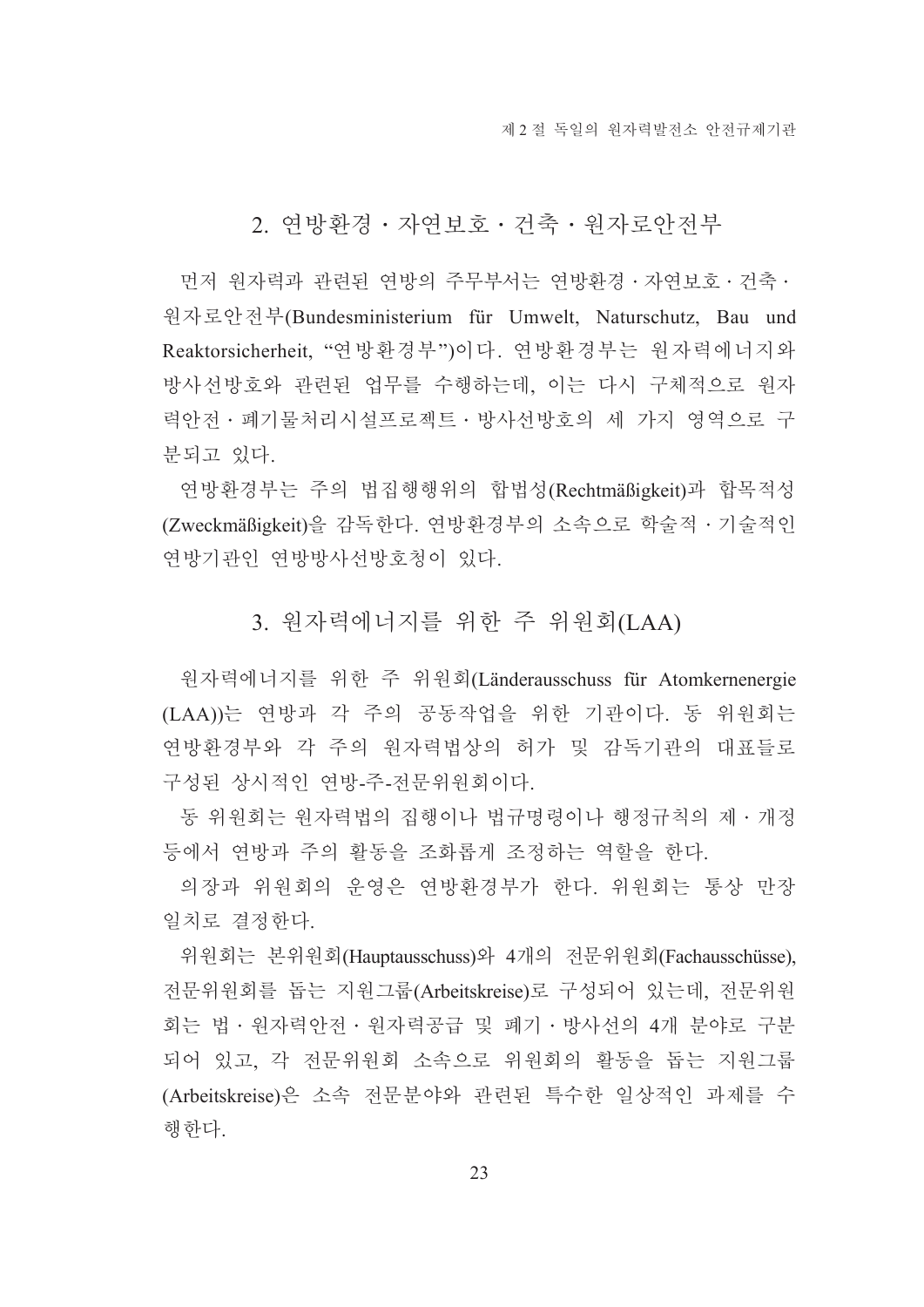전문위원회와 상설 지원그룹은 적어도 연 2회 회의를 개최하나. 필요에 따라서는 더 자주 개최할 수 있다. 본위워회는 적어도 여 1회 개최하다.

입법과 관련하여서는 동 위원회는 입법절차에서 연방참사원(Bundesrat) 을 통한 공식적인 각 주의 참여권을 보충하는 사전적이고 포괄적인 주의 참여를 위한 중요한 수단이기도 하다.15)

## 4. 자문위워회

연방환경부의 자문기관으로는 원자로안전위원회(Reaktor-Sicherheitskommission (RSK)), 방사선방호위원회(Strahlenschutzkommission (SSK)), 폐기물처리위원회(Entsorgungskommission (ESK))가 있다.

워자로안전위워회는 1958년에, 방사선방호위위회는 1974년에, 폐기물 처리위원회는 2008년에 설립되었다. 이 위원회들은 다양한 의견들의 반영이나 독립성이 보장된다. 위원들은 규약을 통하여 중립적이고도 학문적으로 실행가능한 의견을 표명하여야 한다. 위원은 연방환경부가 임명한다. 위원들의 역할 가운데 중심적인 것은 무엇보다도 근본적인 문제에 대한 자문 및 향후 안전기술적인 발전방향의 제시이다. 위원 회의 자문결과는 일반적인 추천서의 형태, 또는 개별적인 의견서의 형태로 모아지다.

(1) 원자로안전위원회(Reaktor-Sicherheitskommission (RSK))<sup>16)</sup>

워자로안전위워회는 워자력시설의 안전 및 이에 관련된 사항에 대하여 여방화경부에 조언하는 기능을 수행하다 폐기물처리위워회가

<sup>15)</sup> http://www.bmub.bund.de/themen/atomenergie-strahlenschutz/nukleare-sicherheit/atomrechtlichebehoerden-gremien-und-organisationen/laenderausschuss-fuer-atomkernenergie/ (최종방문 2015.12.21) 참조.

<sup>16)</sup> http://www.bmub.bund.de/bmub/aufgaben-und-struktur/gremien/rsk/ (최종방문 2015.12.21) 참조.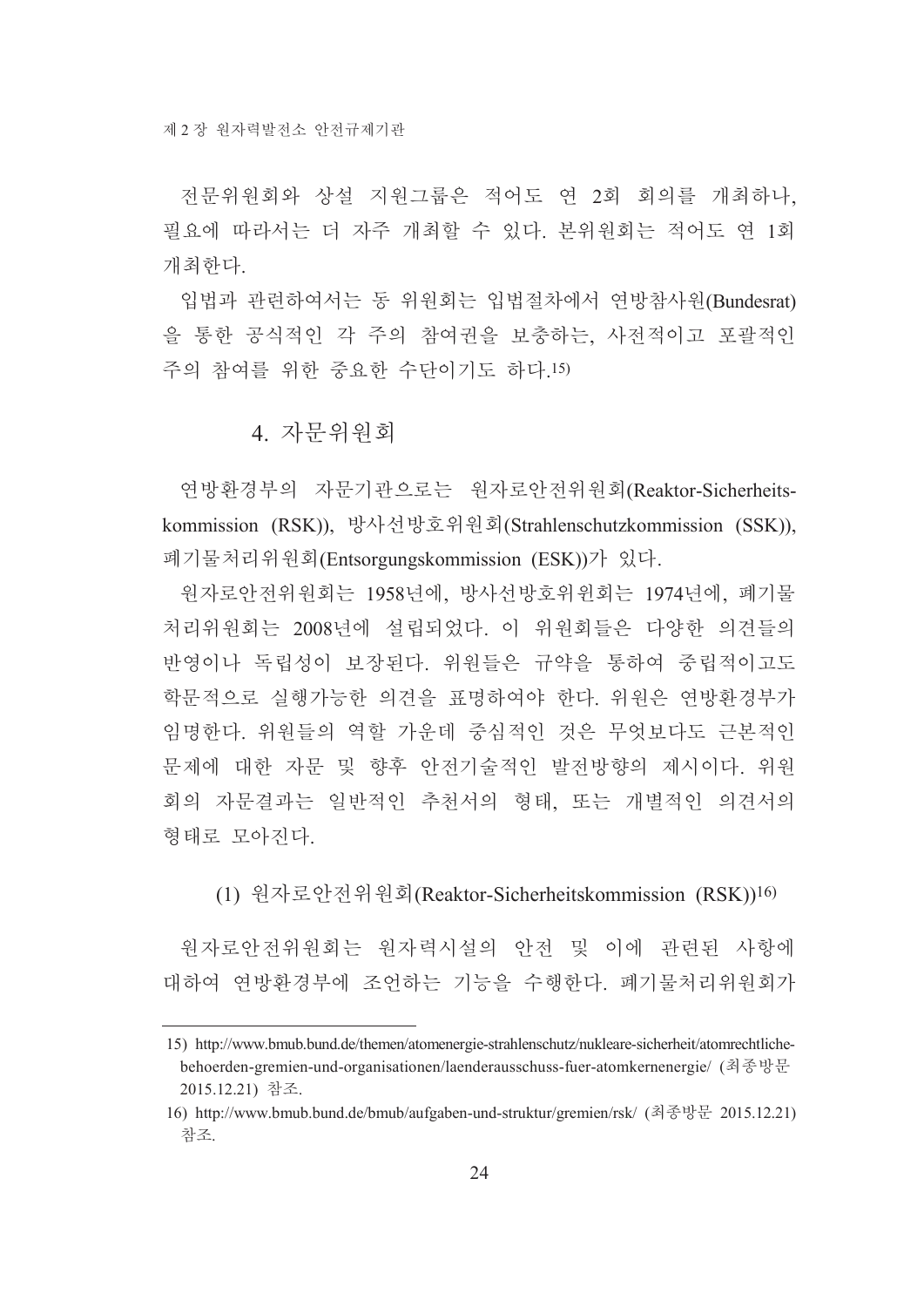설립되기 전까지는 방사성폐기물의 처리문제도 위원회의 조언대상에 포함되었었다. 현재는 원자력의 공급 및 폐기와 관련된 위원회의 회의가 없어짐에 따라 현존하는 위원회의 회의로는 시설 및 시스템 기술, 압박성분과 재료, 전기적 시설, 원자로운영과 관련된 회의가 있다. 동 위원회는 위원회의 역할과 자문대상, 구성원, 회의와 지원그룹 등에 관한 규약을 제정하여 시행하고 있다.17)

(2) 방사선방호위원회(Strahlenschutzkommission (SSK))<sup>18)</sup>

방사선방호위원회는 연방환경부에 대하여 이온화된 또는 이온화 되지 않은 방사선으로부터의 보호에 관한 모든 사항을 조언한다. 구성원은 염방환경부가 임명하는데, 구성원은 그 자체로서 독립적이고 지시에 기속되지 아니한다.

구성원은 연방환경부에 대한 전문적이고 객관적인 조언을 한다. 균형 잡힌 조언을 보장하기 위하여 방사선방호위원회는 현재의 학문 이나 기술을 대표할 수 있는 다양한 모든 관점들이 표현될 수 있도록 하여야 한다. 위워회에서는 다음과 같은 전문영역들이 다루어져야 한다: 방사선의학, 방사선생태학, 방사선생물학, 방사선리스크, 방사선보호 기술, 긴급보호, 이온화되지 않은 방사선, 워자력 또는 방사선학상의 결과가 있거나 또는 이에 상응하는 실습을 하는 경우 연방환경부가 임명하는 위기대책회의(Krisenstab)가 방사선방호위원회를 대신한다.

방사선방호위원회의 조언의 결과는 연방환경부에 대한 자연과학적, 기술적인 추천이나 의견표명이고 특히 방사선방호위워회의 웹사이트에 공개되다.

동 위원회는 위원회의 역할과 자문대상, 위원회의 구성 및 구성원, 회의와 지원그룹 등에 관한 규약을 제정하여 시행하고 있다.19)

<sup>17)</sup> http://www.rskonline.de/de/satzung (최종방문 2015.12.21) 참조.

<sup>18)</sup> http://www.bmub.bund.de/bmub/aufgaben-und-struktur/gremien/ssk/ (최종방문 2015.12.21) 참조.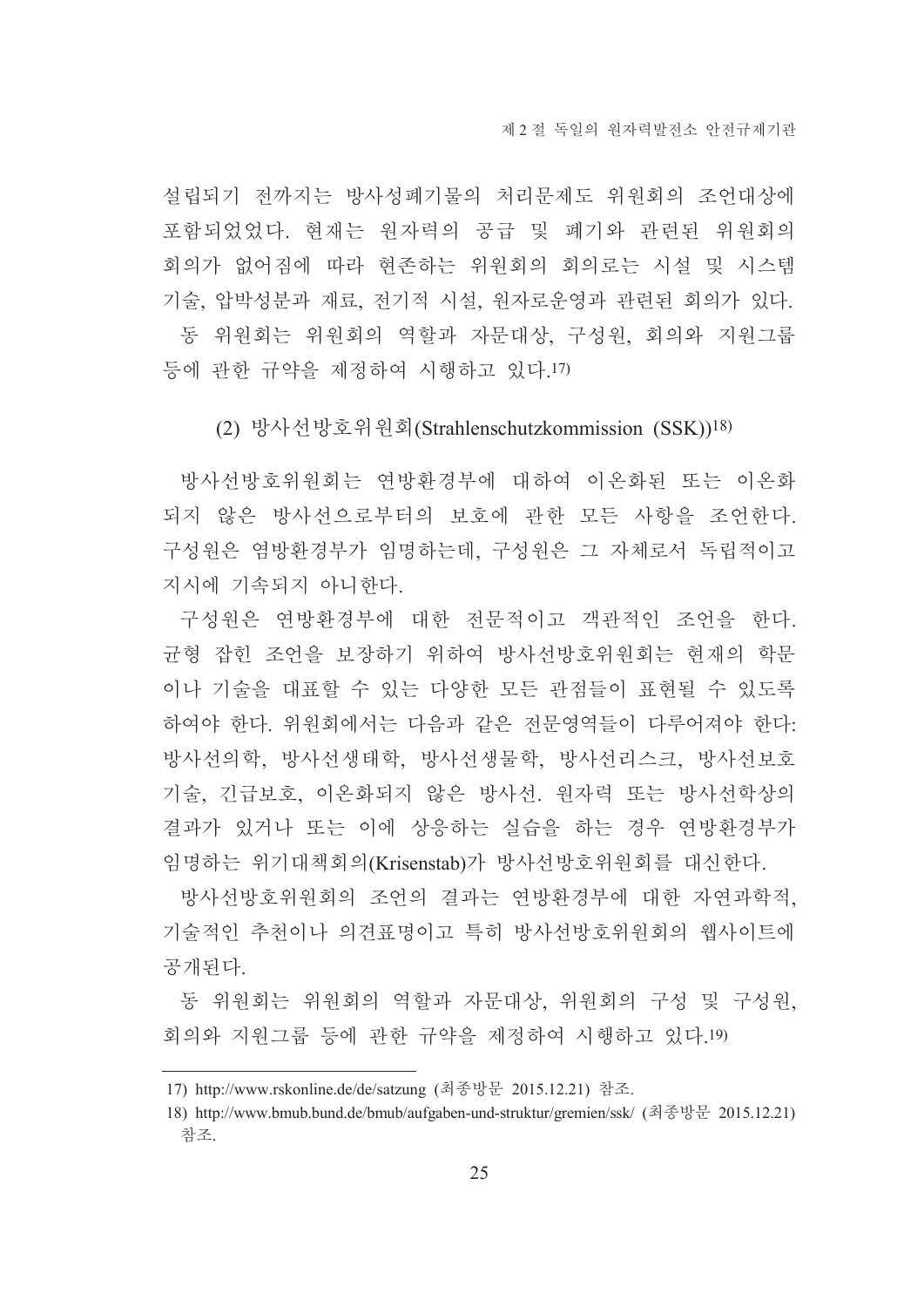(3) 폐기물처리위원회(Entsorgungskommission (ESK))<sup>20)</sup>

폐기물처리위워회는 연방화경부에 대하여 핵폐기와 관련된 모든 사항 특히 액체 핵폐기물의 고체화

방사성물질 및 폐기물의 중간처리 및 운반, 원자력시설의 폐쇄와 재건, 깊은 지질학적 지층에서의 최종처리에 관한 조언을 하다.

동 위워회는 위워회의 역할과 자문대상. 위워회의 구성 및 구성워. 회의와 지워그룹 등에 관한 규약을 제정하여 시행하고 있다.

5. 전문가 참여21)

저문가의 역할은 독일에서는 오랜 전통을 가지고 있다. 역사적으로 초기에는 19세기의 사설 증기관감독조합이 있었는데 독립적인 감독을 시행하면서 증기시설의 질, 안전성, 책임을 개선하는 데 기여하였다.

독일에서는 워자력의 평화적 사용에 있어 -다른 부문에서와 마찬 가지로- 독일연방공화국의 시장경제질서를 기초로 사회의 시장경제의 힘을 통하여 협력적인 차원에서 국가의 부담을 경감하는 것을 공무원이 해당 분야의 모든 사무를 완전히 처리할 수 있을 정도로 거대한 국가 행정기관을 구축하는 것보다 우선시하였다. 전문성과 독립성은 전문 가를 참여시키는 결정적인 기준이 된다. 이는 오늘날 무엇보다도 주 행정기관의 일반적 평가자로서 활동하는 TÜV(기술감독조합)을 통하여 확실시 되고 있다.

TÜV(기술감독조합)는 지난 수십 년간 매우 다양한 영역의 약 1000 명의 전문가의 뛰어난 전문가잠재력으로 거대하고 능력 있는 워자력

<sup>19)</sup> http://www.ssk.de/DE/UeberSSK/Satzung/satzung node.html;jsessionid=D6567CA2CB360 535EB8DED56D DD06404.1 cid319 (최종방문 2015.12.21) 참조.

<sup>20)</sup> http://www.entsorgungskommission.de/de (최종방문 2015.12.21) 참조.

<sup>21)</sup> http://www.bmub.bund.de/themen/atomenergie-strahlenschutz/nukleare-sicherheit/atomrechtlichebehoerden-gremien-und-organisationen/sachverstaendige/ (최종방문 2015.12.21) 참조.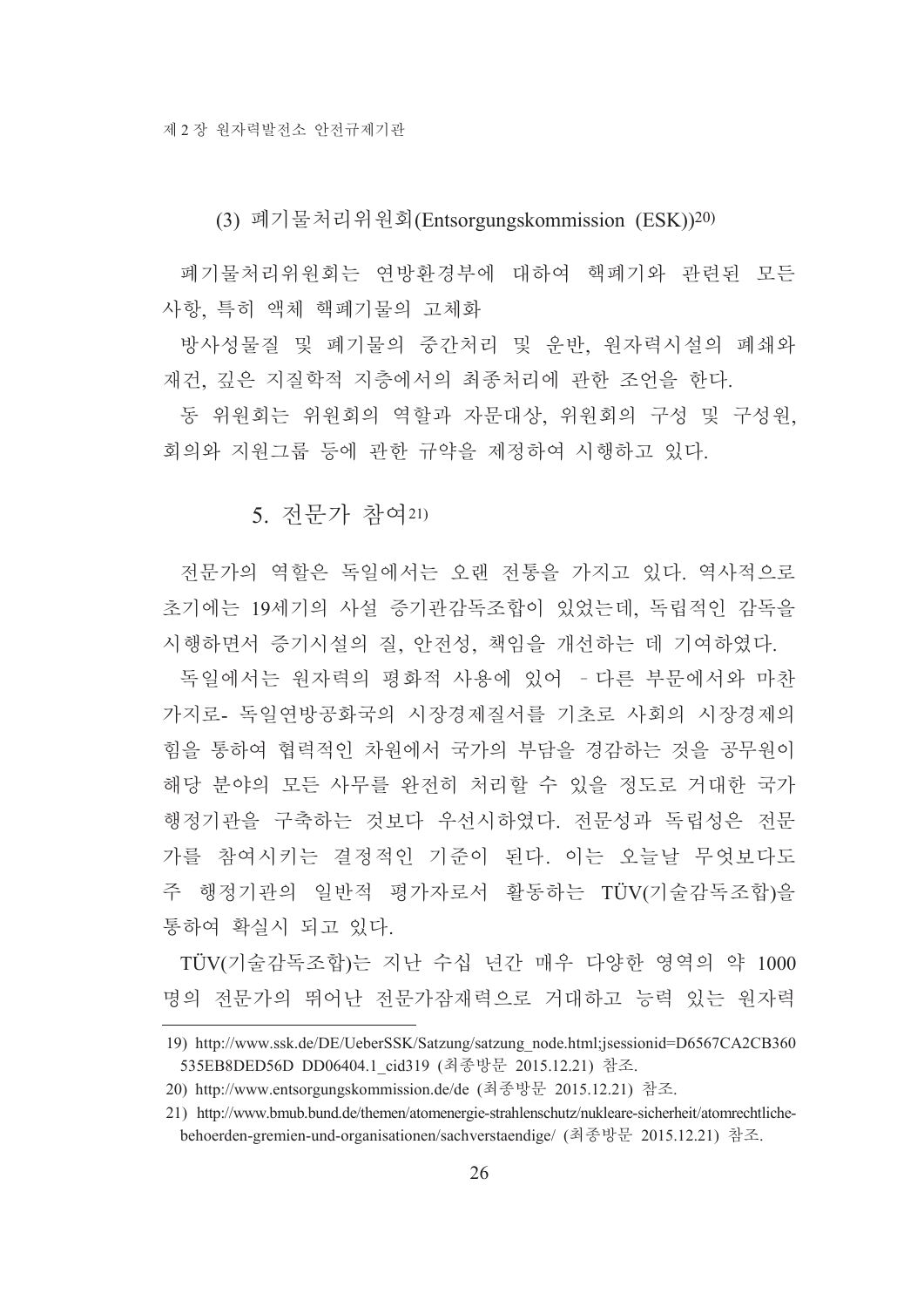전문영역 또는 독자적인 자회사를 구축하였다. 여기에 재래식의 비핵 기술영역에서의 활동경험도 있다. TÜV(기술감독조합)는 거의 모든 해당 전문영역에까지 필요한 지식을 가지고 있고, 권한의 획득과 유지 또는 광범한 경험교환을 통하여 이를 지속적으로 공고히 하고 있다.

주 행정부는 허가 또는 감독을 함에 있어 평가자조직이나 개별적인 전문가를 관여시킬 수 있다(원자력법 제20조).

전문가들은 시설의 안전이나 운영에 대한 평가와 관련된 거의 모든 문제를 위탁받는다. 특히, 예컨대 운영평가, 신고가 의무화된 일, 반복적 인 시험이나 신청 등에 관한 모든 허가절차 또는 감독절차에 참여한다.

주 행정기관은 최종결정에 있어서 전문가의 평가에 구속되지 않는다. 그러나 자신들의 자신들이 사무를 수행하기 위하여 행사하는 권한 안에 전문가 평가가 속해 있다.

전문가에게 위탁할 때 고려하여야 할 교육, 직업과 관련된 지식이나 능력, 책임, 중립성 등의 관점들은 지침으로 구체화되어 있다.

전문가의 개입과 더불어 신청인과는 독립한 안전기술적 평가가 이루어진다. 전문가들은 여기에다 신청인들과는 다른 방법과 계산 프로그램으로 검사와 계산을 한다. 제출된 평가서에 참여한 사람은 전문적인 지시에 종속되지 않는다. 이들의 이름은 위탁행정기관에 알려져 있다.

전문가활동의 범위는 관할 행정기관에 의하여 확정되다. 저무가의 활동에 대해서는 운영자가 비용을 지불한다.

여방행정부는 여방의 감독활동을 위하여 필요에 따라 위와 같은 방법으로 국내외의 전문가를 활용한다.

시설 및 워자로안전유한회사(Die Gesellschaft für Anlagen-und Reaktorsicherheit (GRS) mbH)는 중심적인 평가자조직이다. GRS는 주로 연방의 위탁으로 원자력안전 영역에서 학술적인 연구를 수행한다. GRS는 연방환경부의 전문적인 문제에 관여하는 중심적인 전문가조직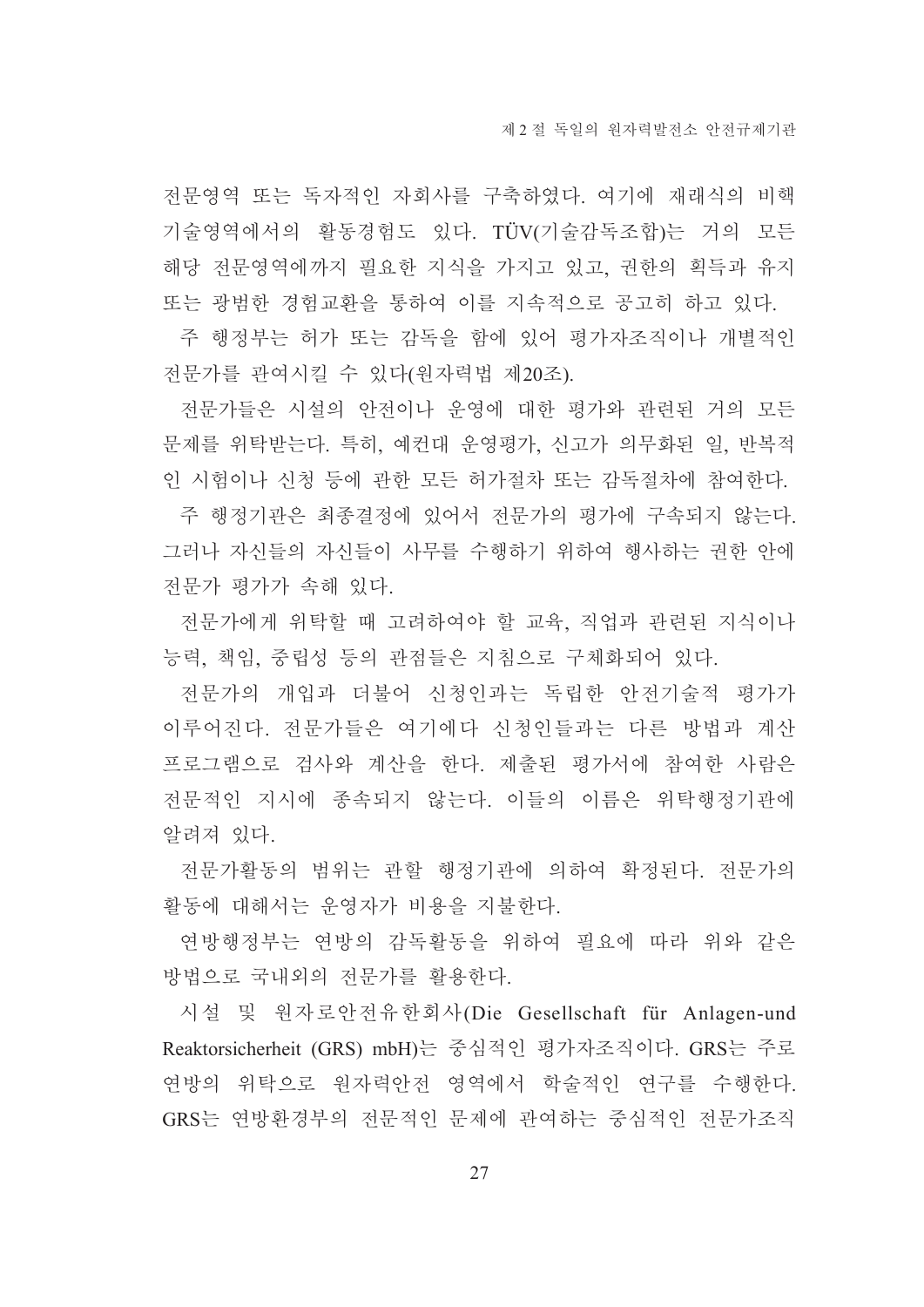이다. GRS는 한정적인 범위에서 주의 허가 및 감독행정기관의 위탁에 따른 업무를 수행하기도 한다. GRS는 원자력안전 영역에 300명의 전문가를 활용한다.

## 6. 연방경제수출관리청(Bundesamt für Wirtschaft und Ausfuhrkontrolle, BAFA)과 연방재정부 또는 연방 재정부가 지정하는 세관(Bundesministerium der Finanzen oder den von ihm bestimmten Zolldienststellen)

연방경제수출관리청은 핵연료의 국경통과우반에 대한 권한으로 핵연료 수출입에 대한 허가권과 취소권을 가진다(원자력법 제22조 제1항). 국경을 통과하는 핵연료의 운반을 감시하는 것은 연방재정부 또는 동 기관이 지정하는 세관이 한다(워자력법 제22조 제2항).

## 7. 연방방사선방호청(Bundesamt für Strahlensczutz, BfS)<sup>22)</sup>

연방방사선방호청은 이온화되거나 이온화되지 않은 방사선을 통한 피해로부터 인류와 환경의 안전과 보호를 위한 기관이다. 이온화된 방사선 영역에서는 예컨대 의학에서의 뢴트겐진단, 원자력기술에서의 방사능 물질의 사용시 안전, 고도의 자연방사능으로부터의 보호 등이 다루어진다. 이온화되지 않은 방사선 영역에서의 사무영역에는 특히 자외선 방사선과 이동 무선 통신으로부터의 보호가 속하다.

또한 직접적인 위험으로부터의 예방 이외에도 주민, 근로자, 환자의 보호를 위한 사전배려도 중요한 의미를 가진다.

그밖에도 방사선방호청의 업무로는 핵연료의 국가적 보존, 방사성 폐기물의 처리, 핵연료의 운반과 보관에서의 안전이 있다.

<sup>22)</sup> http://www.bmub.bund.de/bmub/aufgaben-und-struktur/bundesbehoerden/bundesamt-fuer -strahlen schutz/; http://www.bfs.de/DE/home/home node.html(최종방문 2015.12.21) 참조.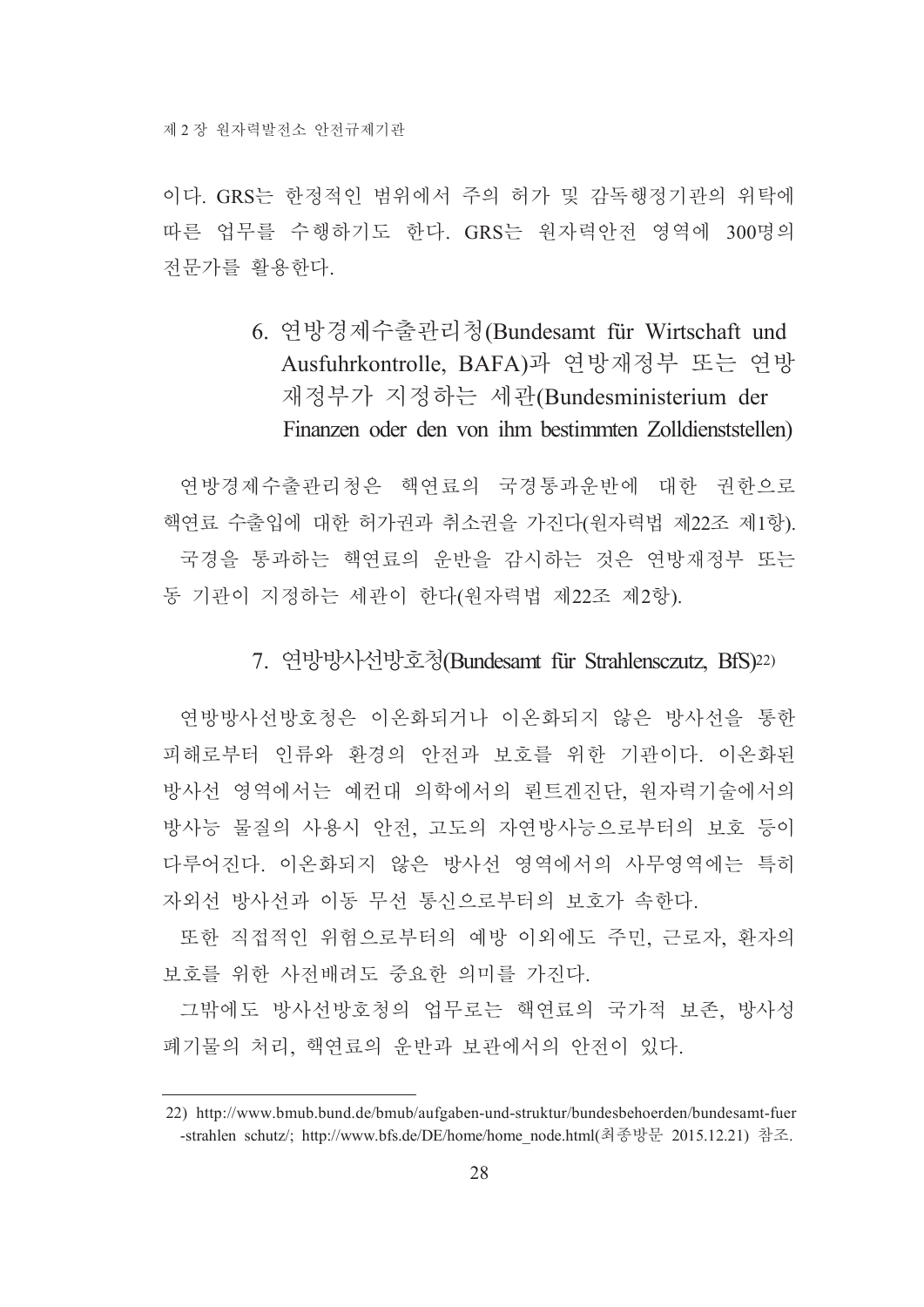방사선방호청은 연방환경부를 위하여 전문적, 학술적인 추천을 한다. 방사선방호청은 1989년 연방방사선방호청의 설치에 관한 법률을 제정 하여 방사선보호 · 원자력안전 · 방사성폐기물처리 영역에서의 권한을 묶는 것을 목적으로 설립되었다. 이를 위하여 그 당시 여러 군데에 존재하던 기관들을 하나의 새로운 기관으로 집중하게 된 것이다.

연방방사성방호청은 핵연료의 국가보존 방사성 폐기물의 보전과 폐기를 위한 연방시설의 설치 및 운영, 개폐시설, 연방권한의 제3자 위탁과 이에 대한 감독 · 핵연료와 대형 방사성물질의 운송허가 · 핵 연료의 국가보존 이외의 보존에 대한 허가 등에 관한 권한을 가진다 (원자력법 제23조).

#### 8. 연방행정청(Bundesverwaltungsamt)

연방행정청은 방사성 폐기물의 보전과 폐기를 위한 시설과 관련하여 변경금지(Veränderungssperre) 권한을 가진다(원자력법 제23a조).

## 9. 항공연방청(Luftfahrt-Bundesamt)

항공연방청은 이 법률에 근거하여 발령된 법규명령에서 규정된 비행기 운행시의 우주의 방사능을 통한 사람에 대한 방사능노출로 부터의 보호요건을 주수하고 있는지를 감시하는 권한을 가진다. 이와는 달리 연방국방부의 사무관할영역에서 비행기가 운행되는 경우에는 연방국방부 또는 연방국방부가 지정한 기관에서 감시권한을 가진다 (원자력법 제23b조).

## 10. 연방네트워크기관(Bundesnetzagentur)

연방네트워크기관은 전기공급시설과 관련하여 원자력법 제7조 제1e항 제1문에 따른 결정권한을 가진다(원자력법 제23c조).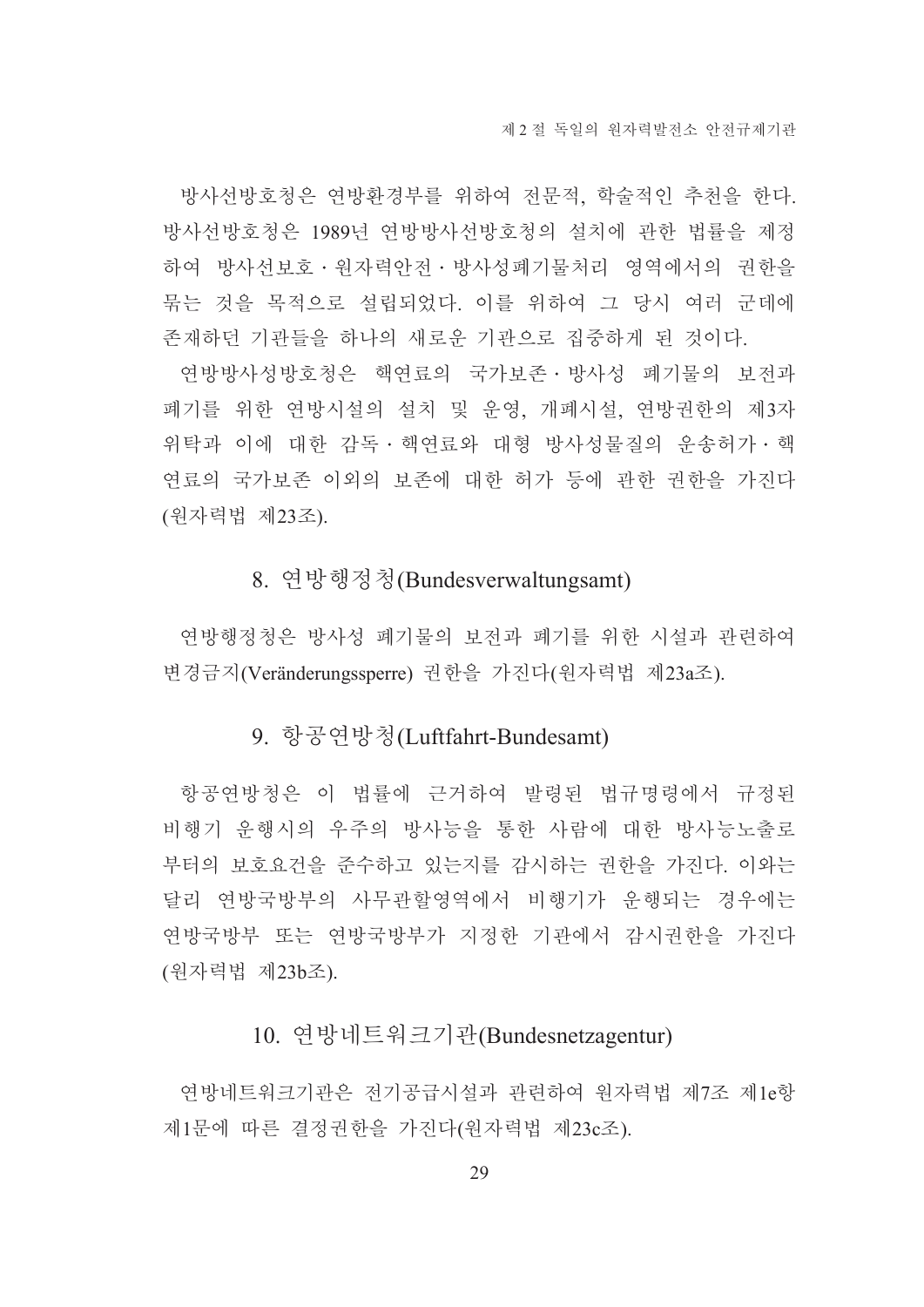## 11. 연방핵폐기청(Bundesamt für kerntechnische Entsorgung)<sup>23)</sup>

광범위한 초당파적 합의에 따라 2013년 7월 23일 입지선정법 (Standortauswahlgesetz)이 제정됨에 따라 고방사성 페기물의 최종처리 시설을 위한 입지를 찾는 절차가 필요하게 되었고, 이와 동시에 여방핵 폐기청 설치에 관한 법률의 발효와 더불어 2014년 연방환경부에 연방 핵폐기청이 설치되게 되었다.

2014년 9월 1일 연방화경부의 조직규칙이 발효되면서 설치법률에서 규정된 연방핵폐기청의 조직과 구성에 관한 보다 상세한 규정이 마련 되었다.

연방핵폐기청은 연방환경부의 사무영역에 속하는 독립적인 연방 상급행정기관이다. 연방핵폐기청은 입지선정절차를 규제하고 방사성 페기물의 최종처리시설과 관련하여 연방환경부를 돕는 역할을 한다.

연방헥폐기청의 규제활동은 위워회의 활동이 종료되고 결정의 근거 로서 법적 근거가 마련되면서 시작되었다. 실제로 연방핵폐기청은 입지선정절차에 대하여 재(再) 재정조달하는 것을 업무로 한다. 이를 위하여 연방핵폐기청은 부과금절차에서 폐기물원인유발자에 대하여 비용 결정과 사전지출결정을 하는 권한을 가진다(입지선정법 제25f조 이하).

위워회활동이 종료되고 나 이후 여방핵폐기청은 입지선정절차와 관련하여 다음과 같은 권한을 가진다.

(1) 규제기관으로서의 권한

• 워자력법 제19조 제1항에서 제4항까지에 따른 입지선정절차의 집행 에서의 국가의 감독권 행사

<sup>23)</sup> http://www.bfe.bund.de/(최종방문 2015.12.21) 참조.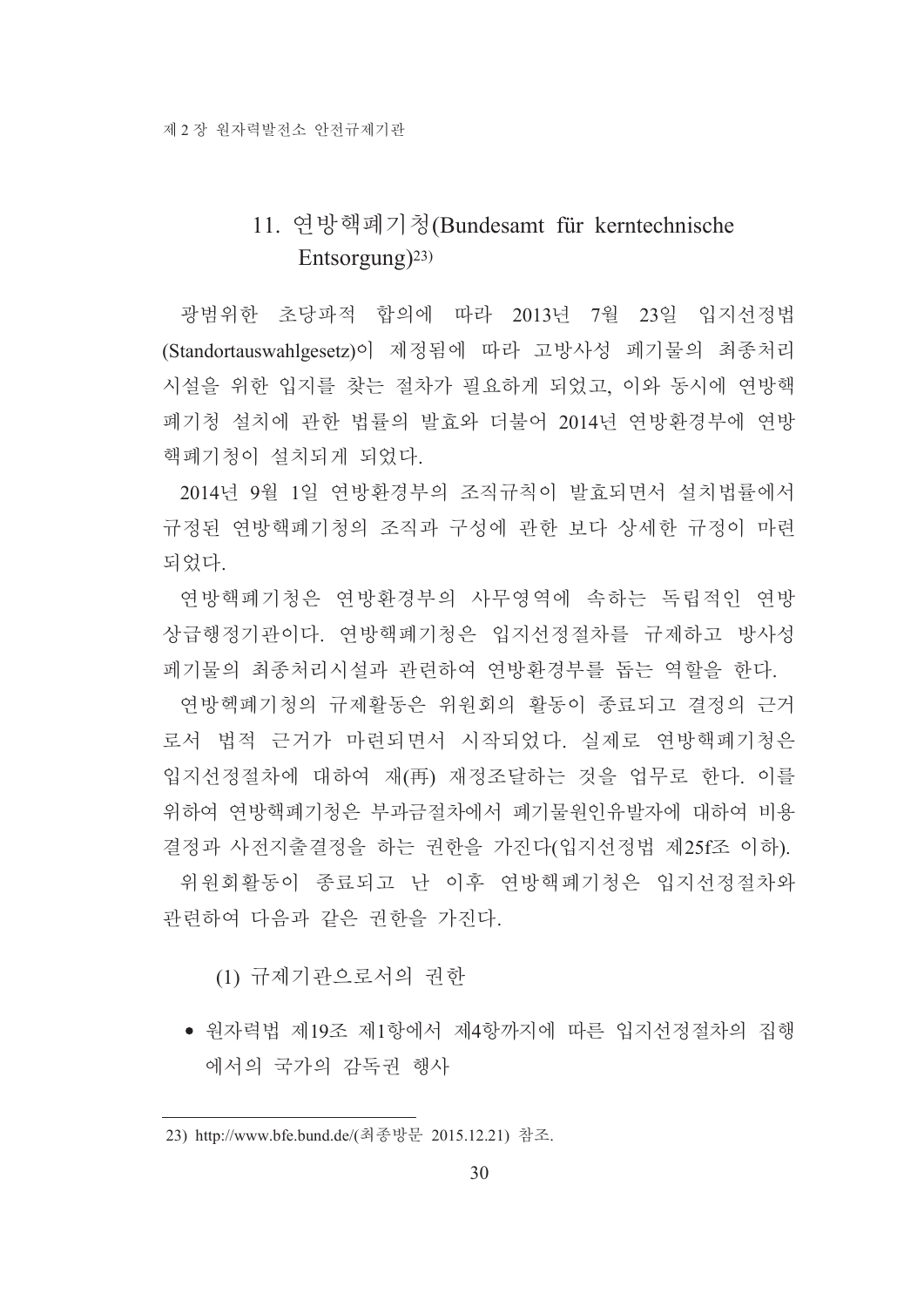- 탐사를 위한 사업계획주체의 제안에 대한 검사(입지선정법 제14조)
- 입지와 관련된 지정학적인 탐사프로그램 및 검사기준의 확정(입지 선정법 제15조, 제18조)
- 탐사를 위한 사업계획주체의 입지선정의 검사(입지선정법 제17조 제1항)
- 입지선정절차가 입지선정법이 정한 요건과 기준에 수행되었는지. 탐지를 위한 사업계획주체의 선정제안이 이 요건과 기준에 적합한지 여부에 대한 결정을 통한 확인(입지선정법 제17조 제4항)
- 전략적 환경검사의 시행(입지선정법 제11조 제3항, 제14조 제2항, 제17조 제2항, 환경친화검사법 제14a조 이하)
- 입지에 대한 최종적 제안(입지선정법 제19조)
	- (2) 입지선정절차에서 공공에 대한 정보제공
	- (3) 최종처리시설 콘라드(Konrad)의 작동, 최종처리시설 모어스레벤 (Morsleben)에 대한 폐쇄계획확정결정, 입지선정법에 따른 최종 처리시설입지에 대한 법적 확정에 대해서는 워자력법 제23d조에 따라 여방핵처리청이 담당하다:
- 원자력법 제9b조에 따른 계획확정 및 승인 및 철회
- 워자력법 제9a조 제3항에 따른 안전확보와 최종폐기를 위한 여방 시설의 설치, 운영 및 폐쇄에 대한 원자력법 제9b조에 따른 승인 절차에서의 관할 행정기관과의 협의를 거쳐 행하는 광업법상의 승인 및 그밖에 필요한 허가와 승인의 발급
- 원자력법 제9a조 제3항에 따른 안전확보와 최종폐기를 위한 연방 시설에 대한 연방광업법 제69조에서 제74조에 따른 광업감독
- 워자력법 제9a조 제3항에 따른 안전확보와 최종폐기를 위한 연방 시설의 설치, 운영 및 폐쇄에 대한 원자력법 제9b조에 따른 승인 절차에서의 관할 행정기관과의 협의를 거쳐 행하는 수자워관리 법상의 허가와 승인의 발급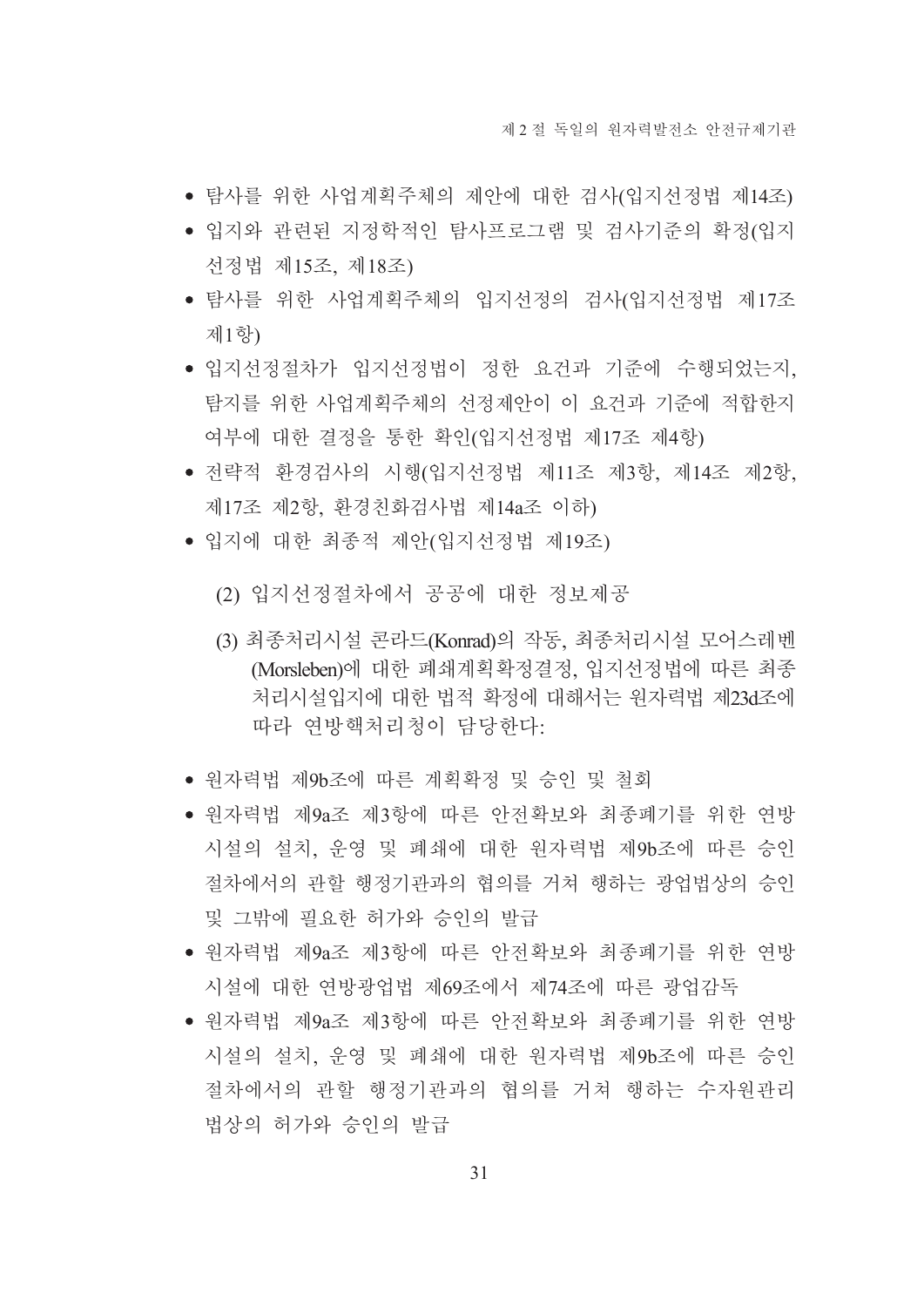#### 12. 주 행정기관

연방이 수행하도록 규정된 사무를 제외한 원자력법 제2장 및 이에 따른 법규명령에 규정된 사무는 연방의 위임에 따라 각 주가 수행 한다(원자력법 제24조 제1항 제1문). 한편 방사성 물질의 철로 또는 자기부상교통을 통한 운반에 대한 감독권한은 철도연방청(Eisenbahn-Bundesamt)이 가진다(워자력법 제24조 제1항 제2문).

원자력법 제7조(시설승인), 제7a조(예비허가), 제9조(승인을 요하는 시설 이외의 핵연료의 가공 · 처리 그 밖의 이용)에 따른 승인 및 취소 · 철회권은 주정부가 정하는 주 최상위행정기관이 가진다. 이 기관은 제7조의 시설 및 이 시설 이외의 핵연료 사용에 대한 감독권을 행사하는데, 이를 차(次)하위의 기관에 위임할 수 있다(원자력법 제24조 제2항).

위 제1항 및 제2항의 사무가 연방국방부의 사무영역에 속하는 경우 에는 그 권한은 핵안전 및 방사선보호에 권한이 있는 여방행정부와의 협의를 거쳐 연방국방부 또는 연방국방부가 지정한 기관에서 행사한다 (원자력법 제24조 제3항).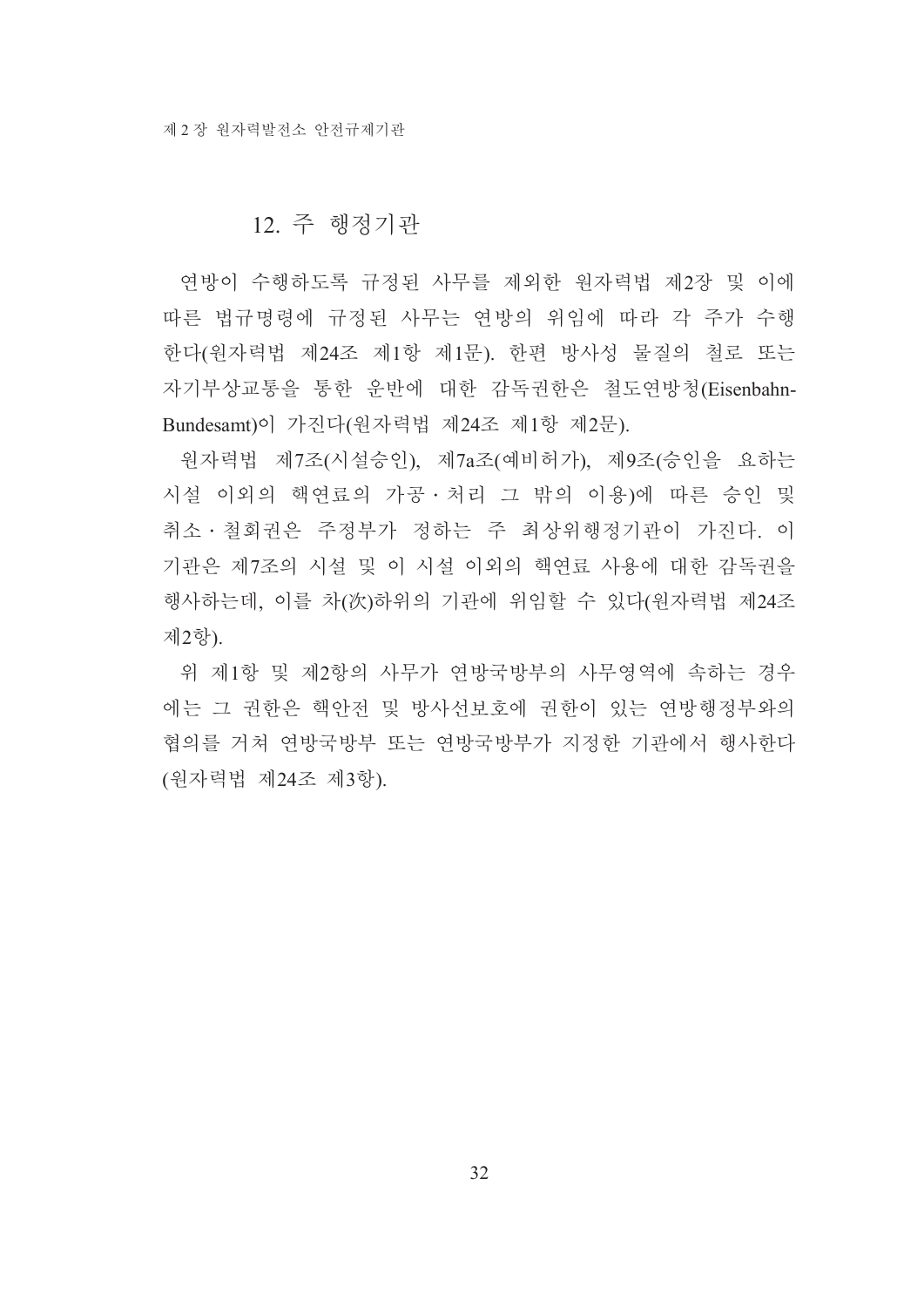제 1 절 국내의 워자력 관련법제 및 워자력발전소 안전규제법제 현황

## 제 3 장 원자력발전소 안전관련 법제

## 제 1절 국내의 원자력 관련법제 및 원자력 발전소 안전규제법제 현황24)

독일의 워자력 발전소 안전법제를 연구는 국내 해당 법제에 대한 시사점을 찾기 위해서이다. 따라서 독일법제에 대한 연구에 앞서 간략하게나마 국내의 원자력발전소 관련 안전법제를 개관해 볼 필요가 있겠다.

현재 우리나라의 워자력 관련 법률로는 워자력 진흥법 · 방사선 및 방사성동위워소 이용진흥법ㆍ워자력아전법ㆍ워자력시설 등의 방호 및 방사능 방재 대책법 • 방사성폐기물 관리법 • 생활주변방사선 안전관리 법·원자력안전위원회의 설치 및 운영에 관한 법률·원자력안전위원 회와 그 소속기관 직제 · 한국워자력안전기술워법 · 워자력 손해배상법 · 워자력손해배상 보상계약에 관한 법률·원전비리 방지를 위한 원자력 발전사업자등의 관리 · 감독에 관한 법률이 있다. 독일의 경우와 비교해 보면, 우리나라의 워자력 관련 법률의 수가 더 많다.

이 가운데 원자력이용의 진흥, 손해배상이나 원전비리방지, 위원회의 설치나 조직에 관한 법률들을 제외하면, 원자력의 안전과 관련된 법률은 워자력안전법 · 워자력시설 등의 방호 및 방사능 방재 대책법 · 방사성폐기물 관리법 • 생활주변방사선 안전관리법이다.

연혁적인 순서로 먼저 워자력시설 등의 방호 및 방사능 방재 대책 법은 핵물질과 원자력시설을 안전하게 관리 · 운영하기 위하여 물리적 방호체제 및 방사능재난 예방체제를 수립하고 국내외에서 방사능재난이 발생한 경우 효율적으로 대응하기 위한 관리체계를 확립함으로써 국민의

<sup>24)</sup> 이에 관하여 상세는 황해봉, 전게논문, 102면 이하; 이상윤, 전게서, 112면 이하 참조.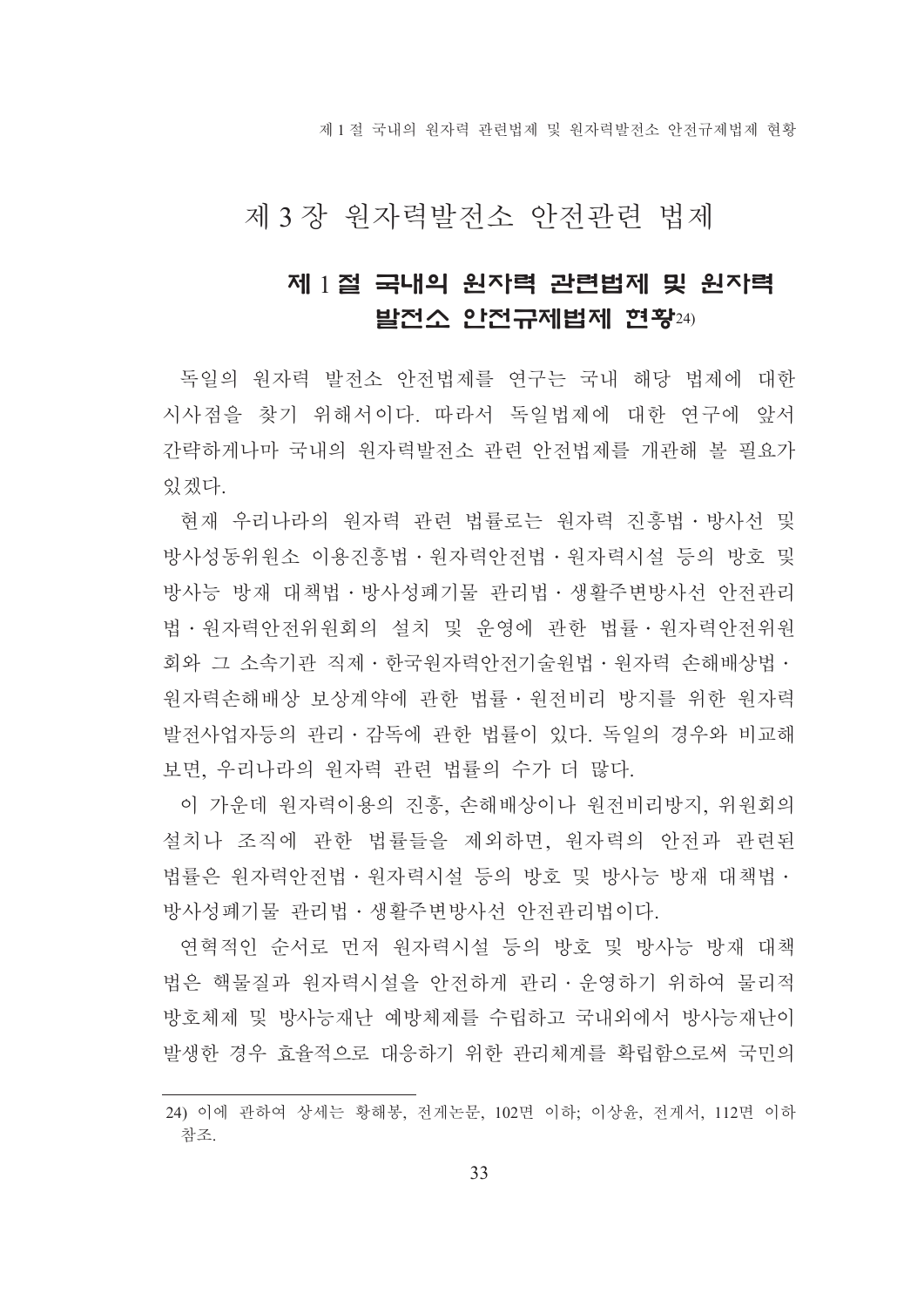생명과 재산을 보호함을 목적으로 2003년 5월 5일 제정된 법률로, 핵물질 및 원자력시설의 물리적 방호와 방사능재난 관리 및 대응체제 · 방사능재난 대비태세의 유지 사후 조치 등의 방사능 방재대책 등을 규정하고 있다.

방사성폐기물 관리법은 방사성폐기물을 안전하고 효율적으로 관리 하는 데에 필요한 사항을 규정함으로써 방사성폐기물로 인한 위해를 방지하고 공공의 안전과 환경보전에 이바지함을 목적으로 2008년 3월 28일 제정된 법률로, 방사성폐기물 관리 기본계획의 수립 등·방사성 폐기물의 관리·한국원자력환경공단·방사성폐기물관리기금 등을 규정하고 있다.

워자력안전법은 워자력의 연구 • 개발 • 생산 • 이용 등에 따른 안전관리에 관한 사항을 규정하여 방사선에 의한 재해의 방지와 공공의 안전을 도모함을 목적으로 2011년 7월 25일 제정된 법률로, 워자력안전종합 계획의 수립 · 시행 · 워자로 및 관계시설의 건설 · 운영 · 핵연료주기사업 및 핵물질사용 등·방사성동위원소 및 방사선발생장치·폐기 및 운반· 방사선피폭선량의 판독 등ㆍ면허 및 시험 등에 대한 규제와 감독을 내용으로 하는 워자력 안전규제의 가장 기준이 되는 법이라고 할 수 있다

생활주변방사선 안전관리법은 생활주변에서 접할 수 있는 방사선의 안전관리에 관한 사항을 규정함으로써 국민의 건강과 환경을 보호 하여 삶의 질을 향상시키고 공공의 안전에 이바지함을 목적으로 2011년 7월 25일 제정된 법률로, 생활주변방사선방호 종합계획의 수립 등ㆍ 워료물질 공정부산물 및 가공제품에 대한 관리 · 방사선 · 방사능 감시 기의 설치 · 운영 등에 관하여 규정하고 있다.

우리나라의 경우 워자력이나 방사선 안전에 관하여는 비교적 최근인 2011년에 와서야 입법이 이루어졌음을 알 수 있다.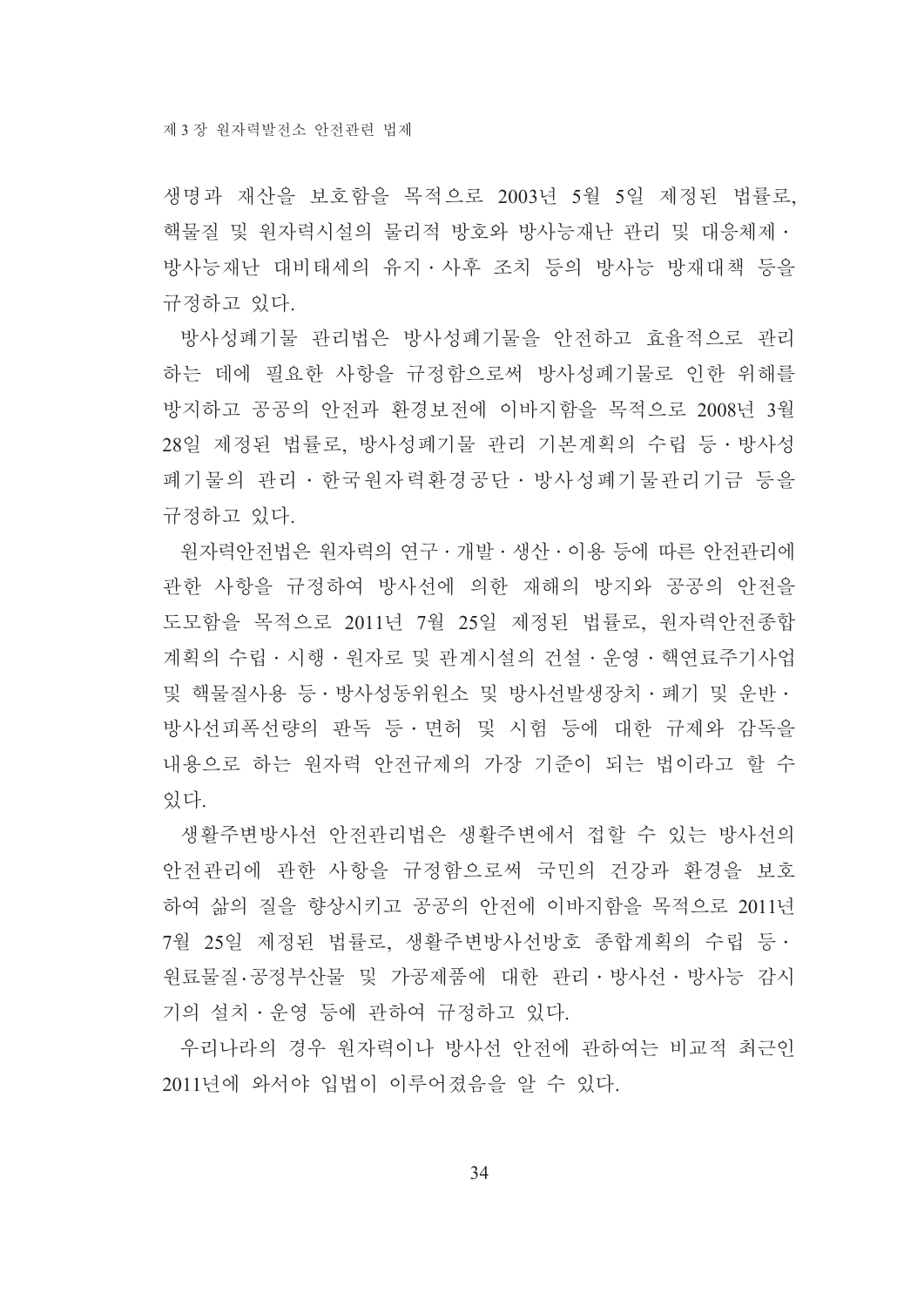#### 제 2절 독 일

1. 워자력이용 혂황25)

(1) 독일의 원자력이용

독일에서의 워자력이용에 대한 기본적인 조건들은 기본법과 워자력 법에서 정해지고 있다. 기본법이 일반적으로 입법권과 행정권에 관하여 규정하고 있는 반면에, 원자력법은 원자력시설의 안전한 운영을 위한 법적인 허용범위와 방사성물질과 그 운반에 있어서의 안전한 취급을 규정하고 있다. 워자력법은 생명 · 건강 · 재화를 워자력이용으로부터 보호한다는 목적을 추구하고 있다. 이와 같은 목적은 원자력법의 목적규정에도 규정되어 있는데 즉 워자력법은 워자력의 이용은 저력의 영업적 생산을 위하여 정해진 바대로 종료하며 종료시점까지 정해진 운영을 안전하게 하는 것을 목적으로 한다(원자력법 제1조 제1호).

후쿠시마 다이치 워자력발저소 사고 이후에는 독일에서의 저력의 영업적 생산을 위한 원자력 이용의 종료("원자력 하차")를 위한 여건 들이 2011년 8월에 발효된 워자력법개정을 위한 13번째 법률을 통하여 다시 한 번 구체화되었다. 8개의 원자력발전소는 개정된 원자력법의 발효에 따라 직접 법에 근거하여 운영권을 상실하게 되었다. 가장 최근의 3개의 시설들은 우영권이 늦어도 2022년에. 그리고 그 밖의 시설들은 늦어도 2015년/2017년/2019년/2021년까지는 운영권이 소멸 되다.

<sup>25)</sup> 이하 내용은 최근의 독일의 워자력정책을 소개하기 위하여 독일 연방환경부 홈페 이지의 일부 내용 (http://www.bmub.bund.de/themen/atomenergie-strahlenschutz/nuklearesicherheit/kurzinfo/ (최종방문 2015.12.21))을 번역한 것이다.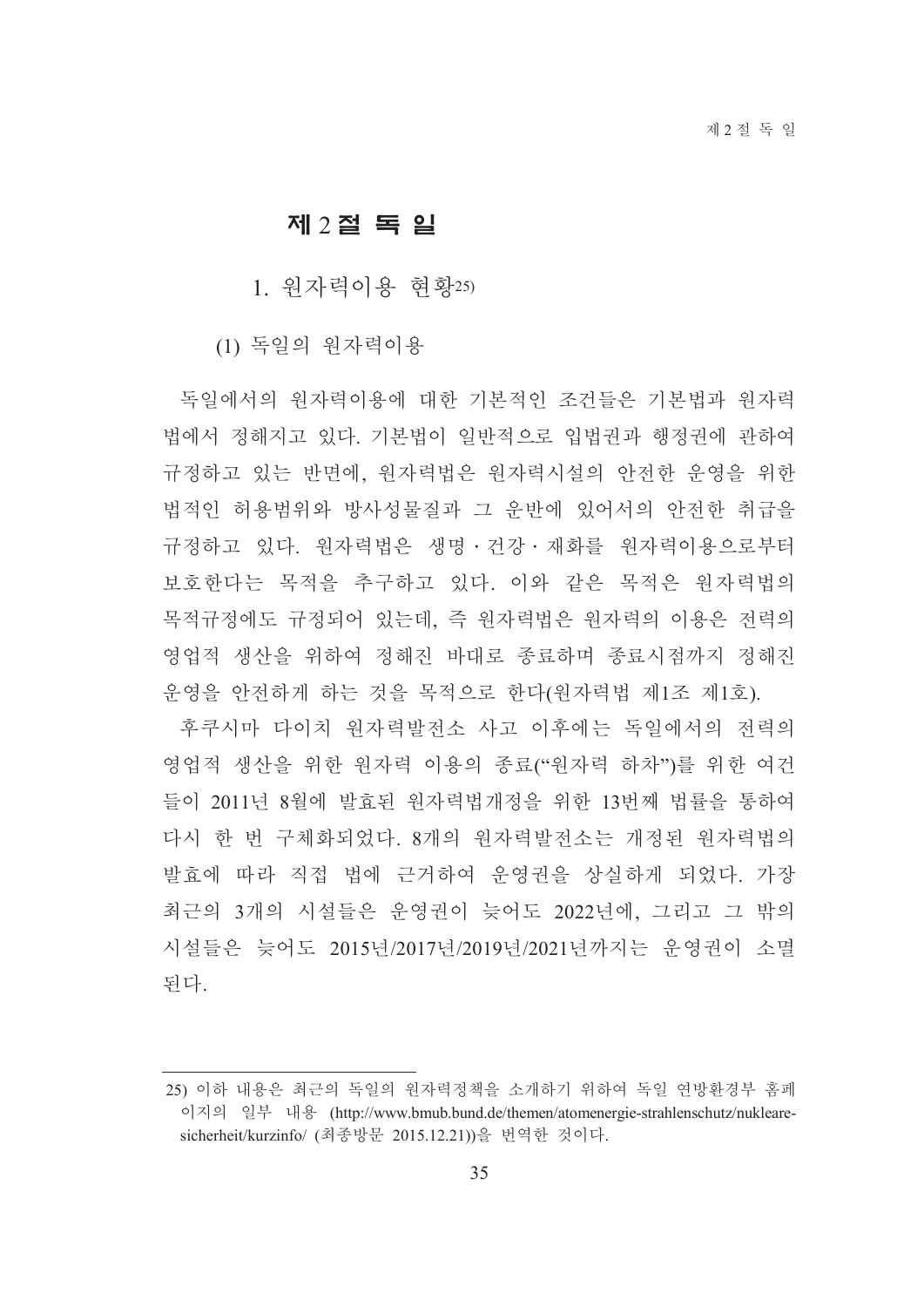(2) 국가의 승인(Genehmigung)과 감독(Aufsicht)

방사능물질로부터의 위험에 대한 보호와 그 이용에 대한 규제를 위 하여 원자력법은 원자력시설의 설치와 운영, 방사선물질 및 그 운반 에서의 취급 및 수출입을 행정청의 승인과 연결시키고 있다. 원자력 법은전문가의 참여와 비용의 징수를 포함하여 승인의 발부와 감독의 시행을 위한 요건과 절차를 규정하고 있다.

원자력시설의 운영, 방사능물질 및 방사능물질의 운반상의 취급의 안전을 보장하기 위하여, 독일에서는 승인을 받은 자들이 준수하여야 할 많은 수의 법규정과 기술적인 규칙들이 제정되어 있다. 이러한 규정들의 준수 여부는 국가가 컨트롤한다. 필요한 승인을 발부받은 후에는 원자력시설들은 설치와 폐쇄를 포함한 전채 생애동안 국가의 영구적인 감독 하에 놓이게 된다. 감독할 때에는 승인에서 확정한 안전성수준이 유지되고 있는지, 경우에 따라서는 위험을 저감하는 효과가 있는지를 무엇보다도 고려하여야 한다. 관할 행정청은 여기에 또한 부관을 붙일 수 있다. 또한 일정한 요건들이 존재할 때에는 승인을 취소하거나 운영의 정지를 명할 수 있다.

(3) 최종처리

워자력발전소의 운영 및 재건을 통하여 경미한 온도발생을 동반한 저 -, 중활동성 폐기물과 상당한 온도발생을 동반하는 중 -, 고활동성 폐기물이 발생한다. 이를 넘어 방사성 폐기물은 모든 워자력 시설들 에서의 방사능물질의 취급에서, 산업·경제분야, 연구활동, 그리고 의 학분야에서의 방사능물질의 사용에서 발생하게 된다. 최근의 폐기 물처리단계는 모든 종류의 방사성 폐기물을 깊은 지하의 지층에 있는 독일의 최종처리시설에 영구적으로 보관하는 것으로 계획되어 있다. 과 거에 저 - 중활동성 폐기물은 방사성 폐기물을 위한 모어스레벤 최종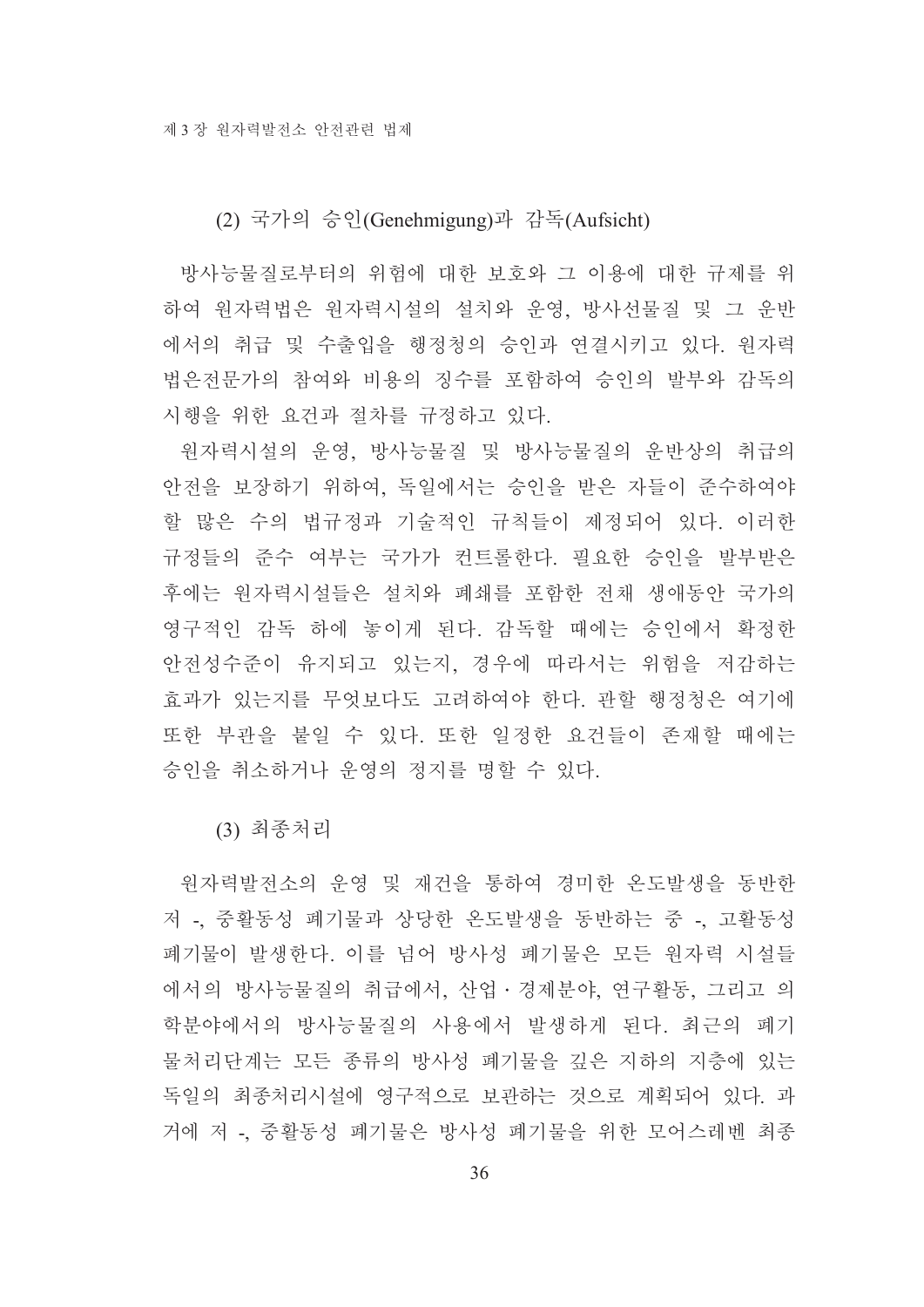처리시설(Endlager für radioaktive Abfälle Morsleben (ERAM))과 볼펜 뷔텔의 개폐장치 Asse II(Schachtanlage Asse II bei Wolfenbüttel)에 저장하였다. 경미한 온도발생을 동반한 저 -, 중활동성 폐기물을 위한 잘쯔기터(Salzgitter)에 위치한 콘라드(Konrad) 최종처리시설의 설치가 2007년 5월에 시작되었다.

고활동성 폐기물의 최종처리시설에 대한 입지는 광범위한 주민참여를 포함한 입지선정절차에서 2031년까지 법적으로 확정되어야 한다. 이를 위하여 2013년 6월 5일 입지선정법이 제정되었다. "고방사선활동성 폐기물질"위원회는 2015년 말까지 특히 최종처리시설입지의 탐색 및 선정을 위한 기준을 내놓아야 한다. 지금까지 유일하게 탐색된 잘쯔 슈톡의 고어레벤(Salzstocks Gorleben)의 탐색이 2012년 12월에 대상이 되어 입지선정절차에 포함되었다.

(4) 국제적 협력 - 전세계와 유럽에서

원자력 안전의 영역에서 어떠한 국가도 고립되어 고찰의 대상이 될 수 없다. 따라서 독일의 경우도 원자력안전, 최종처리의 안전, 원조, 정보 및 책임에 대한 국제적 합의에 발맞추고 있다. 평의회는 유럽연합 회원국에 대하여 2009년 6월 25일 원자력시설의 안전을 위한 2009/71/EURATOM 지침을, 2011년 7월 19일에는 소실된 에너지 공급원과 방사성 폐기물의 책임감 있는 안전한 최종처리를 위한 2011/70/EURATOM 지침을 발령하였다. 이와 더불어 워자력안전 부야 에서는 처음으로 구속력 있는 유럽 규정을 제정하였다.

위 두 지침을 제정하면서는 특히 유럽 위원회에 자문을 하는, 유럽 연합 회원국의 원자력법상의 감독행정기관의 상위 대표자그룹인 유럽 원자력 안전 규제자 그룹(European Nuclear Safety Regulators Group (ENSREG))이 협력하였다. 서유럽 원자력 규제자 연합(Western European Nuclear Regulators' Association (WENRA))은 유럽의 원자력감독행정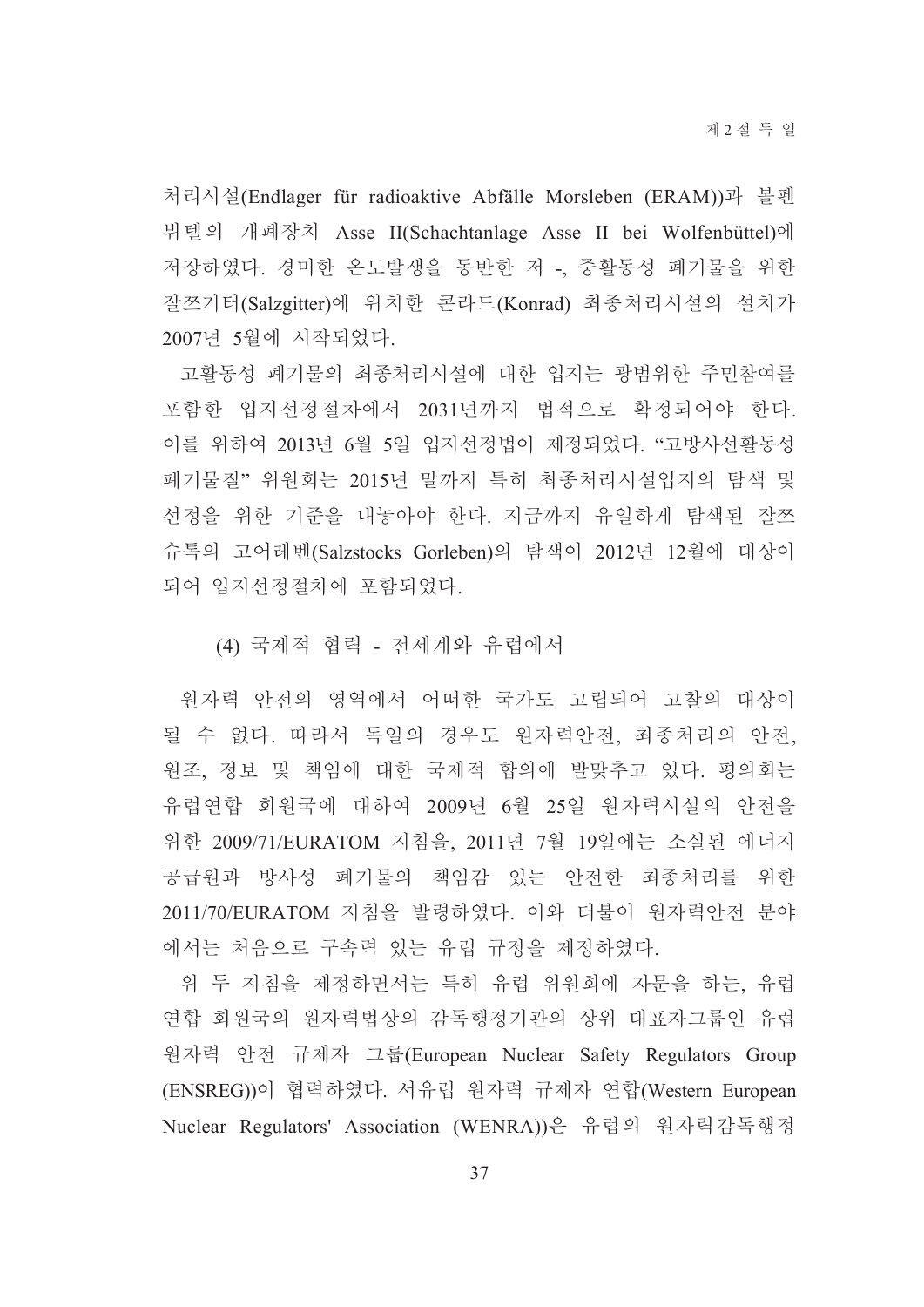기관 그룹으로, 워자로안전 및 폐쇄와 최종처리 영역에서의 안전기준의 조화를 주된 업무로 한다.

이와 같은 유럽의 협력 이외에 연방환경부는 국제적 차원에서 다른 국가의 감독행정기관과 직접 또는 다양한 그룹에서 협력하고, 국제적 조직, 특히 국제워자력에너지조직(Internationalen Atomenergie-Organisation (IAEO))과 OECD의 원자력에너지기구(Nuclear Energy Agency (NEA))와도 협력한다. 연방환경부는 이웃국가들과 상호간의 정보교환과 긴급시 보호를 위한 쌍방적인 관계를 유지한다.

후쿠시마 사건은 다양한 국제적 활동과 공동으로 수행한 안전성검사 (Stresstests)를 이끌어냈다.

(5) 안전보장

추가적으로 원자력시설의 운영, 방사성물질의 취급 및 방사성물질의 운반에서의 안전을 위해서는 모든 경우에 안전이 보장되도록 하여야 한다. 원자력법상 안전보장의 개념에는 제3자의 방해조치나 그 밖의 현상들로부터의 보호, 특히 예컨대 테러나 조종행위 등으로부터의 안전도 포함되는 것으로 이해된다. 안전보장영역에 대하여는, 원자력 법상 승인의 구성요소이자 이를 준수하는 것은 항상 영속적인 국가감독 하에 있게 되는 광범한 독일의 하위법규들(Deutsches Regelwerk)이 있다. 물론 개별적인 경우에 유효한 안전보장조치들은 실제의 위험상황에 따라 달라질 수 있을 것이다.

안전보장을 위한 독일의 하위법규들은 핵물질로부터의 신체보호 (CPPNM), IAEO의 추천에 대한 국제적 합의상의 요구 또한 수행하고 있다. 안전보장 영역에서의 유럽의 공동협력은 유럽 원자력 안전 규제자 연합(European Nuclear Security Regulators' Association (ENSRA))을 통하여 지켜지고 있다.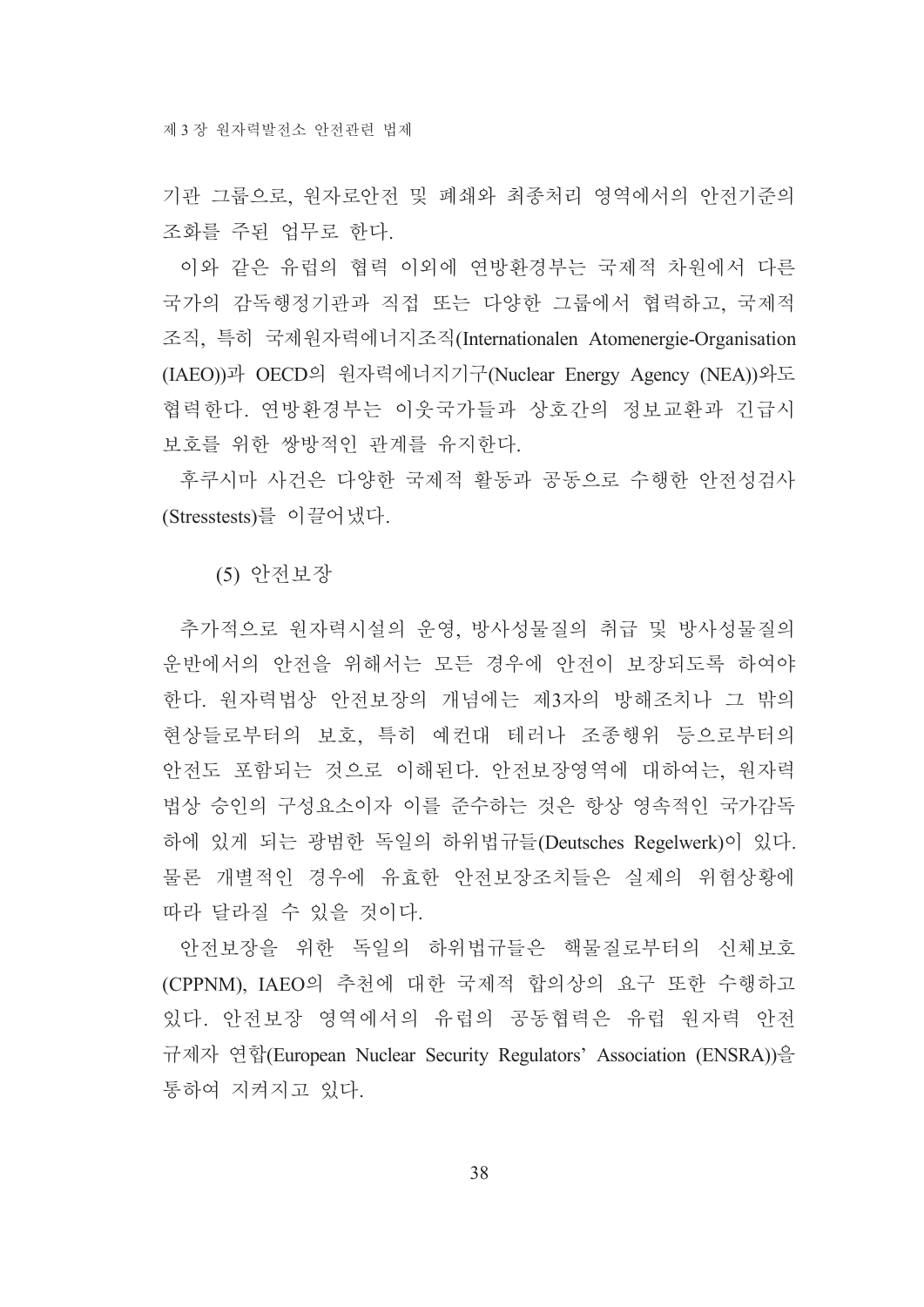#### 2. 아저규제 과려법령

(1) 기본법26)

기본법은 워자력이용과 관련하여 연방과 주의 권한을 규정하고 있다 (제 73조 제14호, 제87c조, 제85조). 이에 따라 워자력이용과 관련하여 연방에게는 전속적인 입법권한이 주어진다. 주는 권한 있는 승인 및 감독행정기관으로서 연방의 위임에 따라 원자력법을 집행한다(연방 위임행정). 여기에서 연방은 합법성 및 합목적성 감독을 행사하고, 연방이 필요하다고 인정하는 범위 내에서 연방에서 권한을 행사할 수도 있다. 주는 어떠한 경우에도 대외적 행정작용에 대한 권한을 가진다 (소위 수임권한).

특히 기본법으로부터는 워자력법에 적용되는 기본워칙들이 도출되다. 특히 기본법 제1조 제1항 제2문에서 나오는 인간의 존엄성을 보호하 여야 하는 모든 국가권력의 객관적 의무에 대한 기본권, 생명과 신체의 보존에 관한 기본권(제2조)과 더불어 워자력발전소에 있어서의 보호 및 사전배려조치에 대한 기준이 결정된다. 이에 대하여 여방헌법재판 소는 자신의 칼카 I-결정(Kalkar I-Entscheidung(BVerfGE 49, 89))에서, "국가는 가능한 위험을 사전에 인지하고 이에 대하여 합헌적인 수단 으로 대처하기 위해서 모든 노력을 기울여야 할 의무가 있다. 입법 권자가 이러한 임무를 알고 있다는 것을 원자력보호법 및 방사선방호 법의 규정들이 보여주고 있다. 이들은 원자력의 평화적 이용을 위한 모든 행동방식과 시설들의 빈틈없는 고권적 규제와 감시를 보장하여야 하는 규범의 광범하고 서로 맞물려 있는 구조를 지향하고 있다."고 하였다.

<sup>26)</sup> http://www.bmub.bund.de/themen/atomenergie-strahlenschutz/nukleare-sicherheit/rechts vorschriften-technische-regeln/grundgesetz-atomgesetz/ (최종방문 2015.12.21) 참조.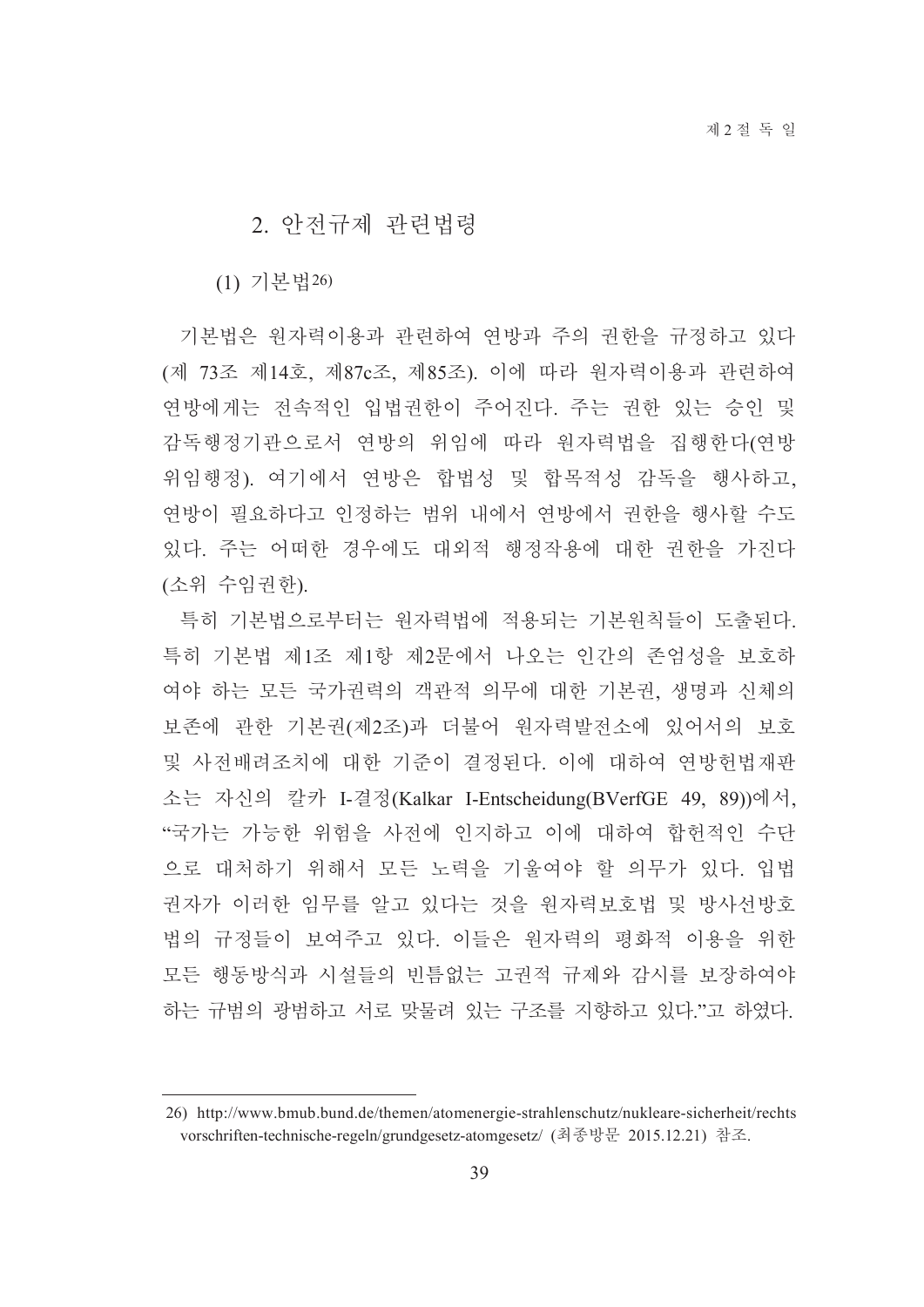(2) 워자력법27)

원자력법은 독일연방공화국이 핵무기 포기를 선언하고 난 후인 1959년 12월 23일 제정되었고, 그 후 여러 차례에 걸쳐 개정되었다. 원자력법의 목적은 원자력의 위험과 이온화되는 방사선의 침해적 작 용으로부터 생명, 건강 및 재화를 보호하고, 발생된 피해를 보전하며, 전력의 영업적 생산을 위한 워자력의 이용을 정해진 대로 종료하고. 종료가 되는 시점까지 정해진 운영을 안전하게 하도록 하는 것이다. 나아가 원자력의 이용을 통하여 독일연방공화국의 대내외적 안전을 위태롭게 하는 것을 방지하여야 한다. 마찬가지로 워자력법은 워자력 및 방사선방호 영역에서의 독일의 국제적 의무를 수행하는 것을 보장 하여야 한다.

2011년 6월 30일 연방의회는 13번째 원자력법개정을 결정하였는데, 개정의 내용은 전력의 영업적 생산을 위한 원자력이용의 종료에 관한 부분은 새롭게 규정하는 것이었다. 원자력법은 2011년 8월 6일 시행 되었다. 원자력법의 개정으로 은 독일에서의 원자력발전소를 통한 전기생산은 시기적으로 분류되어 늦어도 2022년까지는 종료되게 되었다.

워자력법은 독일에서의 보호 및 사전배료조치, 방사성 폐기물과 투 시된 에너지공급에서의 방사선보호와 최종처리에 대한 기본적인 국가 차원에서의 규정을 내용으로 하고 있고, 하위 법규명령들의 기초가 되고 있다.

원자력법은 목적 및 총칙규정 이외에도 감시규정, 행정기관의 권한에 관한 기본적인 규정, 책임규정 및 범칙금규정을 두고 있다.

방사능 물질에서 비롯된 위험에 대한 보호와 방사능 물질의 이용에 대한 규제를 위하여 워자력법은 워자력시설의 설치와 운영에 대하여 행정기관의 승인을 받도록 하고 있다. 원자력법은, 전문가 참여(원자력

27) 각주 26) 참조.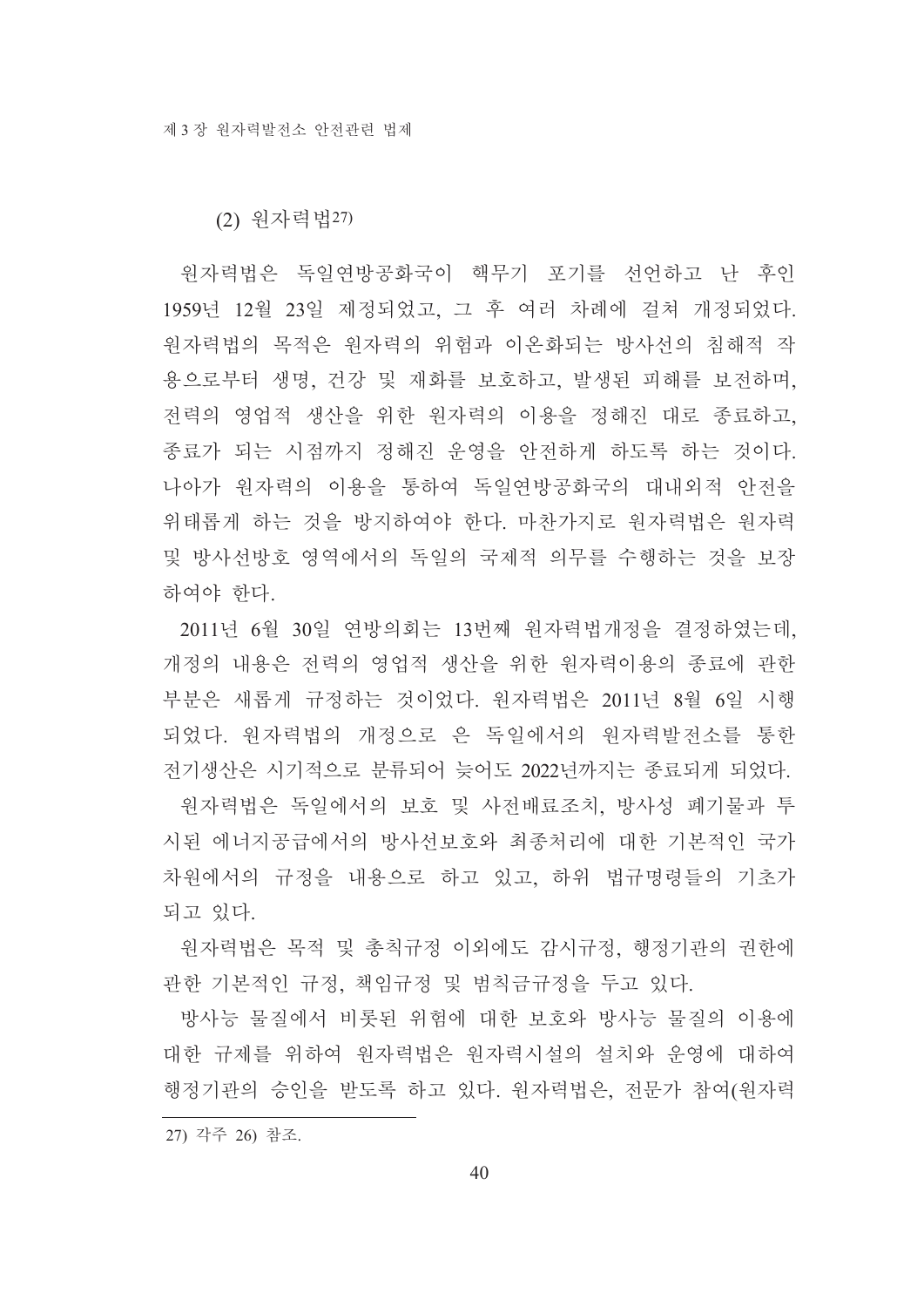법 제20조)와 비용징수(원자력법 제21조)를 포함하여, 승인의 발급과 감독의 수행을 위한 요건과 절차를 규정하고 있다.

대부분의 규정들은 물론 확정적인 것이 아니라, 절차법영역이나 실 체법영역에서 모두 법규명령이나 그 하위의 법규들에 의하여 구체화 되도록 되어있다.

원자력법 제7조에 따라 핵연료의 생산, 가공, 처리 및 분열을 위한 특정지역에 고착된 시설의 설치, 운영 또는 소유, 시설이나 운영, 중지 등의 중대한 변경에는 승인을 요한다.

이와 같은 승인은 워자력법 제7조 제2항에 규정된 승인요건을 충족 하는 경우로서 다음의 경우에만 발급된다.

- 신청인 및 시설의 설치, 운영의 지도 및 감독에 필요한 전문지식을 갖춘 자로서 이에 대한 책임이 있는 자의 신뢰에 대하여 의심이 생기는 사실들이 없는 경우(제1호)
- 시설의 운영에 참여하는 자들이 시설의 안전한 운영 및 발생 가능한 위험과 이에 적용할 보호조치에 대한 필요한 지식을 소유하고 있는 것이 보장되는 경우(제2호)
- 현재의 학문 및 기술수준에서 요구되는 피해에 대하여 필요한 사전 배려가 마련되어 있는 경우(제3호)
- 법적 배상의무의 수행을 위하여 필요한 사전배려가 마련되어 있는 경우(제4호)
- 제3자의 방해조치나 그 밖의 영향에 대하여 필요한 보호가 보장 되어 있는 경우(제5호)
- 시설의 입지선정이 특히 환경영향의 관점에서의 우월한 공익에 반하지 않는 경우(제6호)

입법권자가 사용한, 예컨대 "피해에 대하여 현재의 학문과 기술수준 에서 요구되는 필요한 사전배려"와 같은 불확정법개념은 사전배려의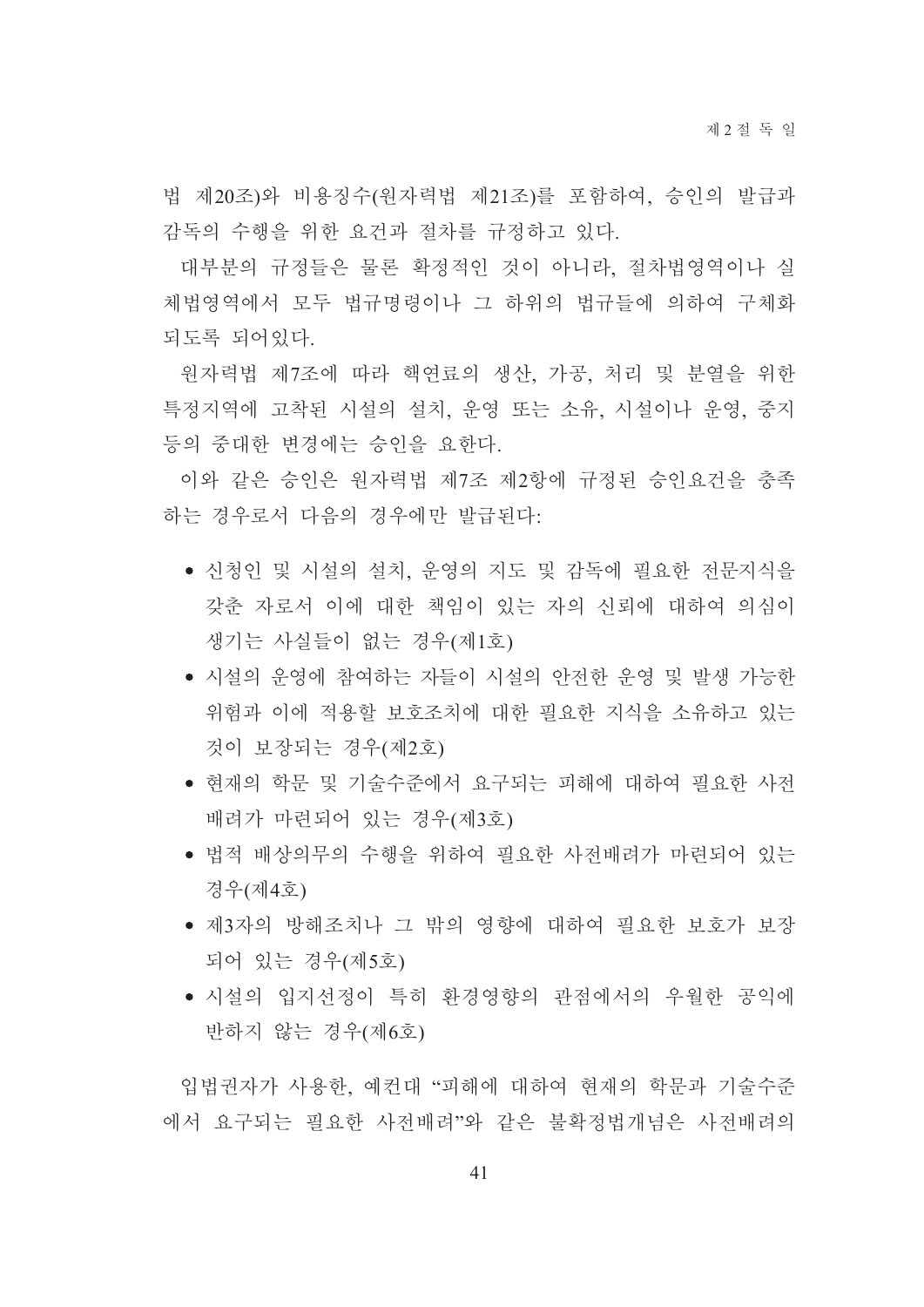동적인 발전을 최신의 수준으로 도달할 수 있도록 하기 위하여 선택 된 것이다. 연방헌법재판소는 이에 대하여 입법권자가 현재의 학문과 기술수준과 관련하여 법규정이 학문적, 기술적 발전에 발맞출 수 있도록 한층 강화된 압박을 행사한 것이다. 따라서 피해에 대한 사전 배려는 최신의 학문적 지식에 따를 때 필요한 것으로 판단되는 것 이어야 한다고 하였다.

원자력법은 한편, 법률의 해당 수권규정이 정하는 바에 따라 법규 명령을 제정하는 방식이든, 하위의 법규를 고려하여 개별적 결정을 하는 방식이든, 수인되거나 수인되지 않는 리스크의 종류와 특히 정도를 판단하는 것을 행정부에 맡기고 있다. 그와 같은 리스크의 조사를 위한 절차에 대해서 워자력법은 더 이상의 상세한 절차를 규정하고 있지 않다.

워자력법의 승인요건에 대해서도 연방헌법재판소는 자신의 칼카 I-결정(Kalkar I-Entscheidung)에서 의견을 표명하였다. 이에 따르면 입법 권자는 "생명, 건강, 재화에 대한 피해와 관련하여 제7조 제2항에 규정된 가능한 한 최선의 위험방지와 리스크사전배려의 워칙을 통하여. 이러한 침해발생이 있을 것이라는 점이 현재의 지식 및 기술수준에 따를 때 실제로 제외된다고 판단되는 경우에만 승인이 허용된다는 하나의 기준을 세웠다. 이러한 실질적인 이성의 문턱 너머의 불확실성은 인류의 인식력의 한계에 그 원인이 있을 것이다; 이는 피할 수 없고 그러한 범위 내에서 모든 시민들의 적정한 부담으로 여겨질 것이다."

이러한 승인요건들은 오늘날 현존하는 시설의 변경이나 운영중지의 경우에만 의미가 있는데, 왜냐하면 원자력법 제7조 제1항 제2문에 따라 워자력발전소와 재처리시설의 설치와 운영에 대해서는 더 이상의 승인이 발부되지 않아도 되기 때문이다.

모든 시설들은 워자력법 제19조에 따라 국가의 영구적인 감독 하에 놓이게 된다.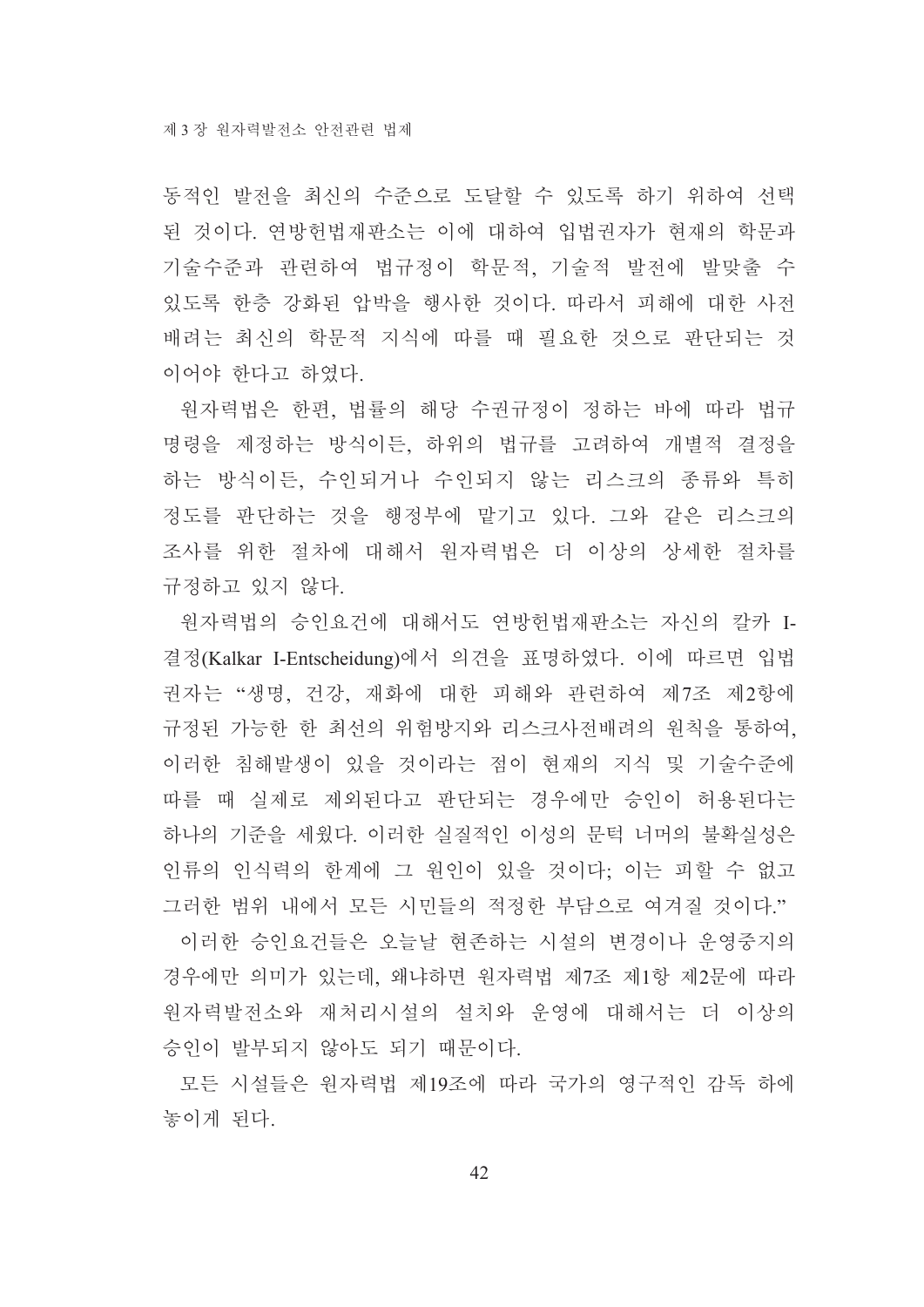워자력법 이외에 1986년 방사선보호사전배려법(Strahlenschutzvorsorgegesetz (StrVG))이 제정되었는데, 이는 체르노빌에서의 워자로사고의 결과로 만들어진 것이다. 이 법은 경미하지 않은 방사선 효과가 나타나는 경우 에도 환경감시를 하는 것을 업무로 규정하고 있다.

그 밖의 법적 근거로는 연방방사선방호청의 설치에 관한 법률을 들 수 있는데, 이 법은 원자력법상의 연방행정기관을 지원하기 위하여 원자력발전소의 안전에 관한 업무를 방사선방호청에 맡기고 있다.

(3) 법규명령28)

법률의 규정의 구체화를 위하여 워자력법은 법규명령을 발할 수 있는 수권규정들을 두고 있다. 이 법규명령들은 연방참사원(Bundesrat)의 동의가 필요하다. 여방참사워은 여방의 헌법기관으로 주 정부를 대표 하는 자들로 구성되다.

이하에서 워자력발전소에서의 보호 및 사전배려조치와 관련된 기본 적인 법규명령들만 간략하게 소개해 본다.

- 방사선방호규정(Strahlenschutzverordnung(StrlSchV)) 방사선방호원칙- 및 한계치, 방사선방호조직의 요건, 사람에 대한 감시, 주변감시, 긴급시 보호, 원자력발전소사고와 사고계획치의 해석
- 원자력법상의 절차규정(Atomrechtliche Verfahrensverordnung(AtVfV)) 신청서류(1회적 안전보장보고서). 공중참여. 안전보장명세서(안전한 운영의 한계치와 조건), 중대한 변경의 절차와 기준(공중참여)
- 원자력법상 안전보장수임자- 및 보고규정(Atomrechtliche Sicherheitsbeauftragten- und Melde verordnung(AtSMV))

<sup>28)</sup> http://www.bmub.bund.de/themen/atomenergie-strahlenschutz/nukleare-sicherheit/rechts vorschriften- technische-regeln/verordnungen/ (최종방문 2015.12.21) 참조.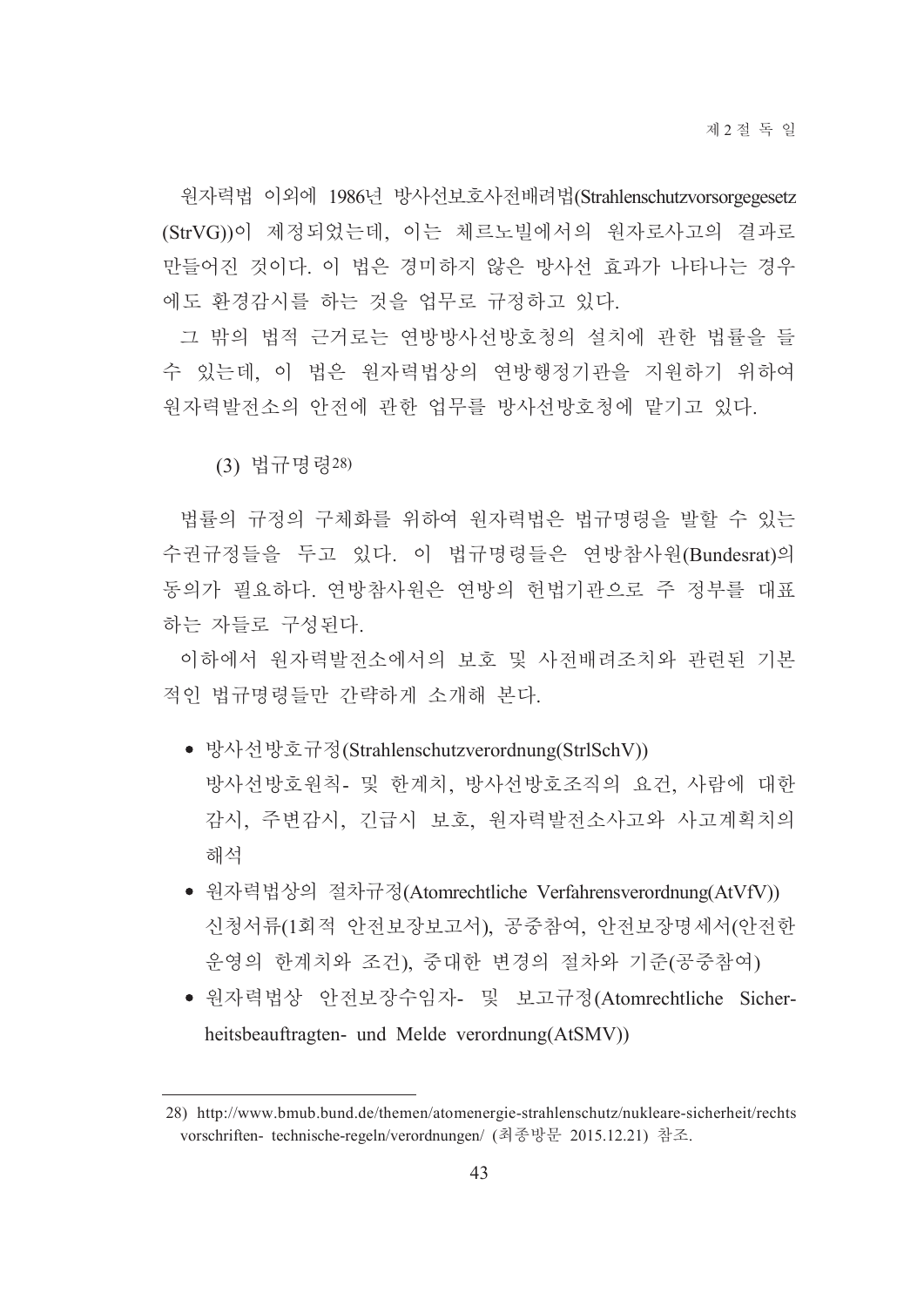원자력법상 안전보장수임자의 지위, 업무, 책임, 원자력시설에서의 특수한 사전의 보고

• 원자력법상의 신뢰성심사규정(Atomrechtliche Zuverlässigkeitsüberprüfungs- Verordnung(AtZüV))

방사성 물질의 절취나 심각한 방출로부터의 보호를 위하여 사람의 신뢰성에 대한 심사

• 원자력법상의 보호사전배려규정(Atomrechtliche Deckungsvorsorge- $Verordnung(AtDeckV))$ 

워자력법에 따른 보호사전배려

- 원자력법상의 비용규정(Kostenverordnung zum Atomgesetz (AtKostV)) 원자력법상의 절차에서의 요금과 비용
- 칼륨요드화물규정(Kaliumjodid-Verordnung(KIV)) 방사선발생시 갑상선의 요드차단을 위한 칼륨요드화물을 함유하고 있는 의약품의 공급 및 분배
- 원자력법상 퍠기물호송규정(Atomrechtliche Abfallverbringungsver $ordnung(AtAV))$ 연방내 · 외로의 방사성 폐기물의 호송
- 최종처리시설사전급부규정(Endlagervorausleistungsverordnung (End $lager VIV)$

안전보장 및 방사성 폐기물의 최종처리를 위한 여방시설의 설치에 대한 재정적인 사전지불, 기술적인 시설안전 또는 안전운영을 위한 규정 또는 안전상의 개선을 위한 목적으로 하는 운영경험의 출판. 교육과 전문성 또는 다양한 보호조치의 규정화는 워자력법에 따라 법규명령으로 구체화하는 것이 가능하나 아직 이에 대해서는 법규명령 으로 규율하지 않고, 다만 법령 하위의 법규의 규율대상이 되고 있다.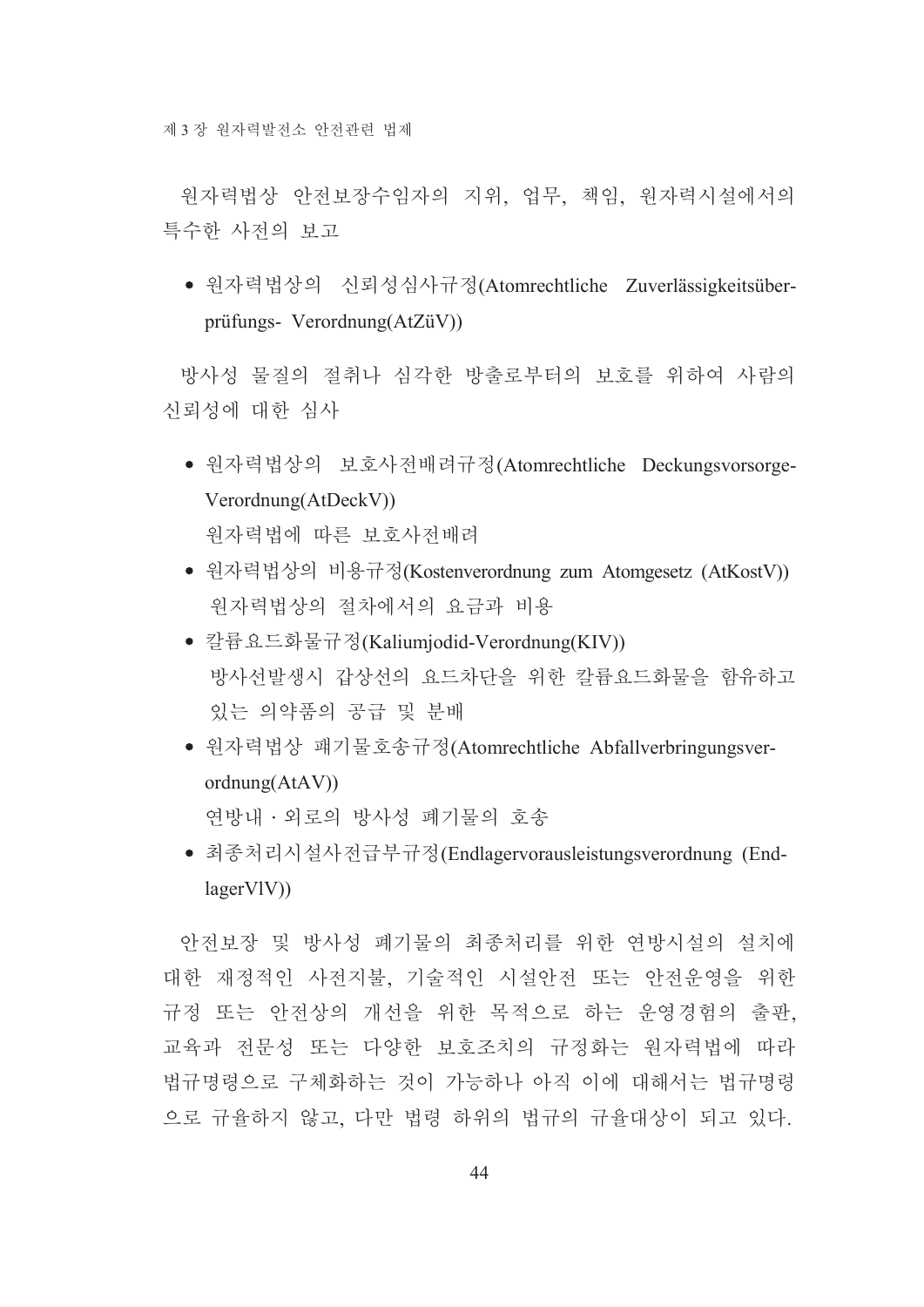(4) 행정규칙29)

법규명령에는 일반적이 행정규칙을 제정할 수 있는 추가적 규정을 둘 수 있다. 일반적 행정규칙은 행정기관의 행위방식을 규정하는 것 으로서 직접적으로는 행정만을 구속한다. 그러나 행정규칙은 구체적인 행정결정의 기초가 되는 경우에는 간접적으로 대외적 효력을 발하기도 한다. 따라서 행정규칙은 간접적으로 사인에 대하여서도 법적으로 의미가 있는 것이다.

원자력영역에서는 특히 다음과 같은 행정규칙들이 있다:

- 워자력발전소의 규정에 적합한 우영시의 방사선노출의 산정규칙
- 방사선눈금규칙
- 화경친화검사규칙
- 화경감시규칙
- 생필품 및 사료의 감시규칙

(5) 원자력발전소에 대한 안전요건(2015년 3월 3일자 고시)30)

연방환경부 및 운영 중인 원자력발전소에 대한 원자력법상의 승인 및 감독권한기관인 주 행정기관들은 2012년 11월 22일의 원자력발전 소의에 대한 안전요건 고시(BAnz AT 24.01.2013 B3)을 개정하기로 합의하였다. 이번 개정은 번역오류, 새로운 학문적-기술적 지식 및 보고에 기초한 수정에 관한 것이다. 2012년 11월 22일의 "원자력발전 소에 대한 안전요건(SiAnf)"의 효력범위는 변함이 없다.

<sup>29)</sup> http://www.bmub.bund.de/themen/atomenergie-strahlenschutz/nukleare-sicherheit/rechts vorschriften-technische-regeln/allgemeine-verwaltungsvorschriften/ (최종방문 2015.12.21) 참조

<sup>30)</sup> http://www.bmub.bund.de/themen/atomenergie-strahlenschutz/nukleare-sicherheit/rechts vorschriften-technische-regeln/sicherheitsanforderungen-kernkraftwerke/ (최종방문 2015.12.21) 참조.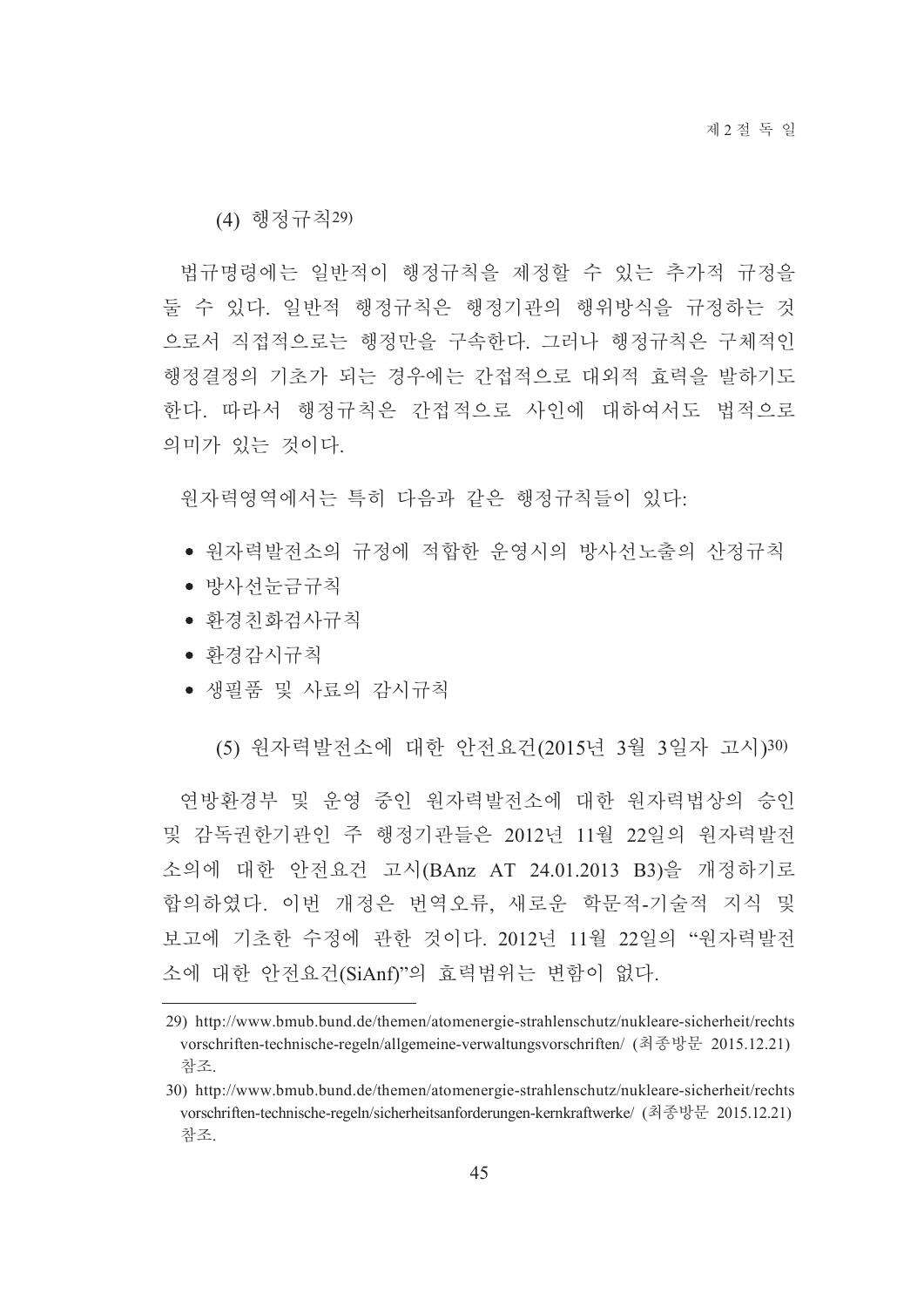2015년 3월 3일자의 '워자력발전소에 대한 안전요건'에 대한 고시의 개정과 '워자력발전소에 대한 안전요건 해석'에 대한 고시의 개정은 2015년 3월 30일 연방관보를 통해 공고되었고 연방방사선방호청의 "워자로안전 및 방사선방호 안내서"에도 포함되었다.

"새로운 원자력 하위법규를 위한 연방정부의 보고"에는 "원자력발 전소에 대한 안전요건"의 과정이 기술되어 있다.

(6) 연방환경부의 고시31)

연방환경부는 각 주의 자문에 따라 (요건, 지침, 지도지침, 기준, 추천 등의 형태로) 고시를 발한다. 통상 고시는 원자력법의 통일적 집행을 위하여 각 주의 승인 및 감독권한을 가진 행정기관과의 합의에 따라 결정된 내용들을 규정한다. 여기에는 특히 새로운 "원자력발전소에 대한 요건"이 포함된다. 연방환경부의 고시는 원자력 안전 및 행정실무에서의 일반적인 질문에 대한 원자력법상의 연방감독의 입장이 규정되는데, 이는 각 주의 행정기관에 대하여 원자력법의 집행에 방향을 제시해주는 역할을 한다. 고시는 일반적 행정규칙과는 달리 각 주의 행정기관에 대하여 구속력이 없다.

현재 워자력 영역에 대해서는 100개 이상의 고시가 있다. 이들 고시 에는 주로 다음과 같은 규정들이 포함되어 있다.

- "워자력발전소에 대한 안전요건"에 관한 규정
- 가상의 심각한 원전사고에 대한 운영자의 긴급상황보호조치 수립을 위한 규정
- 시설주변에서의 재난보호대비를 위한 규정
- 제3자의 방해 또는 그 밖의 영향에 대한 조치를 위한 규정

<sup>31)</sup> http://www.bmub.bund.de/themen/atomenergie-strahlenschutz/nukleare-sicherheit/rechts vorschriften-technische-regeln/bekanntmachungen-bmub/ (최종방문 2015.12.21) 참조.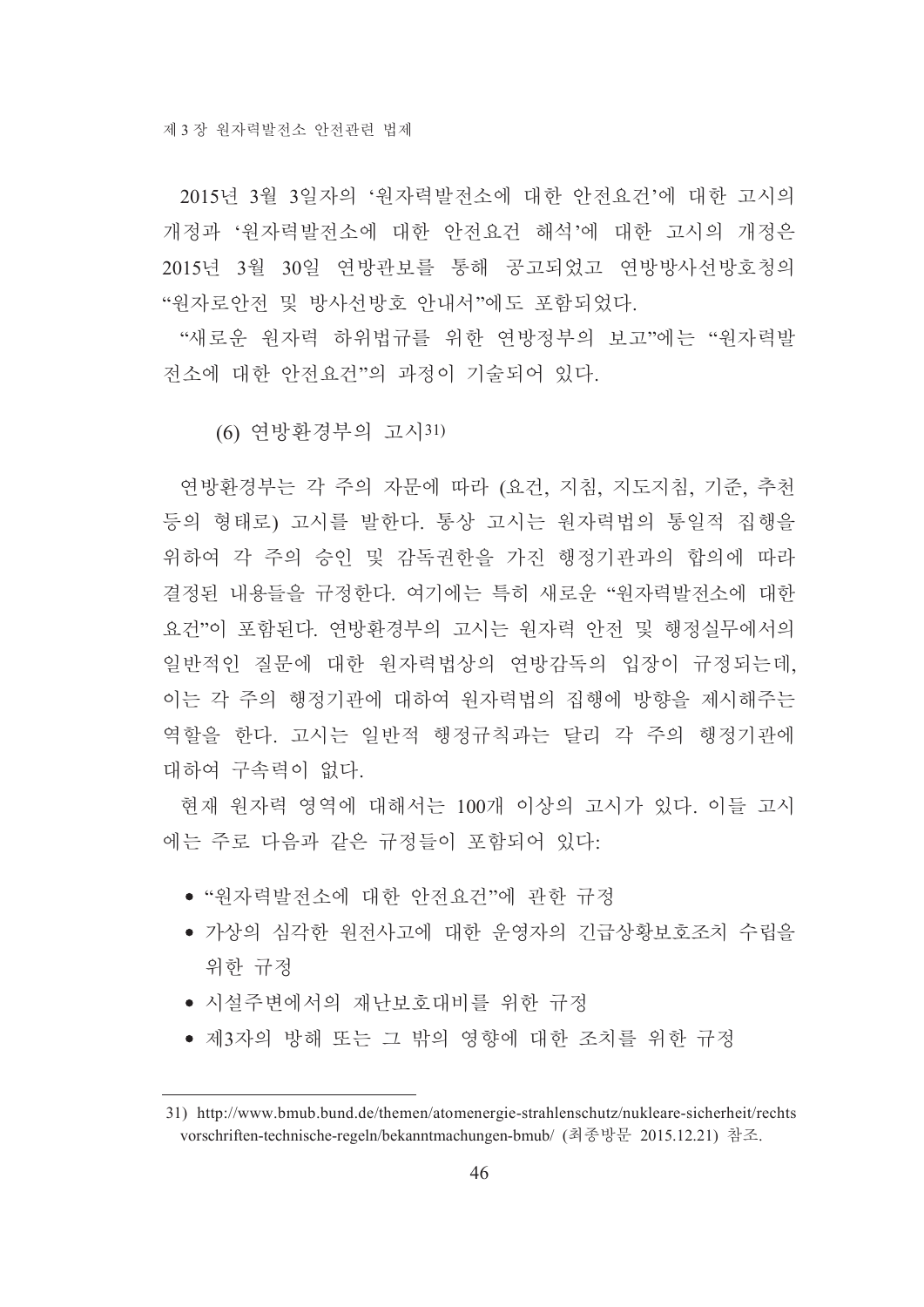- 검사작업시의 방사선방호를 위한 규정
- 워자력발전소 및 여구워자로에서 신고의무가 있는 사고를 위한 신고기준에 관한 규정
- 방사 및 방사성에 대한 환경감시에 관한 규정
- 워자력발전소에 대한 주기적 안전검사에 관한 규정
- 원자력발전소의 설치, 운영 및 폐쇄시의 기술적 자료에 대한 기록화에 관한 규정
- 승인신청시 자료요구에 관한 규정
- 수정 및 변경작업의 준비 및 시행절차에 관한 규정
- 원자력발전소에 관한 규정
- 원자력시설 종사자의 전문성에 관한 규정
	- (7) RSK, SSK, RSK의 추천-지도지침(Leitlinien)32) (그 밖의 원자력발전소의 안전을 위한 하위법규)

연방환경부는 승인 및 감독절차, 법률 하위의 법규 제정 또는 안전 보장을 위한 연구에 있어서의 중요한 문제에 대하여 화경부 산하의 워자로안전위원회(RSK), 폐기물처리위원회(ESK), 방사선방호위원회에 자문을 위탁한다.

세 위원회는 이러한 위탁의 범위를 넘어서 자신의 고유한 주도권을 가지고 자문한다. 자문을 함에 있어서는 각 문제별로 주 행정기관, 전문가, 운영자 또는 산업분야도 관여시킨다. 자문의 결과는 연방환경 부를 위한 의견표명 또는 추천이 된다. 연방환경부는 스스로의 검사를 거쳐 그때마다의 적절한 방법으로 자문결과를 활용한다.

소위 "RSK-지도지침"은 특별한 역할을 수행하는데, 원자로안전위원 회는 이 지침(1996년)에 가압수워자로(Druckwasserreaktor)를 동반한

<sup>32)</sup> http://www.bmub.bund.de/themen/atomenergie-strahlenschutz/nukleare-sicherheit/rechts vorschriften-technische-regeln/rsk-leitlinien/ (최종방문 2015.12.21) 참조.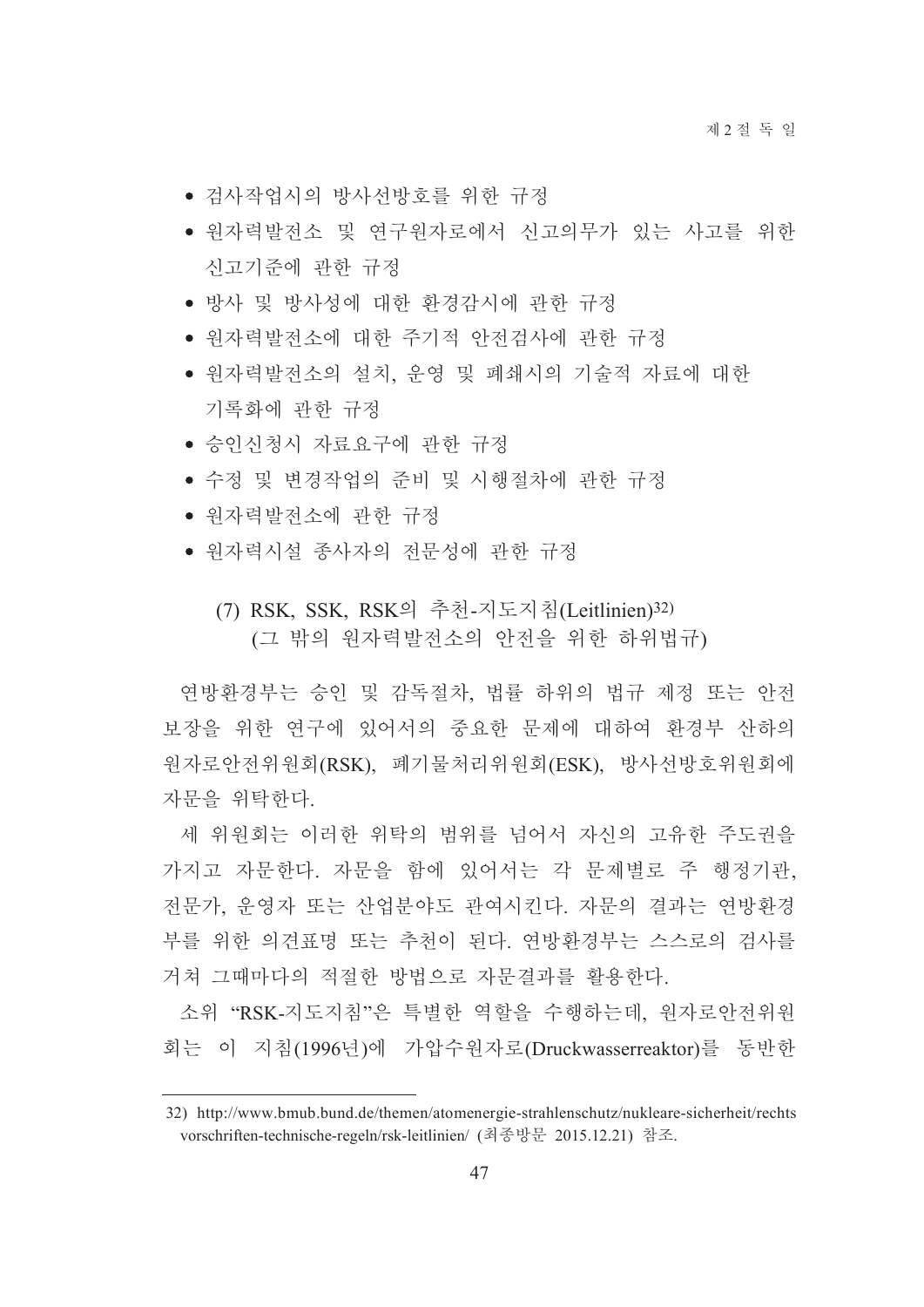워자력발전소에 대한 기본적인 안전기술적 요건들을 담고 있다. 워자로 안전위원회는 이 지도지침을 자신의 자문이나 의견표명의 기초로 삼고 있다. 다만 어떤 특정한 영역에서 그 동안 현재의 학문 및 기술수준이 변경된 경우에는 지도지침에 따르지 않는다.

각 주의 원자력법상의 승인행정기관은 입지나 안전을 위한 승인이 RSK-지도지침이 시행된 이후로 미뤄진 시설들의 경우에 RSK-지도 지침을 법령 하위 법규의 범위 내에서 자신들의 판단기초의 본질적인 부분으로서 기초로 삼고 있으며, 승인결정을 통하여 운영자들에 대하여 구속력 있게 하였다. 그 이전에 승인을 받은 시설들의 경우 RSK-지도 지침은 시설의 안전에 대한 지속발전의 적정성을 판단하는 데 활용된다.

## (8) 원자력안전기준위원회(Kerntechnischer Ausschuss)의 법규  $(KTA-Regelwerk)<sup>33</sup>$

원자력안전기준위원회(KTA)는 연방환경부에 설치되어 있다. 위원회는 제조자, 운영자, 연방과 주의 기관들, 평가자 그리고, 예컨대 조합. 노동보호, 손해보험업자와 같은 공익대표자 등 5개 단체로 구성된다.

원자력안전기준위원회의 사무소는 연방방사선방호청이 운영한다.

원자력안전기준위원회는 자신들의 규약에 따라, 경험을 바탕으로 원자력시설의 제조자, 시공자, 운영자, 평가자, 행정기관의 전문가들의 통일된 의견이 모아지면, 상세한 안전기술적 규정을 만든다. 이 규정 들은 하위 위워회와 전문가 작업그룹에서 작성하여 KTA가 결정하다. 다섯 단체는 총 35표 가운데 각 7표를 행사한다.

구성원의 6/5가 동의하는 경우에만 규정이 가결된다. 따라서 어떠한 단체도 다수결로 이길 수 없다.

KTA-규정은 다음과 같은 것을 내용으로 하다:

<sup>33)</sup> http://www.bmub.bund.de/themen/atomenergie-strahlenschutz/nukleare-sicherheit/rechts vorschriften- technische-regeln/kta-regelwerk/ (최종방문 2015.12.21) 참조.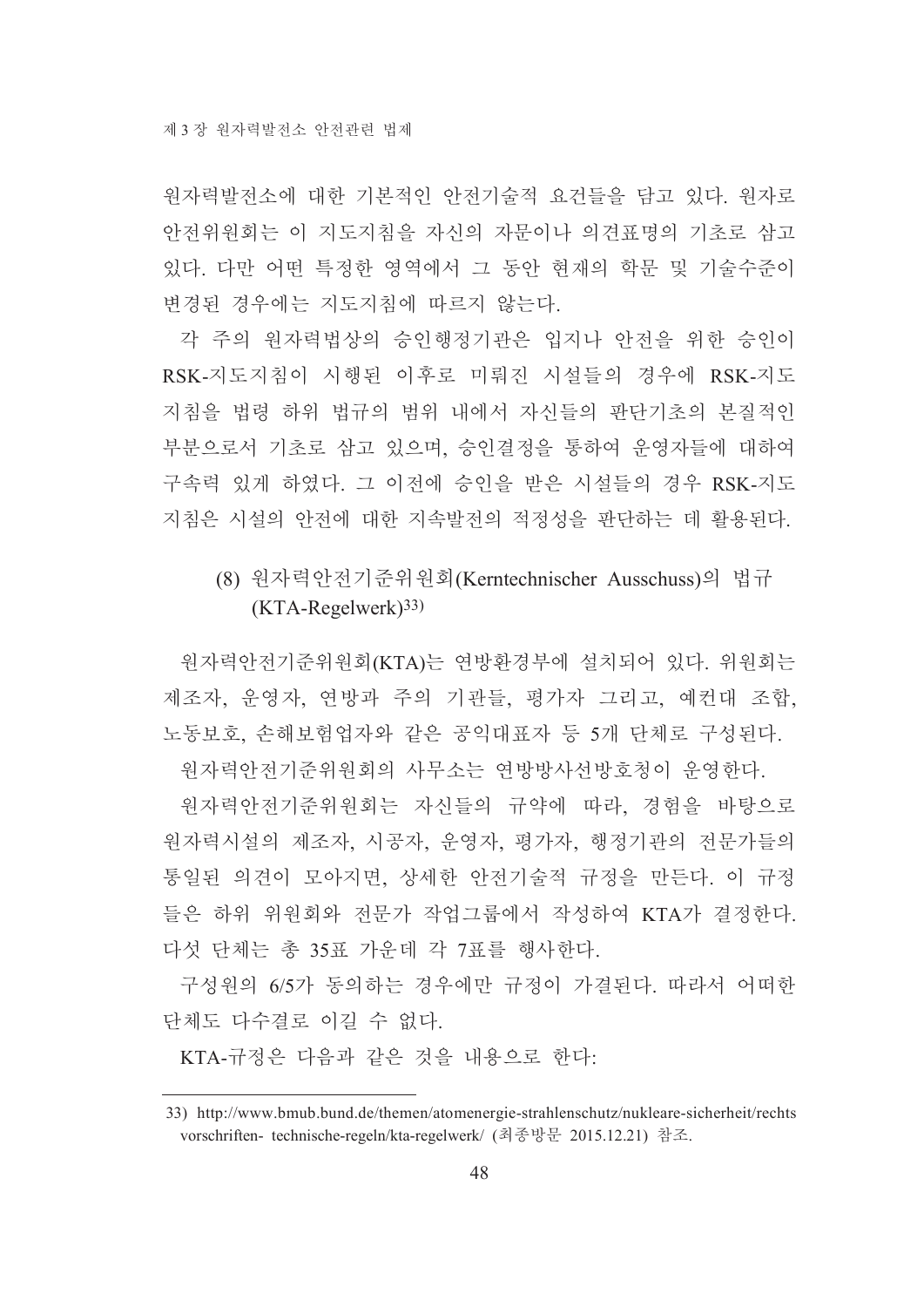- 조직
- 노동보호(원자력 영역에서의 특별한 보충)
- 건설기술
- 원자력 및 열수압 기술
- 재료
- 편성법
- 활동규제
- 그 밖의 규정

상당 부분은 질보장 및 질관리가 차지한다. 이러한 관점들이 대부분의 규정에서 규율대상으로 다루어지고 있다. KTA-규정의 질보장 개념은 국제적 영역에서 오늘날 별도로 고찰하고 있는 노화 영역도 포함하고 있다. 노화관리 및 관리시스템을 위해서 KTA-규정이 존재하는 것이다.

역사적으로 KTA-규정은 현존하는 독일의 관습법규와 특히 미국의 워자력 안전규율을 기초로 하여 발전하여 왔다. 구성요소들의 해석과 계산과 관련하여서는 ASME-Code (Section III)가 본보기가 되었다.

늦어도 매 5년 단위로 가결된 규정에 대한 규칙적인 검사와 경우에 따른 수정을 기초로 규정은 최신의 학문 및 기술수준을 담게 된다. KTA-규정은 법적 구속력은 없지만, 그 제정과정과 세밀한 정도에 비 추어보면 광범한 실제적인 효과가 있다. KTA-규정은 그 고도의 안전 기술적인 질로 인하여 국제적으로 승인되고 있고, 많은 국가에서 이를 고려하거나 사용하고 있다.

현재 KTA-법규는 106개의 규정안으로 구성되어 있는데, 이 가운데 93개는 이미 완성된 KTA-규정이고, 3개는 규정안이다. 10개의 규정안은 준비 중에 있다. 개별적으로는 KTA의 인터넷 사이트에서 볼 수 있다.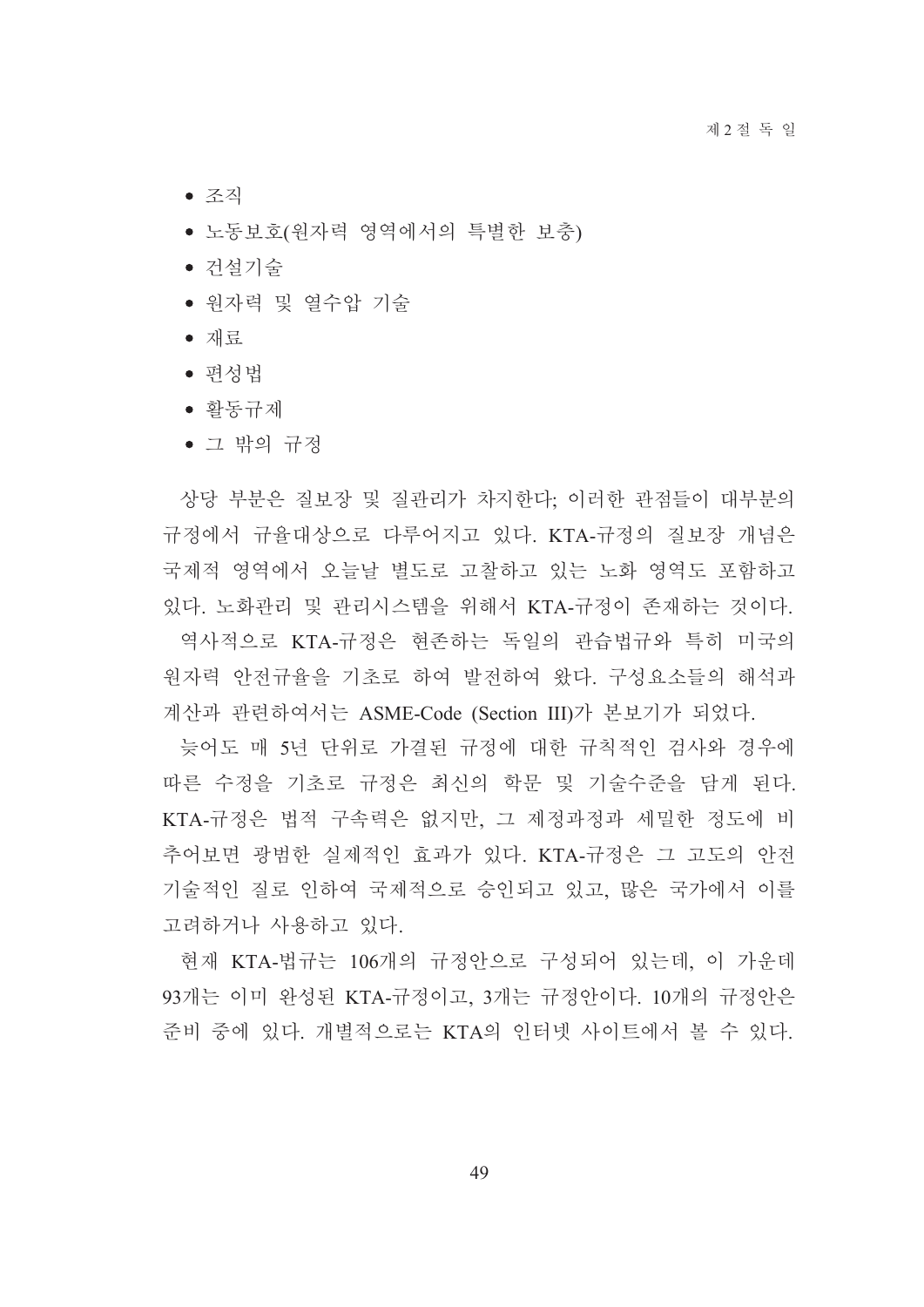## 제 4 장 원자력발전소 안전규제절차

#### 제 1절 국 내

우리나라의 경우 원자력발전소 안전규제와 관련된 법으로는 원자력 안전법 · 원자력시설 등의 방호 및 방사능 방재 대책법 · 방사성폐기물 관리법·생활주변방사선 안전관리법을 들 수 있는데, 이 가운데 가장 주된 법은 원자력안전법이고, 그 밖에는 관리나 방재대책에 관한 법 으로서 상대적으로 안전규제에 관한 규정이 적다고 할 수 있겠다. 생활주변방사선 안전관리법은 원자력시설과는 관련이 없으므로 검토 대상에서 제외한다.

이하에서는 독일법과의 비교를 위하여 위 법률들에 규정되어 있는 원자력 안전규제와 관련된 조항들을 각 법률별로 간략히 검토해 본다.

1. 워자력아저법

대체로 안전규제를 위한 규정들은 신고, 허가(승인, 인가 포함), 검사, 평가, 보고, 안전을 위한 각종 조치 등, 허가 등의 취소와 같은 제재적 행정처분 등이다.

원자력안전법은 우리나라에서 원자력안전에 관한 기본이 되는 법률로 위와 같은 안전에 관한 규정들을 두고 있다. 이 가운데 가장 대표적인 것으로 발전용원자로 및 관계시설에 대한 건설허가(제10조)와 발전용 원자로 및 관계시설의 운영과 관련하여서는 운영허가(제20조)에 관한 규정만 살펴본다.

먼저 건설허가와 관련하여 발전용원자로 및 관계시설을 건설하려면 워자력안전위원회의 허가를 받아야 한다. 변경시에도 허가가 필요하나. 경미한 변경은 신고하면 된다(제10조 제1항). 허가를 받으려는 자는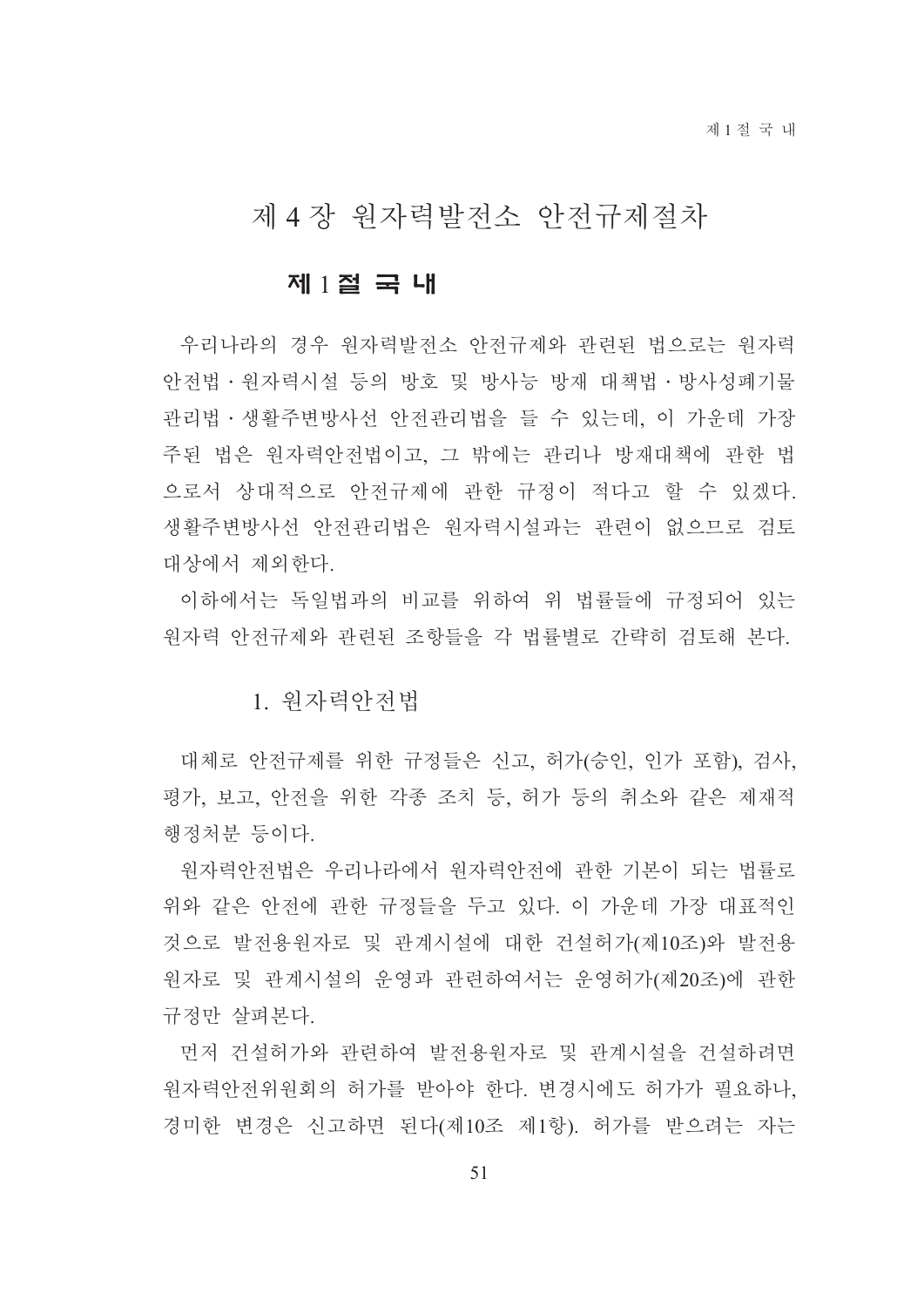방사선환경영향평가서, 예비안전성 분석보고서, 건설에 관한 품질보증 계획서, 발전용원자로 및 관계시설의 해체계획서와 그 밖에 총리령으로 정하는 서류를 첨부하여 워자력안전위원회에 제출하여야 한다(제10조 제2항). 동 위원회는 발전용원자로 및 관계시설을 건설하려는 자가 건설허가신청 전에 부지에 관한 사전 승인을 신청하면 이를 검토한 후에 승인할 수 있다(제10조 제3항).

발전용원자로 및 관계시설을 운영하려면 원자력안전위원회의 허가를 받아야 한다. 변경 시에도 허가가 필요하나, 경미한 변경은 신고하면 된다(제20조 제1항). 허가를 받으려는 자는 허가신청서에 발전용원자로 및 관계시설에 관한 운영기술지침서, 최종안전성분석보고서, 사고관리 계획서(중대사고관리계획을 포함한다), 운전에 관한 품질보증계획서, 방사선환경영향평가서(제10조 제2항에 따라 제출된 방사선환경영향평 가서와 달라진 부분만 해당한다), 발전용원자로 및 관계시설의 해체 계획서(제10조 제2항에 따라 제출된 해체계획서와 달라진 부분만 해당한다) 및 총리령으로 정하는 서류를 첨부하여 동 위원회에 제출 하여야 한다(제20조 제2항).

그 밖에도 원자력법은, 신고(제15조의2 등), 검사(제16조 등), 허가취소 (제17조 등), 안전성평가(제23조), 안전조치 등(제26조 등), 사용정지 (제27조), 시설 해체(제28조), 기록 비치(제48조 등), 제한구역 설정 · 위해시설 설치제한 · 방사선장해방지조치 · 장해방어조치 및 보고 · 해체계획서의 주기적 갱신 · 방사성물질등 또는 방사선발생장치의 소지 및 양도 • 양수 제한 등의 규제 및 감독(제9장)과 같은 안전규제를 위한 규정들을 두고 있다.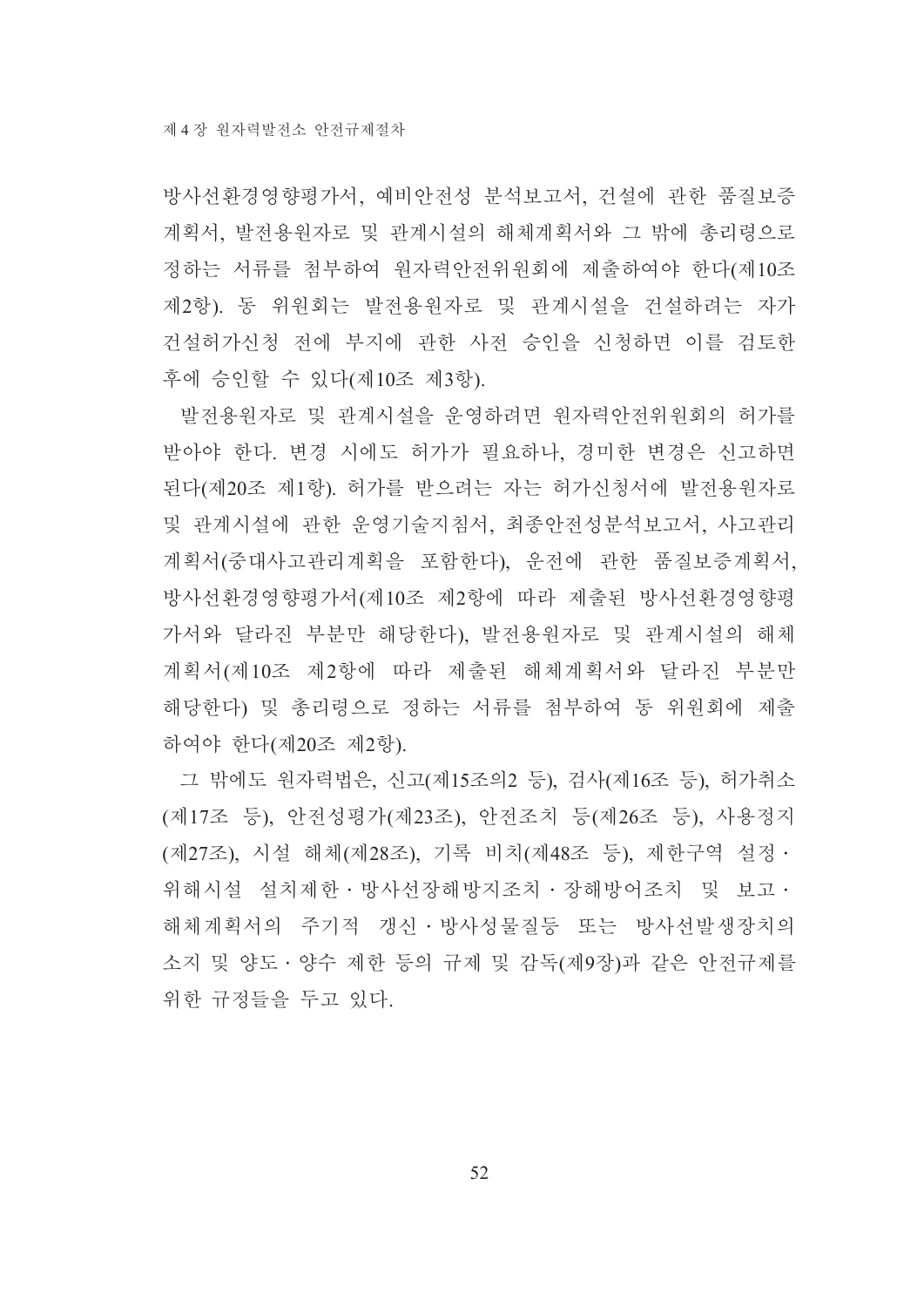2. 워자력시설 등의 방호 및 방사능 방재 대책법

이 법은 핵물질과 워자력시설을 안전하게 관리 · 운영하고 방사능재난에 대응하기 위한 목적으로 제정된 방호 및 대책에 관한 법으로(제1조), 보고(제11조), 검사(제12조 등), 핵물질의 국제운송방호와 관련된 수출입 규제(제13조), 기록비치(제14조 등), 신고(제22조), 긴급조치(제22조의2) 등의 안전규제를 위한 규정을 두고 있다.

3. 방사성폐기물 관리법

이 법은 방사성폐기물로 인한 위해를 방지하기 위한 목적으로 제정된 관리법으로(제1조), 안전규제와 관련하여서는 방사성폐기물의 조사와 관련된 자료제출 요구(제8조), 방사성폐기물 관리시설의 운영기준 제정의무 부과(제11조), 보고와 검사 등(제34조)의 규정을 두고 있다.

#### 제 2절 독 일

독일의 경우 원자력과 관련된 법률로는 원자력법(AtG) · 방사선방호 예방법(StrVG) · 연방방사선방호청설치법(BAStrlSchG) · 입지선정법 (StandAG) · 연방핵폐기청설치법(BfkEG)이 있으나, 우리나라의 경우와 마찬가지로 원자력시설에 대한 안전규제를 다루고 있는 주된 법률은 원자력법이다.

원자력법에는 안전규제와 관련된 가장 대표적인 것으로 원자력 관 련시설이나 일련의 행위에 대한 각종 승인(Genehmigung)을 규정하고 있고, 그 외에도 사전배려(Vorsorge)의무의 부과, 승인소유자의 의무 (Pflichten des Genehmigungsinhabers), 리스크에 대한 그 밖의 사전배려 (Weitere Vorsorge gegen Risiken), 허가절차(Zulassungsverfahren)로서 계 획확정(Planfeststellung), 변경금지(Veränderungssperre), 보호조치(Schutz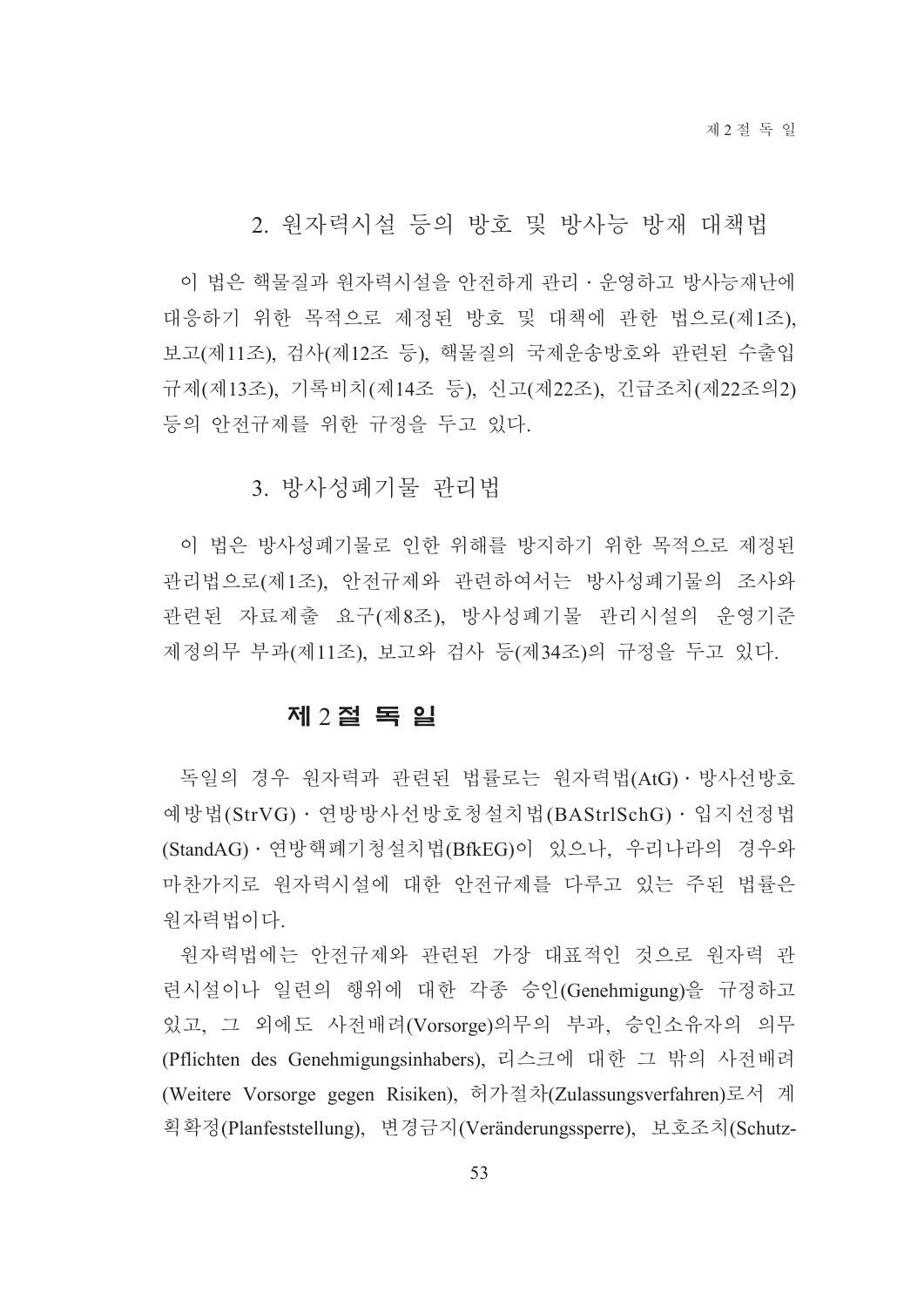maßnahmen), 검사(Überprüfung), 기록(Register), 내용제한 · 부관 · 철회 · 표시(Inhaltliche Beschräkungen, Auflagen, Widerruf, Bezeichnung als Inhaber einer Kernanlage), 국가감독(Staatliche Aufsicht), 검사 · 평가 및 지속적 개선(Überprüung, Bewertung und kontinuierliche Verbesserung kerntechnischer Anlagen) 등을 규정하고 있다.

한편 독일의 경우 후쿠시마 사고 이후 탈워전으로의 정책전화에 따라 워자력법에서 워자력시설의 승인과 더불어 워자력발전소의 운영권의 소멸. 잔존전력량의 전용. 시설폐지 등도 함께 규정하고 있는 점이 특징적이다.

이하에서는 워자력법에 규정된 워자력시설의 안전규제를 위한 위 규정들 가우데 승인을 중심으로 하여, 몇 가지 주요한 안전규제 관련 규정들을 살펴보기로 한다.

### 1.  $\hat{\circ}$  el (Genehmigung)

(1) 승인대상 개관

독일 원자력법은 원자력 안전규제를 위하여 원자력과 관련된 일련의 행위에 대하여 관할 행정청의 승인을 받도록 규정하고 있다.

승인의 대상이 되는 행위는 핵연료의 반출 입(제3조 제1항), 국가가 보관하는 또는 제6, 7, 9조에 따라 승인된 행위를 하는 제한된 지역 외에서의 핵연료의 운반(제4조 제1항), 국가의 보관 하에 있지 아니한 핵연료의 보관 및 중대한 변경(제6조 제1항), 핵연료시설의 설치 · 운영 등(제7조 제1항), 제7조에서 정한 시설 밖에서의 핵연료를 처리·가공· 이용(제9조 제1항) 등이다.

이 가운데 가장 중심적인 것은 원자력을 이용한 시설의 설치ㆍ운영 등에 대한 승인 등을 규정하고 있는 원자력법 제7조이다. 이하에서는 제7조의 내용을 중심으로 하여 원자력 안전규제에 관한 원자력법의 관련 규정들을 살펴보기로 한다.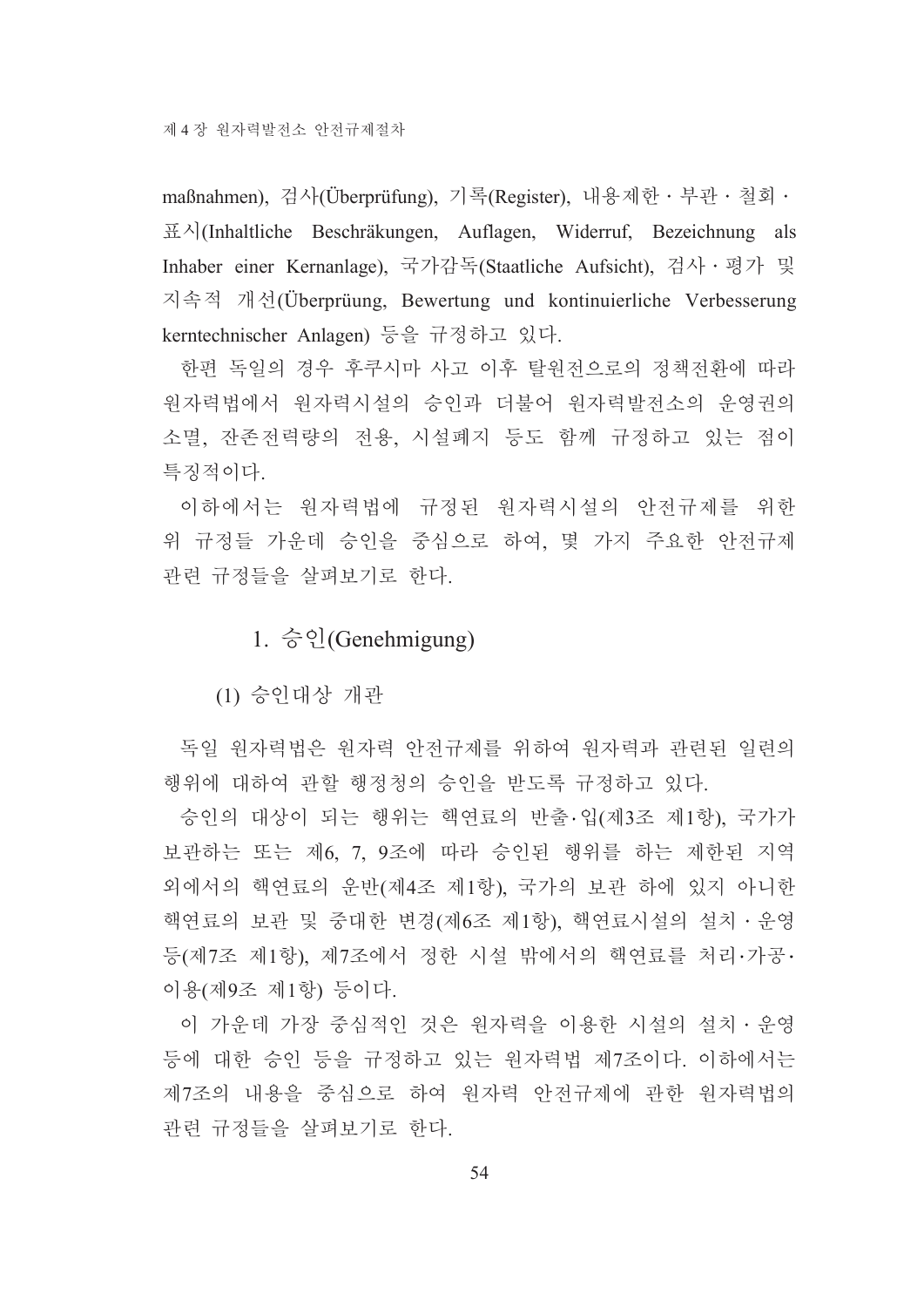(2) 시설에 대한 승인(제7조)

1) 원자력법 제7조의 개관

원자력법 제7조는 원자력 시설에 대한 승인에 관한 규정으로 전체 6개의 항으로 구성되어 있는데, 최근의 법개정으로 인하여 제1항과 제2항 사이에 제1a항부터 제1e항까지가 추가되어 있다.

제1항은 핵연료의 안전규제와 관련하여 승인이라는 규제가 필요한 시설에 대하여 규정하고 있다.

제1a항은 탈워전 정책을 반영하여 현존하는 워자력발전소의 운영권을 소멸시키는 내용을 규정하고 있고, 제1b항은 전력량을 다른 원자력 시설로 전용하는 것을 규정하고 있으며, 제1c항은 승인을 받은 자의 보고 · 제출 · 전달의무를 규정하고 있고, 제1d항은 뮐하임-케를리히 (Mülheim-Kärlich) 원자력발전소의 전력생산량 규제에 관한 내용을 규정하고 있으며, 제1e항은 원자력시설에 대한 위험방지·전력공급 체계의 안정성 등을 위한 관할 행정청의 예비전력운영 결정권을 규정 하고 있다.

제2항은, 다른 승인에 관한 규정에서와 마찬가지로, 승인요건을 규정하고 있다.

제3항은 원자력시설의 폐쇄를 규정하고 있고, 제4항은 관계 행정 기관의 참여 등을 포함한 승인절차를 규정하고 있다.

제5항은 장소가 가변적인 시설에 대한 적용규정을, 제6항은 연방환경 오염방지법(Bundes-Immissionsschutzgesetz)의 적용을 규정하고 있다.

이하에서는 시설에 대한 승인과 관련된 규정을 설명하고, 운영권 소멸, 잔존전력량의 전용, 승인받은 자의 의무, 시설폐쇄, 예비전력결정에 관한 규정은 별도의 목차로 하여 살펴본다.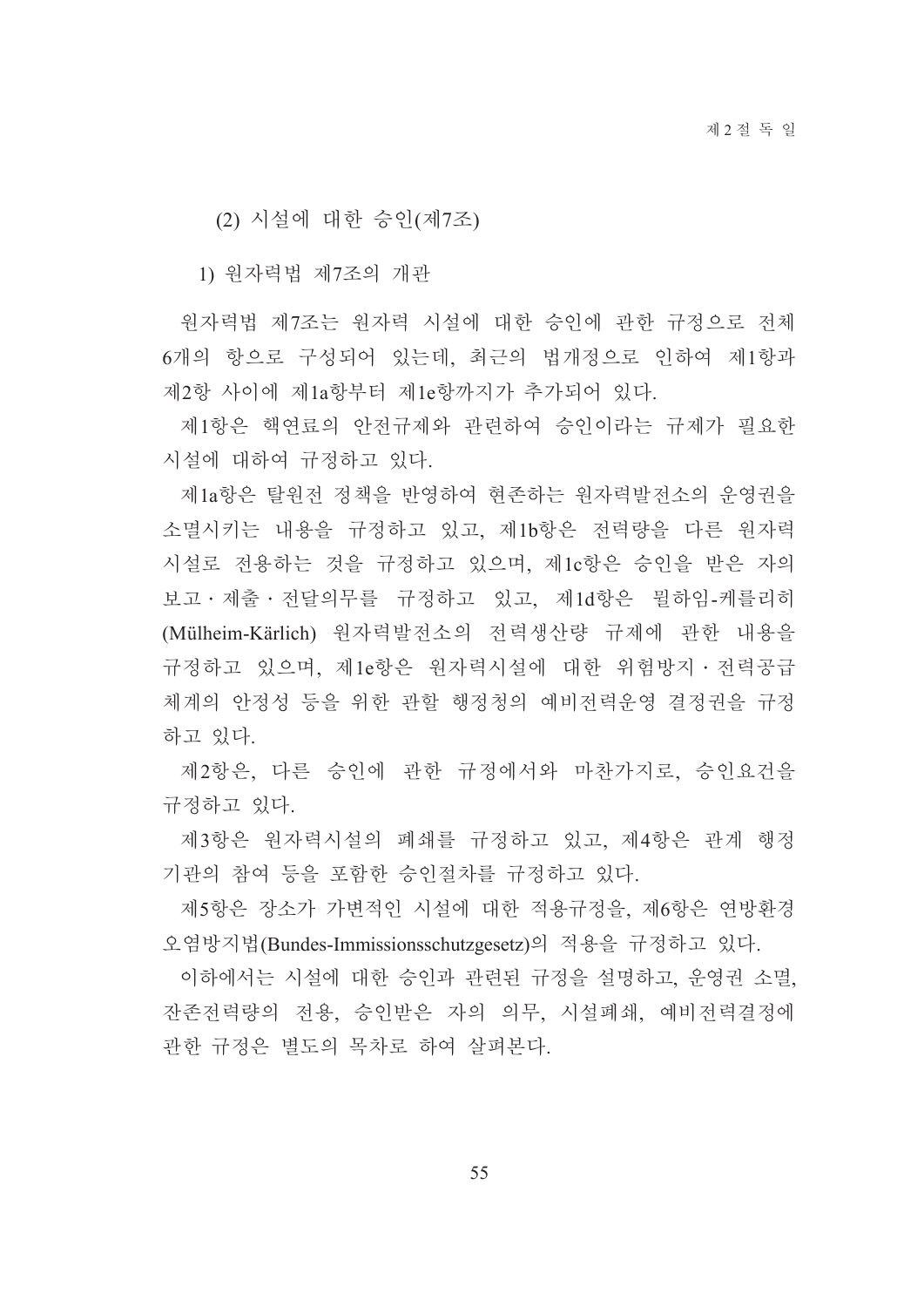2) 시설에 대한 승인(Genehmigung von Anlagen)

1) 승인을 요하는 시설

특정 장소에 고착된 핵연료의 생산, 가공 · 처리 또는 분열을 위한 시설 또는 방사성 핵연료의 처리를 위한 시설을 설치ㆍ운영하거나 그 밖에 소유하거나, 또는 시설이나 시설의 운영을 중대하게 변경하고자 하는 자는 승인을 받아야 한다. 전력의 영업적 생산을 위하여 핵연료의 분열을 위한 시설과 방사성 핵연료의 처리를 위한 시설을 설치하거나 운영하는 경우에는 승인을 발급하지 않는다. 이는 시설이나 그 운영 을 중대하게 변경하는 경우에는 적용하지 아니 한다(제7조 제1항).

제7조에 따른 승인권한은 주정부가 정한 주 최상위행정기관이 행사 한다(제24조 제2항).

2 승인요건

승인은 다음의 경우에만 발급된다(제7조 제2항):

- 1. 신청인에 대한 신뢰성에 의심이 있을 만한 아무런 사정이 존재하기 아니하고, 시설의 설치·운전 및 운영감독에 책임 있는 자가 있으며, 시설의 설치・운전 및 운영감독에 책임 있는 자가 이에 대하여 필요한 전문지식을 갖추고 있을 것(제2조 제1호)
- 2. 시설운영에 있어 그 밖의 운영인원들이 시설의 안전한 운영 발생 가능한 위험 이에 적용한 보호조치에 대하여 필요한 사항들을 알고 있다는 것이 보장되어 있을 것(동조 제2호)
- 3. 현재의 학문 및 기술수준상 시설의 설치와 운영에 따른 필요한 피해에 대한 사전배려가 마련되어 있을 것(동조 제3호)
- 4. 법적 손해배상의무를 실현하기 위한 사전배려가 마련되어 있을 것 (동조 제4호)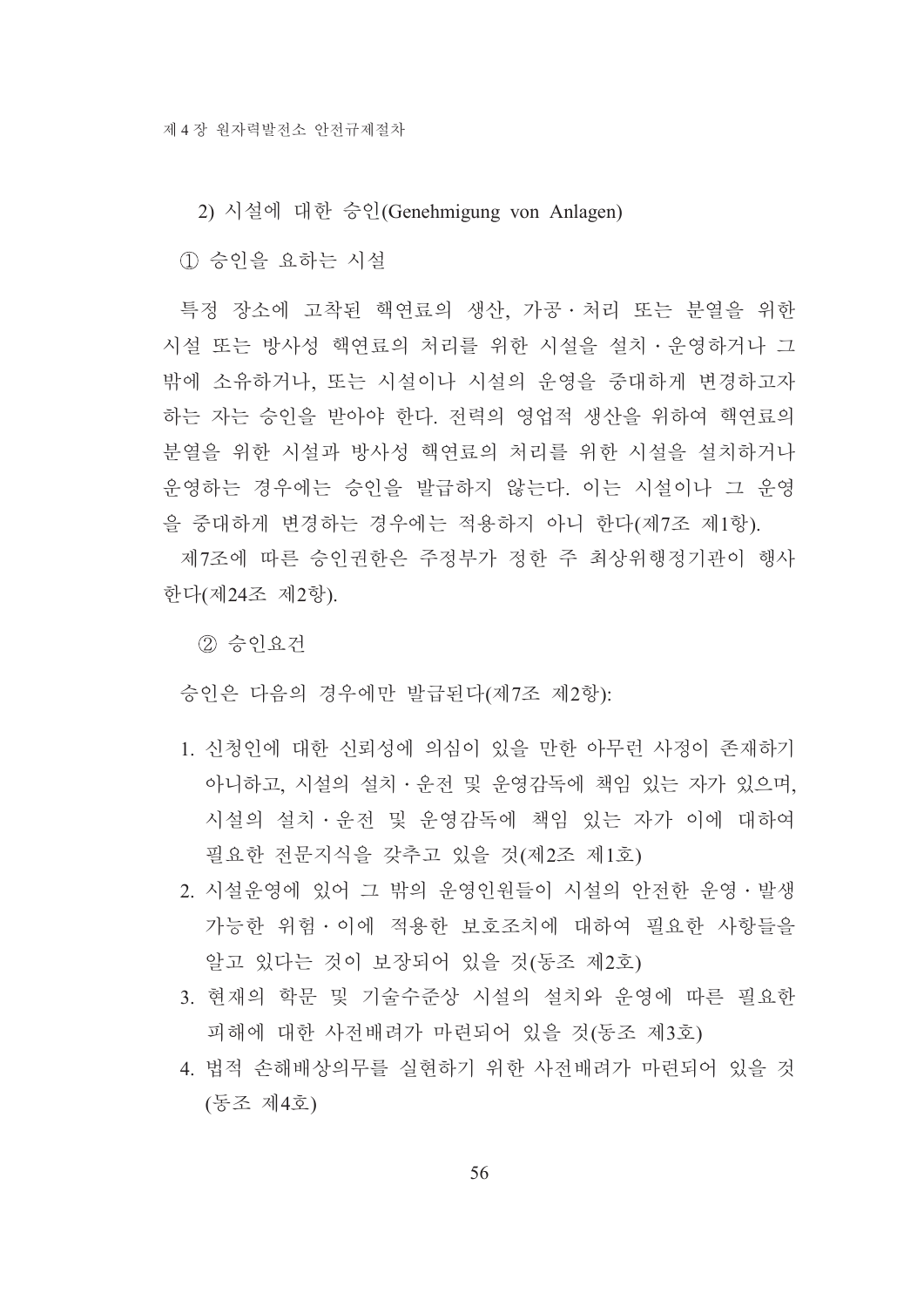- 5. 제3자의 교란조치 또는 그 밖의 영향에 대한 필요한 보호가 보장 되어 있을 것(동조 제5호),
- 6. 특히 환경보호의 관점에서 시설의 입지선정이 우월한 공익 (überwiegende öffentliche Interesse)에 반하지 않을 것(동조 제6호).
- (3) 승인절차에서의 참여

승인절차에는 그 권한영역이 관련되어 있는 연방, 주, 지방자치단체와 그 밖의 단체들의 모든 기관들이 참여할 수 있다. 승인기관과 참여한 연방기관 사이에 의견의 차이가 존재하는 경우, 승인기관은 원자력 안전 및 방사선방호에 대하여 권한 있는 연방행정부의 지시에 따라야 한다. 그 밖에 승인절차는 연방환경오염방지법(Bundes-Immi- ssionsschutzgesetz) 제8조, 제10조 제1항에서 제4항, 제6조에서 제8조, 제10조 제2문, 제18조 의 원칙에 따라 법규명령으로 정한다; 법규명령에서는 또한 핵연료의 분열을 위한 시설 및 시설일부에 대한 폐쇄, 안전한 봉입 또는 철거를 위하여 계획된 조치의 환경친화검사(Prüfung der Umweltverträglichkeit)34) 시에는 토의기일(Erörterungstermin)35)에 관한 규정을 제외할 수 있다 (제7조 제4항).

(3) 유영권의 소멸(제7조 1a항)

영업적 전력생산을 위한 핵연료 분열시설은 부록(Anlage) 3 2열 (Spalte)에서 시설에 대하여 열거한 전력량 또는 제1b항의 전용(轉用)을 근거로 한 전력량이 생산된 경우에는 그 시설에 대한 운영권이 소멸 된다. 그러나 그렇지 않더라도 늦어도,

<sup>34)</sup> 환경영향평가를 의미한다.

<sup>35)</sup> 토의기일은 연방행정절차법상의 계획확정절차에서 계획과 이해관계 있는 기관이나 주민들이 모여 계획에 대하여 토의하는 절차를 말한다. 이에 관하여 상세는 졸저, 행정법강론, 제2판, 박영사, 2015, 299면 이하 참조.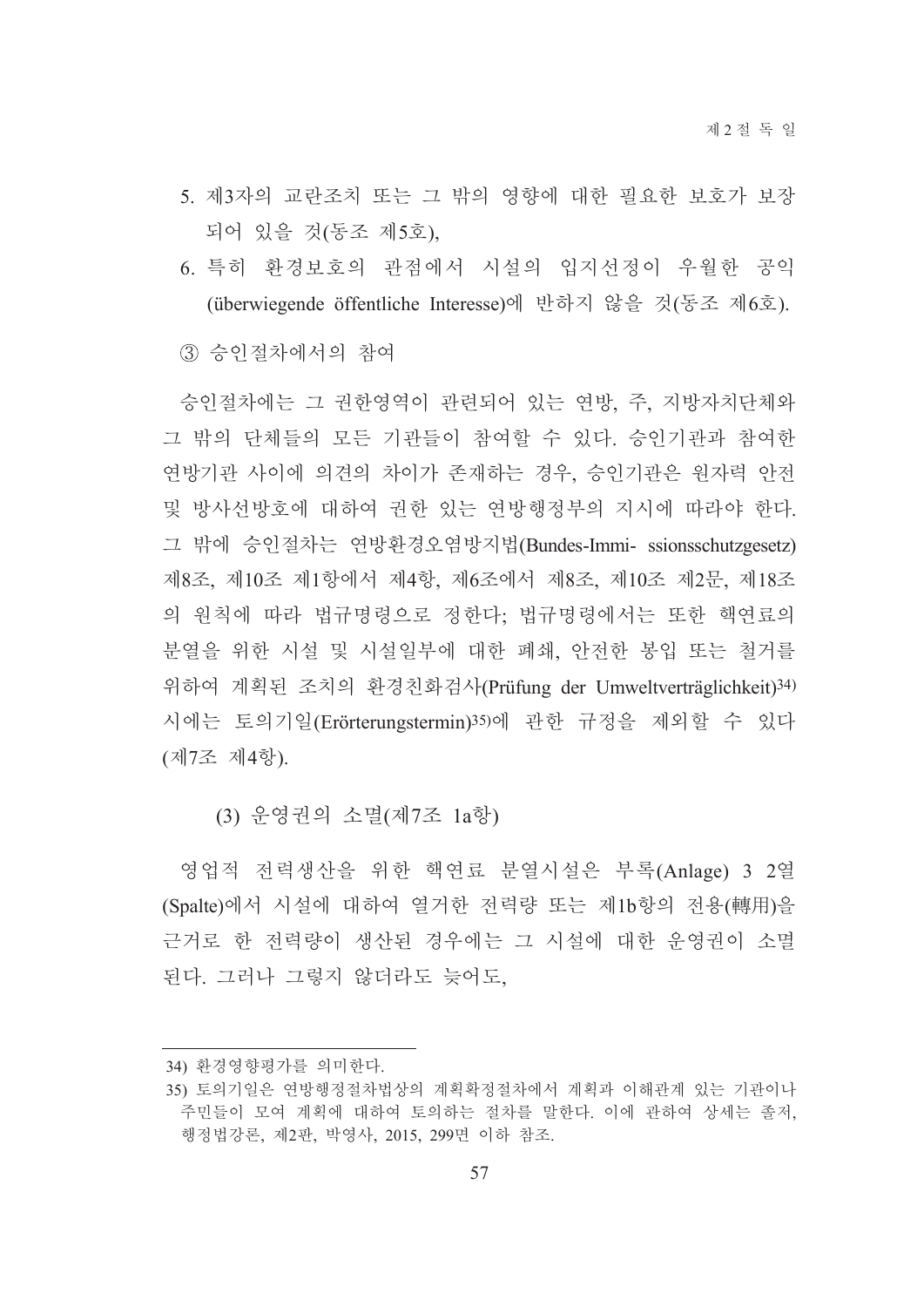- 1. 원자력발전소 비블리스(Biblis) A, 넥카베스트하임(Neckarwestheim) 1, 비블리스(Biblis) B, 브룬스뷔텔(Brunsbüttel), 이사르(Isar) 1, 운터 베저(Unterweser), 필립스부르그(Philippsburg) 1, 크륌멜(Krümmel)은 2011년 8월 6일.
- 2. 그라펜라인펠트(Grafenrheinfeld)는 2015년 12월 31일,
- 3. 그룬트레밍엔(Gundremmingen) B는 2017년 12월 31일,
- 4. 필립스부르그(Philippsburg) 2는 2019년 12월 31일,
- 5. 그론데(Grohnde), 그룬트레밍엔(Gundremmingen) C, 브록도르프 (Brokdorf)는 2021년 12월 31일,
- 6. 이자르(Isar) 2. 엑스란트(Emsland). 넥카베스트하임(Neckarwest- heim) 2는 2022년 12월 31일이 경과함으로써 운영권이 소멸된다.

부록3 2열에 열거된 전력량은 측량기구로 측량한다. 제2문의 측량 기구는 측량 및 도량형법(Mess-und Eichgesetz) 및 동법을 근거로 발령된 법규명령의 규정에 상응하여야 한다. 제2문의 측량기구는 행정기관이 측량 및 도량형법 제54조 제1항에 따라 그 특성과 적법한 활용을 확인한 후에 사용하여야 한다. 제2문의 측량기구를 활용한 자는 측량이 정확하고 검침을 신뢰할 수 있도록 지체 없이 설치 · 연결 · 운용 • 정비하여야 한다. 이에 대해서는 측량 및 도량형법과 이에 근거한 법규명령의 규정이 적용된다. 승인을 받은 자는 측량기구의 적법한 상태를 매 역년(曆年)마다 전문감정인조직을 통하여, 그리고 매 역년마다 생산된 전력량을 한 달 안에 경제검사자(Wirtschaftsprüfer) 또는 경제검사회사(Wirtschaftsprüfungsgesellschaft)를 통하여 검사받고 증명되도록 하여야 한다(제1a항).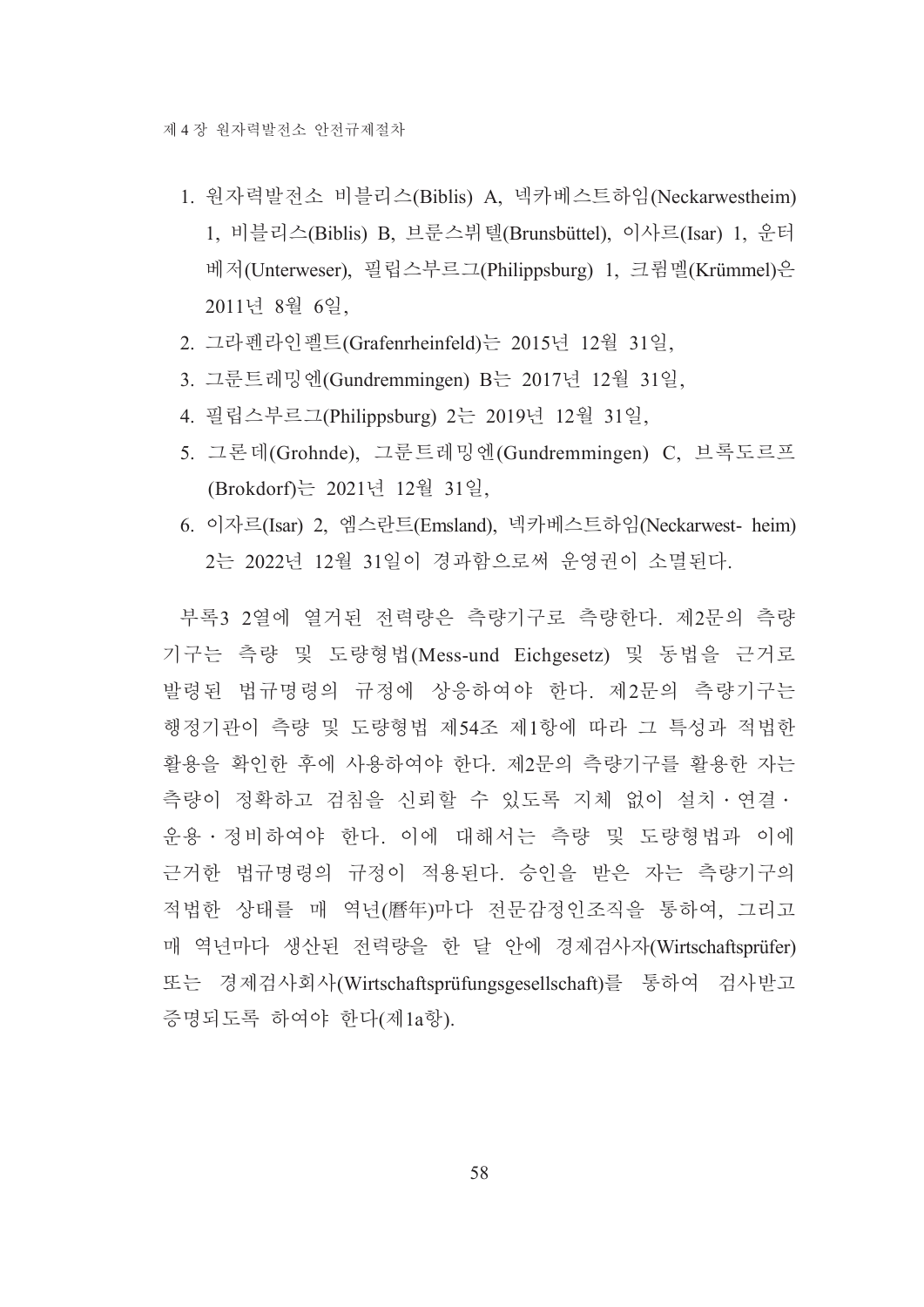(4) 잔존전력량의 전용(제7조 제1b항)

부록3 2열에 따른 전력량은, 전용전력량을 제공받는 시설이 전용 전력량을 제공하는 시설보다 상업적 운영을 늦게 시작한 경우에는 전력량의 전부 또는 일부를 그 시설로 전용할 수 있다. 제1문과는 달리, 연방환경부가 연방수상부 및 연방경제부와 합의하여 전력량의 전용에 동의한 경우에는 상업적 우영을 늦게 시작한 시설로도 전용할 수 있다. 전용을 제공하는 시설이 그 운용을 지속적으로 중지하고 있고 제3항 제1문의 시설폐쇄가 신청되어 있는 경우에는 제2문의 동의를 필요로 하지 아니한다. 부록3 2열에 따른 전력량은 제1a항 제1문 제1호에서 제6호까지의 시설에서 운영권이 소멸된 후에도 제1문에서 제3문까지의 운영을 위하여 전용될 수 있다(제1b항).

(5) 승인받은 자의 의무(제7조 제1c항)

승인을 받은 자는 관할 행정청에 대하여

- 1. 매달 부록3 2열과 과려하여 제1a항에서 말하는 저월 생사된 저력 량을 알려야 하고.
- 2. 제1a항 제3문에 따른 검사와 증명의 결과를 검사와 증명이 있은 날부터 한 달 안에 제출하여야 하며,
- 3. 시설 간에 이루어진 제1b항에 따른 전용을 전용이 확정된 후 일주일 안에 알려야 한다.

승인을 받은 자는 제1항 제1호에 따른 생산된 전력량에 대한 첫 번째 월간 보고에서 2000년 1월 1일부터 2002년 4월 마지막 날까지 생산된, 경제검사자 또는 경제검사회사가 검사하고 증명한 전력량에 대한 보고를 전달하여야 한다. 첫 번째 월간 보고의 시기는 2002년 5월 1일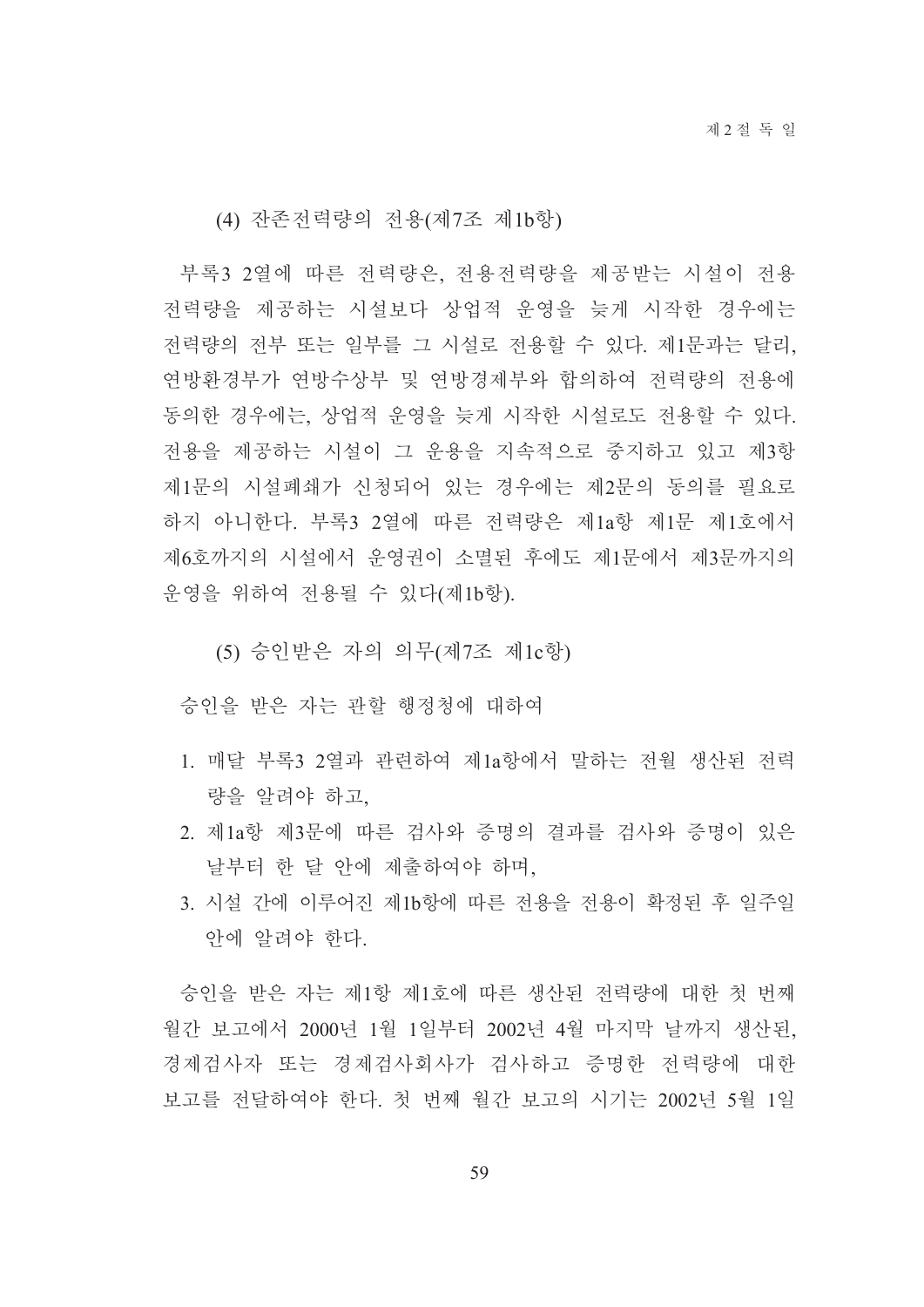부터 시작하다. 과할 행정청은 전달된 정보와 잔존전력량을 연방관보에 공고한다(제1c항).

(6) 시설폐쇄(제7조 제3항)

제1항 제1문에 따른 시설의 폐쇄 및 종국적으로 폐쇄된 시설의 안 전한 봉입 또는 시설 또는 시설일부의 철거에는 승인을 요한다. 승인 요건에 관한 제2항의 규정은 여기에도 적용되다. 다만 계획된 조치가 이미 제1항 제1문에 따른 승인의 대상이거나 또는 제19조 제3항에 따른 명령이 있은 경우에는 제1항에 따른 승인을 요하지 않는다(제3항).

(7) 예비전력결정(제7조 제1e항)

한편 관할 행정청은 에너지경제법(Energiewirtschaftsgesetz) 제13조에서 말하는 전력공급시스템의 안전성에 대한 위험이나 교란행위를 방지 하기 위하여 또는 에너지안전법(Energiesicherungsgesetz) 제1조에서 말하는 생활필수적인 수요를 위한 에너지공급에 대한 위험이나 교란 행위를 방지하기 위하여 2011년 9월 1일까지 제1a항 제1문 제1호에 규정된 전력공급에 적합한 시설들이 2013년 5월 31일까지 전력생산에 적합한 운영 상태를 유지하도록(예비운영(Reservebetrieb)) 정할 수 있다. 예비운영명령이 있으면 이 시설에 대한 예비운영권으로서의 급 부운영권(Berechtigung zum Leistungsbetrieb)이 있게 된다. 예비운영에 대해서는 제1a항 제2문에서 제7문까지, 제1b항에서 제1d항까지, 부록3의 규정이 적용되지 아니한다(제1e항).

## 2. 예비결정 · 부분승인 · 이의신청

신청에 의하여 특히 시설의 입지선정과 같은 제7조에 따른 시설의 승인과 관련된 개별적인 사항들에 대해서는 예비결정(Vorbescheid)이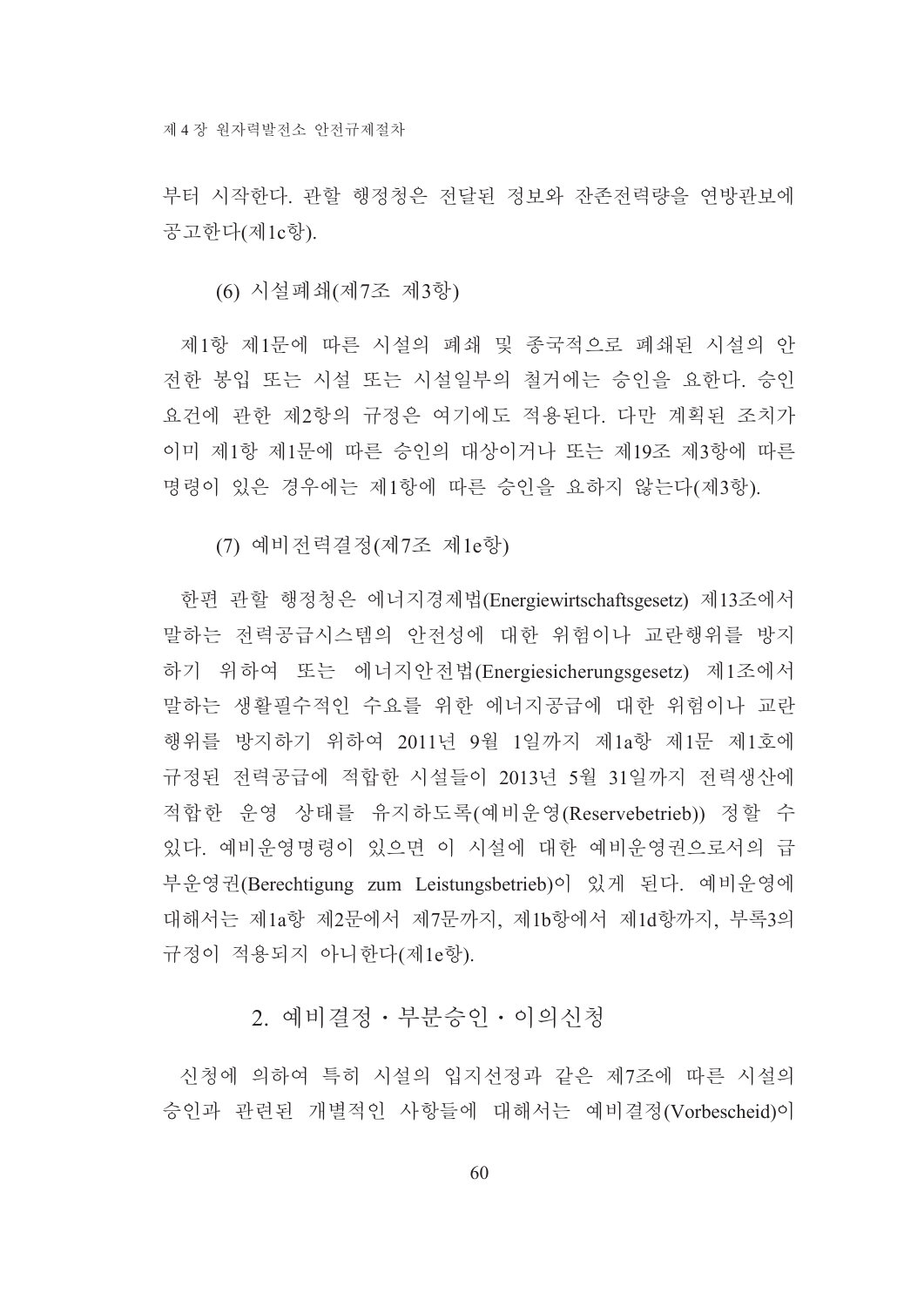발급될 수 있다. 신청자가 불가쟁력이 발생한 후 2년 안에 승인을 신청하지 않으면 예비결정의 효력은 소멸된다(제7조 제1항).

부분승인(Teilgenehmigung)이나 예비결정에서 제7조 또는 제7a조에 따른 신청에 대하여 결정되었고 이 결정이 취소할 수 없는 경우에는, 시설의 승인에 관한 그 다음의 절차에서 제3자는 더 이상 이미 주장 되었거나 또는 이미 설명된 서류나 결정에 따라 제3자가 주장할 수 있는 사유를 근거로 하여 이의신청(Einwendungen Dritter)을 제기할 수 없다(제7a조).

#### 3. 승인소유자의 의무

원자력시설에 대한 승인을 받은 자(Genehmigungsinhaber)는 원자력 안전에 대한 책임을 질 의무를 부담한다. 이 책임은 위임할 수 없다 (제7c조 제1항).

승인소유자는 제1항에 따라 다음과 같은 의무를 부담한다(제7c조 제2항):

- 1. 원자력안전에 대하여 가치 있는 우위(gebührender Vorrang)가 인정 되는 경영시스템을 구축하고 적용할 것
- 2. 각각의 원자력시설의 안전과 관련하여 그 의무를 이행하기 위한 지속적으로 적정한 재정적 · 인적 수단을 정하고 주비할 것
- 3. 원자력시설의 안전 영역에서 이에 대한 지식과 능력을 유지하고 확대하기 위하여 이 영역에서 업무를 담당하는 직원의 교육 및 재교육이 이루어지도록 할 것

그밖에도 전력의 영업적 생산을 위한 핵연료 분열시설의 운영에 대 하여 승인을 받은 자는 학문과 기술의 발전상황에 따라, 제7조 제2항 제3호의 요건에 추가하여 공중의 위험에 대한 추가적인 안전배려에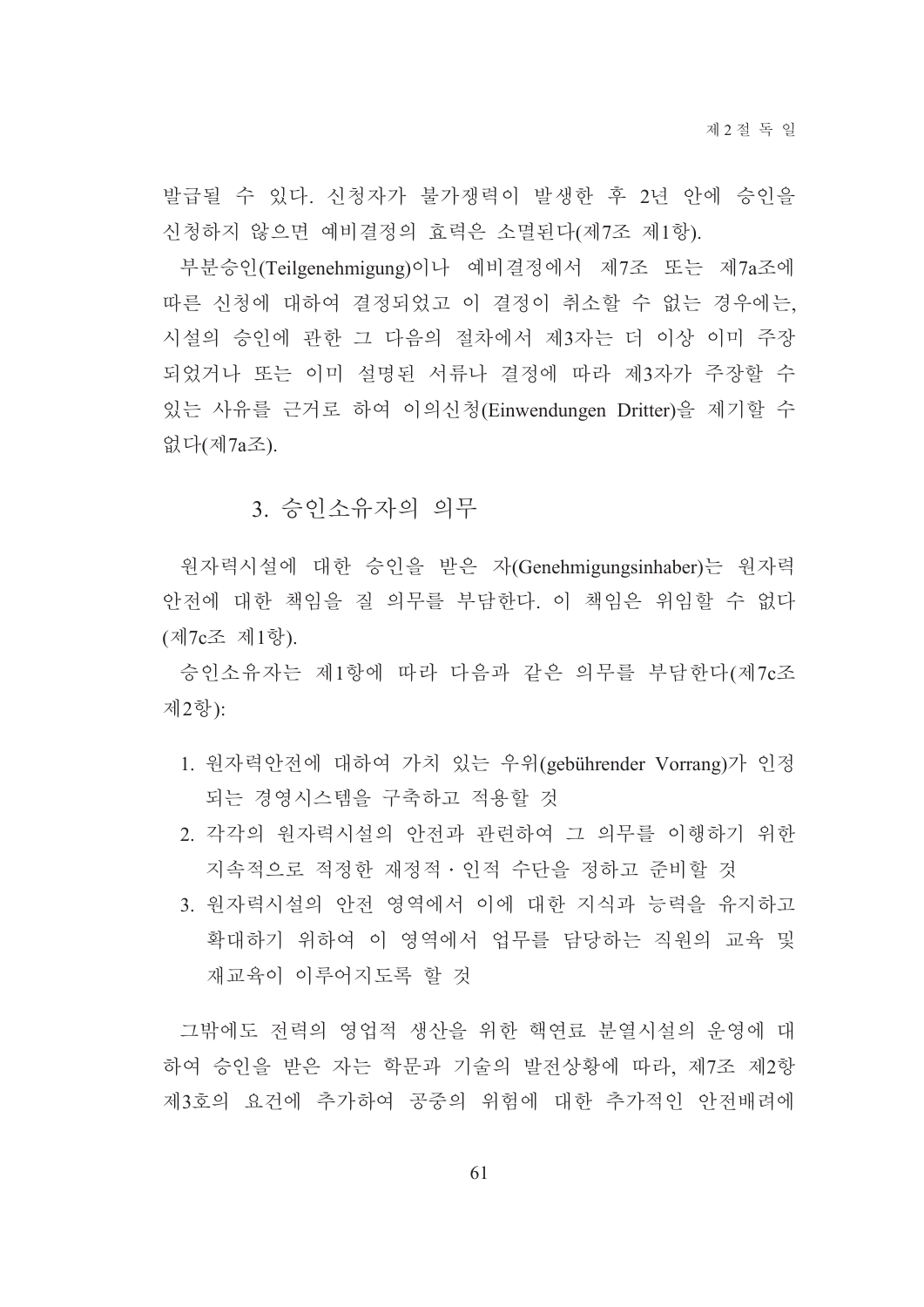기여하기 위하여, 진전되고, 적합하며, 적정한 안전예방이 실현될 수 있도록 하여야 한다(제7d조).

#### 4. 허가절차(Zulassungsverfahren): 계획확정

각 주는 주 영역에서 발생하는 방사성폐기물의 중간보관을 위한 주 수집장소(Landessammelstelle)를, 연방은 방사성 폐기물의 안전성과 최종폐기를 위한 시설을 설치하여야 한다(제9a조 제3항).

제9a조 제3항에 규정된 연방시설의 설치 · 운영 · 폐쇄, 그리고 그 시설 및 운영의 본질적 변경에는 계획확정(Planfeststellung)을 요하다 (제9b조 제1항). 이와 관련하여서는 연방행정절차법의 계획확정절차에 관한 제72조에서 제75조, 제77조 및 제78조의 규정이 적용되나, 공사 완료 전의 계획변경에 대해서 새로운 계획확정절차가 필요하다는 연방행정절차법 제76조의 규정은 여기에는 적용되지 아니한다(제9b조 제1항 및 제5항 참조).

입지가 연방법을 통하여 확정되는 경우에는 계획확정을 승인으로 대신한다. 이 경우 승인은 제7조 제2항 제1호에서 제3호 및 제5호의 요건을 갖춘 경우에만 발급된다. 그러나 계획된 시설의 설치 · 운영 · 폐쇄가 그 내용적 제한이나 부관으로도 방지할 수 없는 공공복리의 침해가 예상되거나 시설의 설치·운영·폐쇄가 특히 환경친화의 관점 에서 공법규정에 반하는 경우에는 승인이 거부될 수 있다. 승인을 통 하여 이와 관련된 모든 공공의 이익의 관점에서 계획의 허용성이 확정된다; 수자원관리법상의 인 · 허가 및 광산법 및 심해저장법의 규정에 따른 계획의 허용성에 대한 결정을 제외하고는, 이 경우 승인 이외의 다른 행정결정, 특히 공법상의 승인, 수여, 허가, 인가, 동의 및 계획 확정은 더 이상 요구되지 아니한다. 승인결정에 있어서는 자신의 권한이 관련되어 있는 연방ㆍ주ㆍ지방자치단체ㆍ그 밖의 단체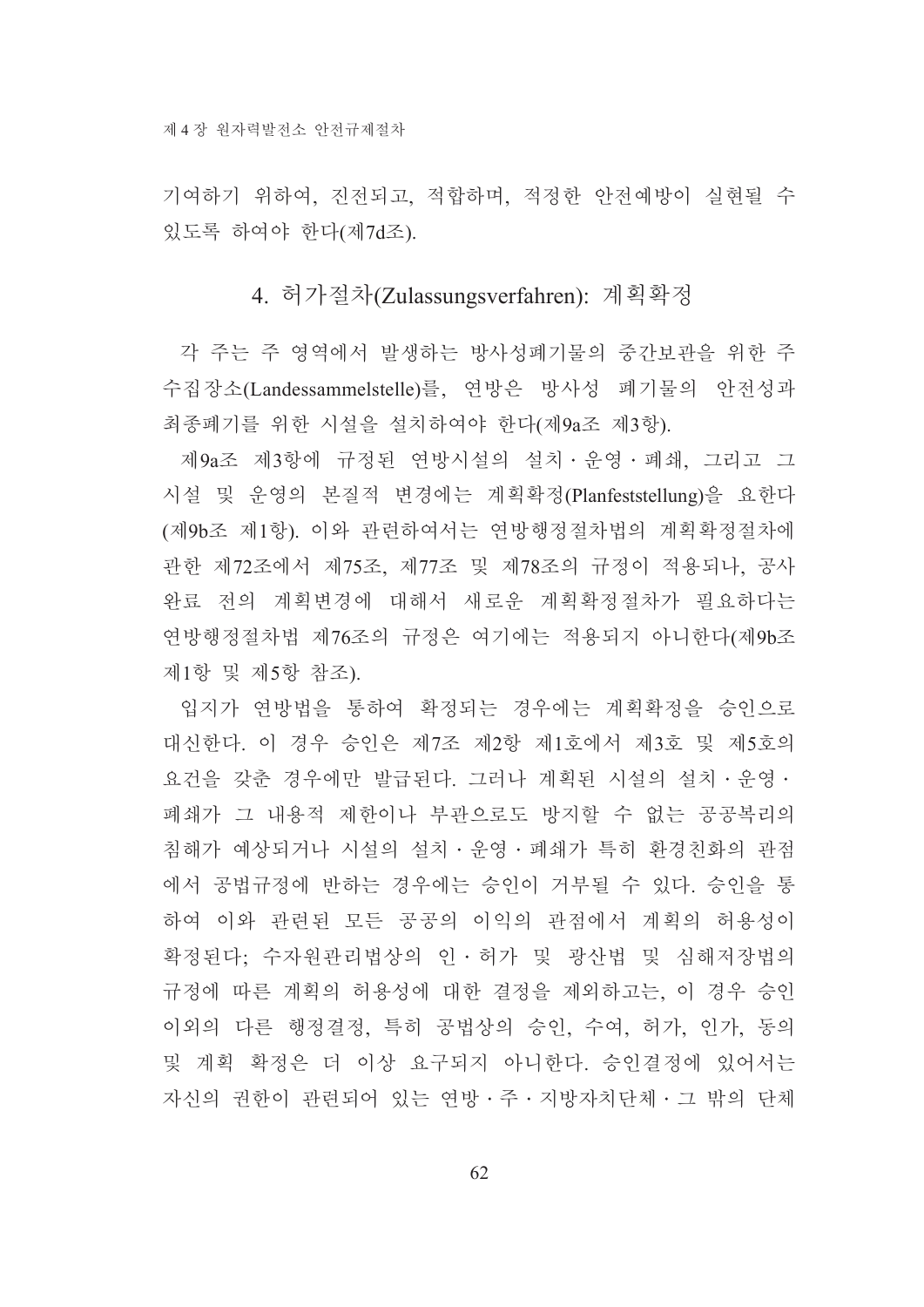들이 참여할 수 있다. 승인결정은 각 권한 있는 기관과의 협의를 거쳐야 한다(제9b조 제1a항).

계획확정에 있어서는 시설의 환경친화심사(Umweltverträglichkeitsprüufung)가 있어야 한다(제9b조 제2항).

계획확정결정은 제1조에 규정된 목적을 달성하기 위하여 내용적으로 제한될 수 있고 부관을 붙일 수 있다. 제1조 제2호에서 제4호의 목적 달성을 위하여 필요한 경우에는, 사후부관이 허용된다(제9b조 제3항).

계획확정결정은 제7조 제2항 제1호에서 제3호 및 제5호의 요건을 갖춘 경우에만 발급된다. 그러나 계획된 시설의 설치 · 운영 · 폐쇄가 그 내용적 제한이나 부관으로도 방지할 수 없는 공공복리의 침해가 예상되거나 시설의 설치 · 운영 · 폐쇄가 특히 환경친화의 관점에서 공법규정에 반하는 경우에는 계획확정이 거부될 수 있다(제9b조 제4항).

## 5. 변경금지(Veränderungssperre)

제9b조에 따른 계획안(Vorhaben)에 대한 계획보장(Sicherung von Planung) 또는 방사성 폐기물의 최종처리시설을 위한 입지탐색의 보장 및 지속을 위하여 법규명령으로 최대한 10년의 기간 동안, 그 지상이나 지하에 대하여 본질적으로 가치를 상승시키거나 또는 제9b조에 따른 계획안 또는 입지탐색을 심각하게 방해하는 변경이 금지되는 계획지역 (Planungsgebiete)을 정할 수 있다. 변경금지는 위 요건이 계속해서 존속하는 한 최대한 10년 단위로 2차례 연장될 수 있다. 변경금지 계획지역의 확정에 앞서 이에 속하는 지방자치단체의 의견을 들어야 한다. 계획지역의 확정은 그 요건이 소멸된 경우에는 철회할 수 있다. 계획지역의 확정은 제9b조 또는 광산법 제57a조에 따른 계획확정절차 에서 계획의 공지가 시작되면 효력을 상실한다(제9g조 제1항).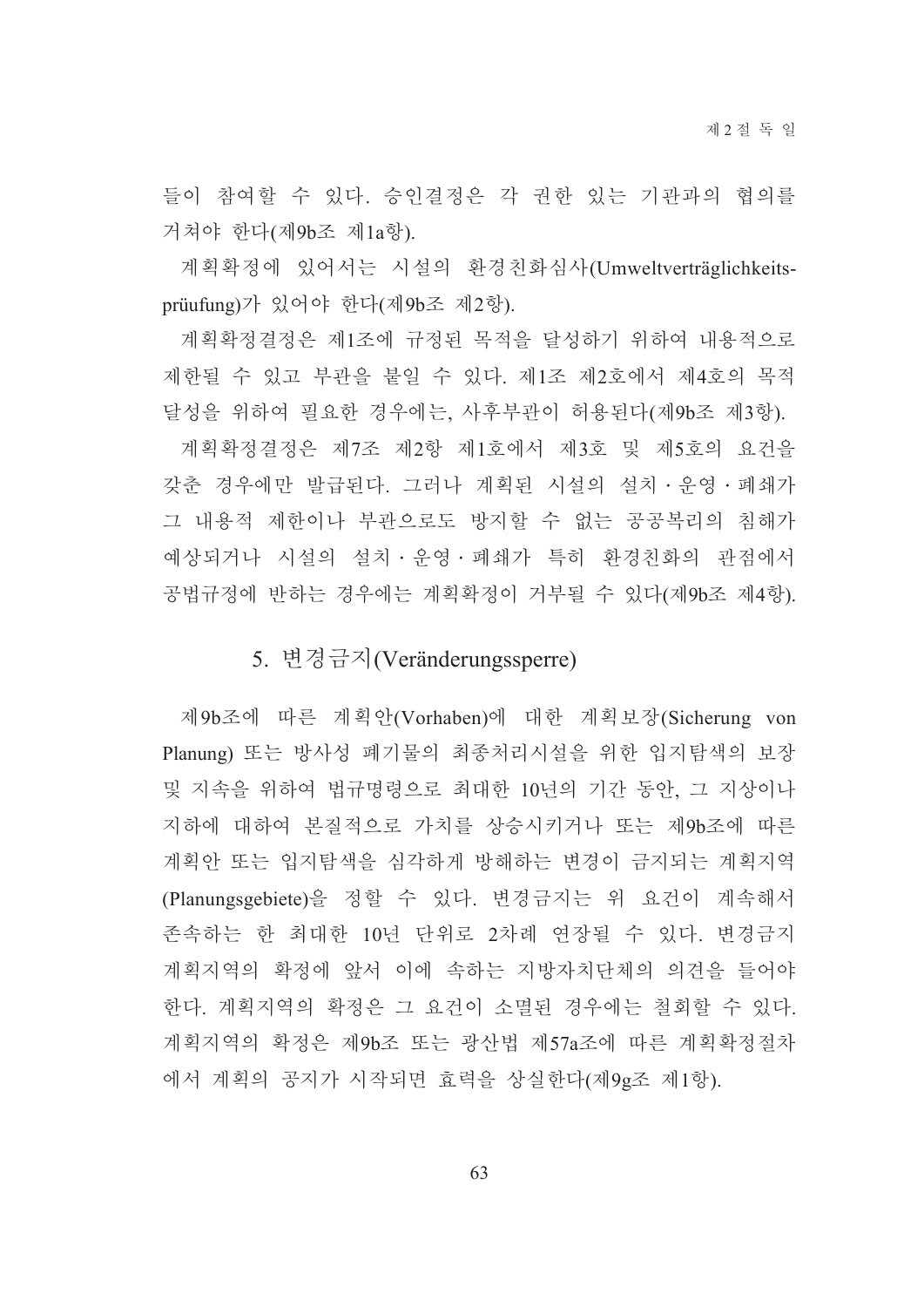제9b조에 따른 계획확정절차에서 계획이 공지된 때부터 계획과 관련된 지상과 계획에 포함된 지하지역에서 가치를 상승시키거나 또는 계획안을 심각하게 방해하는 변경은 계획에 적합한 청구가 있기까지는 금지된다. 다만 법적으로 허용된 변경이 이미 시작된 경우 등은 변경 금지와 관련이 없다(제9g조 제2항). 제2항의 규정은 광산법에 따른 입지탐색의 경우에도 적용된다(제9g조 제3항).

관할 행정청은 우월한 공익에 반하지 않고 개별적인 변경금지를 유지하는 것이 명백하게 의도치 않은 피해를 줄 수 있는 경우에는 신청에 의하여 제1항에서 제3항에 따른 변경금지의 예외를 허용할 수 있다(제9g조 제4항).

변경금지가 5년 이상 지속된 경우 토지소유권 기타 이용권자는 이로 인하여 발생한 손실에 대하여 보상을 청구할 수 있다(제9g조 제5항).

## 6. 관계인의 신뢰성에 대한 검사

워자력법 제12b조는 워자력 안전을 위하여 시설과 관련된 관계인에 대한 신뢰성 검사(Überprüfung der Zuverlässigkeit)에 관한 권한을 규정 하고 있다. 먼저 방사능 물질의 도출 또는 방출로 이어질 수 있는 권한 없는 행동에 대한 보호를 위하여 원자력법상 권한 있는 승인- 및 감독행정청은 다음의 관계인에 대하여 검사를 실시한다.

- 1. 승인 -, 계획확정 및 감독절차에서의 신청인 또는 승인을 받은 자, 그 밖에 책임자로 지명된 자
- 2. 원자력 시설을 설치 또는 운영하는 자
- 3. 방사능 물질을 취급하거나 우반하는 자
- 4. 제20조의 전문평가인

승인- 및 감독행정청의 공무워과 워자력 시설 또는 설치에 대한 법적 접근권(Zutrittsrecht)을 가지고 있는 다른 행정기관의 공무원은 신뢰성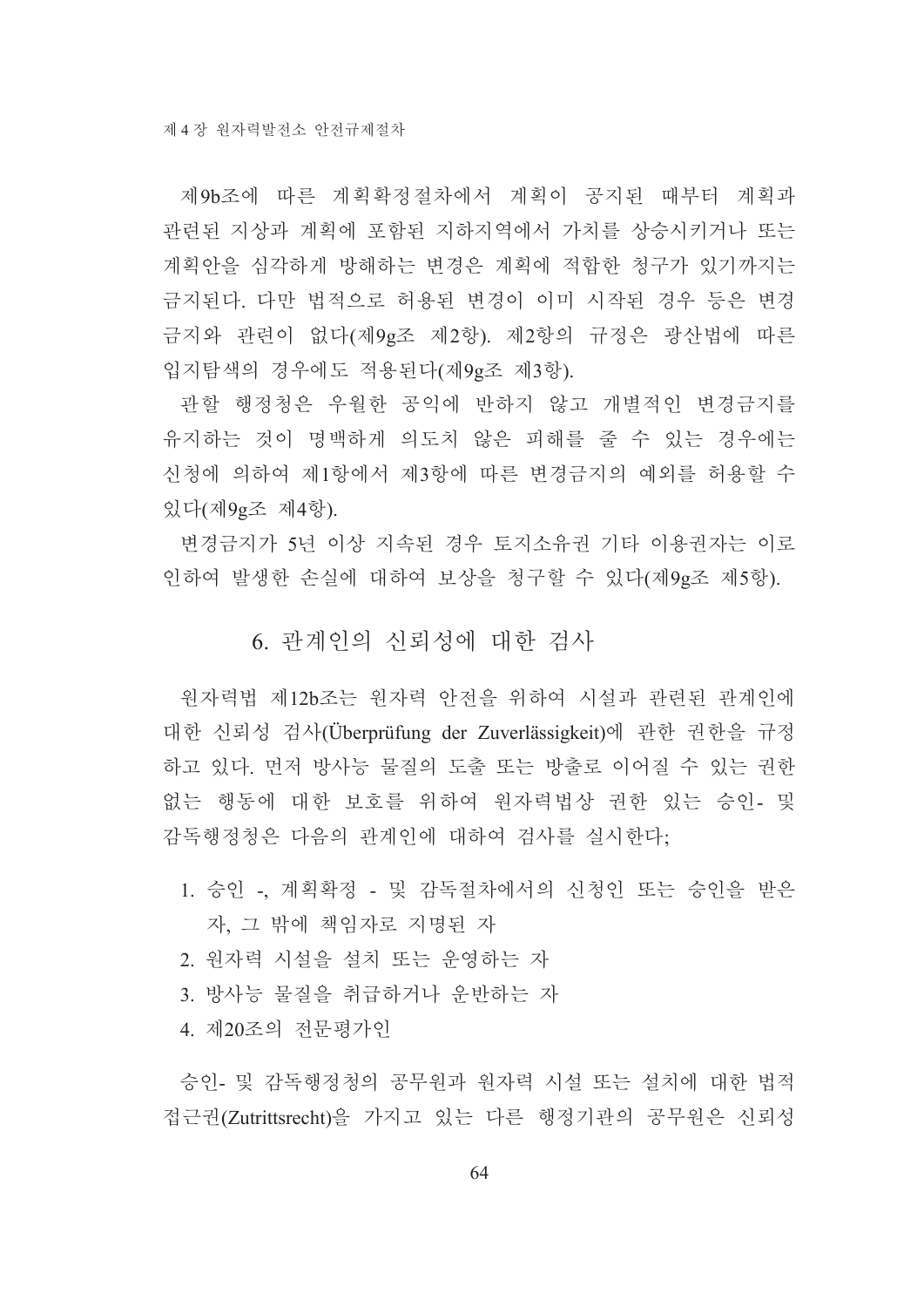검사에서 제외된다(제12b조 제1항). 신뢰성 검사는 검사를 받는 관계 인들의 사전 동의를 얻어야 한다(제12b조 제2항).

검사를 위하여 관할 행정청은.

- 1. 관계인의 동일성을 심사하거나.
- 2. 연방과 주의 경찰집행 및 헌법수호기관, 필요한 경우에는, 군사 정보비밀 첩보기관(Militäarischer Abschirmdienst), 연방 비밀정보 기관(Bundesnachrichtendienst), 관세범죄청에 대하여 현존하는, 신뢰 성을 판단하는 데 중요한 의미가 있는 사실을 문의하거나,
- 3. 구 동독 국가첩보기관에 대한 자료를 담당하는 연방수임관에 대 하여, 관계인이 1979년 이전 출생으로 위 첩보기관에서의 활동에 관한 근거가 있는 경우, 위 첩보기관에서 주직 또는 비공식적으로 활동했는지를 확인하기 위하여 문의하거나,
- 4. 연방중앙기록부법(Bundeszentralregistergesetz)에 따른 연방중앙기록부 또는 행정기관의 인사고과표에서 무제한적으로 정보를 가져오거나.
- 5. 외국인의 경우 개별적으로 필요하면 외국인중앙기록부에서의 정보를 전달해 줄 것을 요청하고 관할 외국인행정기관에 현존하는, 신뢰성을 판단할 중요한 의미가 있는 자료를 요청할 수 있다.

할 수 있다(제12b조 제3항).

관계인의 신뢰성을 의심할만한 사실상의 근거가 있는 경우 관할 행정청은 추가적으로,

- 1. 형사소추행정기관이나 형사법원 등에 정보제공을, 의심이 지속 하여 존재하는 경우에는 서류열람을 요청하거나,
- 2. 전쟁무기, 폭약 등 위험물과 관련된 법의 시행에 권한이 있는 행정기관에 대하여 문의하거나, 만약 의심이 지속되는 경우에는 관계인을 넘어 관할 행정지관에서 시행된 문서를 열람하거나,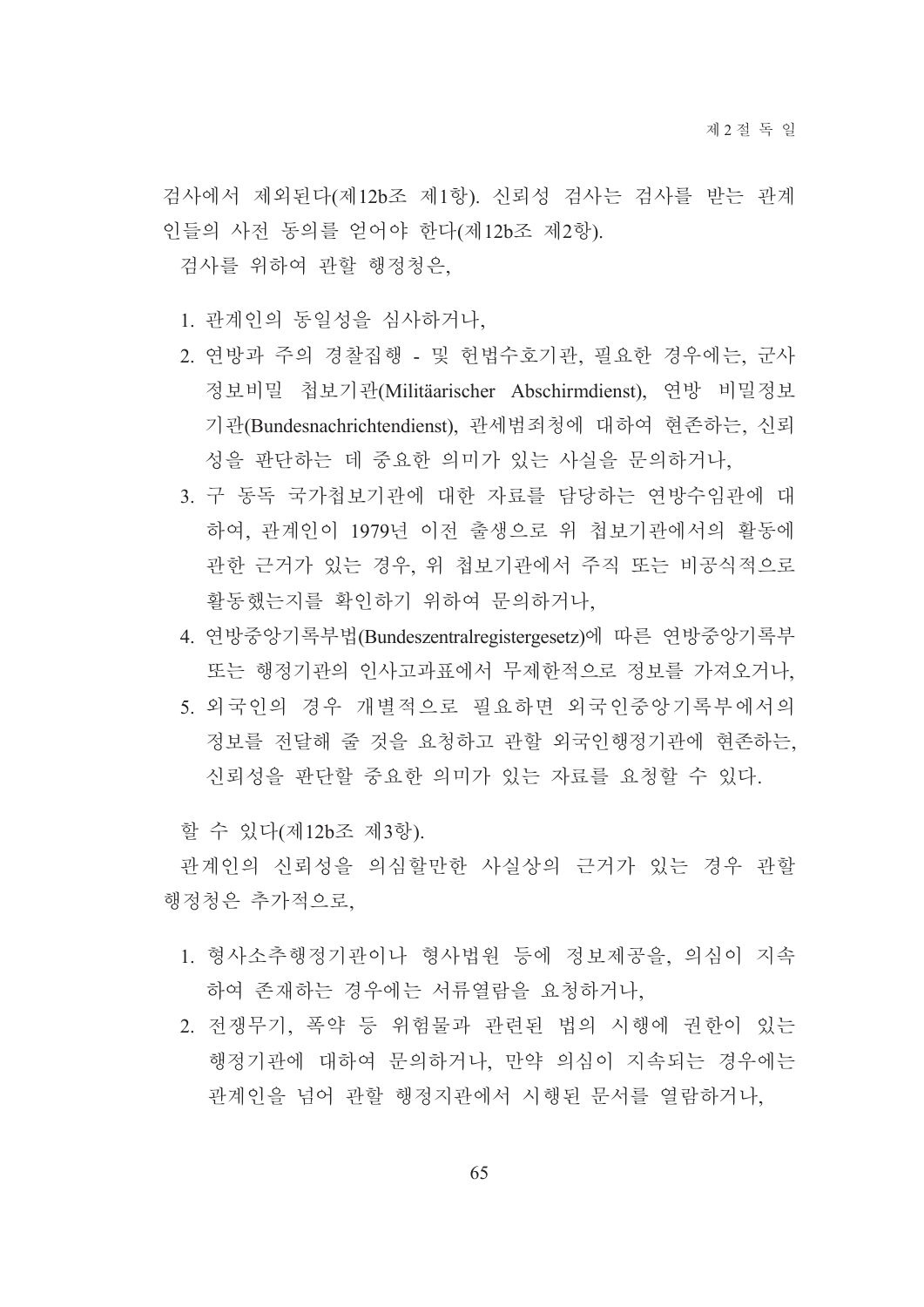3. 방사능 물질의 운반에 대한 승인절차에서 운전적성기록부에서 정보를 가져올 수 있다(제12b조 제4항).

관할 행정청은 가져온 자료를 근거로 신뢰성에 의심이 있는 경우에는 관계인에게 진술할 기회를 부여한다(제12b조 제5항). 관할 행정청은 검사를 위하여 수집된 자료를 검사목적상 필요한 한도 내에서 가공 하거나 이용할 수 있다(제12b조 제6항).

연방과 주의 헌법수호기관, 군사정보비밀 첩보기관, 연방 비밀정보 기관, 연방범죄청, 관세범죄청 및 관할 외국인행정기관은 관할 행정청의 검사요청이 있었던, 신뢰성 판단에 중요한 의미를 가지는 정보를 즉시 관할 행정청에 알려야 한다(사후보고). 이 기관들은 이와 같은 목적으로 개인의 인적 정보 및 관련 자료의 출처를 저장할 수 있다 (제12b조 제7항). 관할 행정청은 신뢰성 검사의 목적으로 저장한 개인 정보를 늦어도 5년 안에, 결정이 있고난 후에는 6개월 안에 삭제하여야 한다. 거부결정 또는 결정의 취소 철회가 있을 경우 관할 행정청은 사후보고의무기관에 이를 알려야 하고, 이 기관들은 이 사실을 알게된 후 즉시 요청 · 요청에 대한 답변 · 그밖에 이와 관련하여 저장된 개인 정보를 삭제하여야 한다. 그 외에는 사후보고의무기관은 신뢰성 검사의 목적으로 저장한 개인정보를 늦어도 5년 안에, 요청에 따른 답변이 있고난 후 6개월 안에 삭제하여야 한다(제12b조 제8항).

## 7. 내용제한(Inhaltliche Beschräkungen), 부관, 철회,  $\mathbb{H}^{\lambda}$  (Bezeichnung als Inhaber einer Kernanlage)

원자력법령에 따른 승인 및 일반 허가(allgemeine Zulassungen)는 특별한 예외를 제외하고는 문서의 형태로 하다. 여기에는 제1조의 목적을 달성 하기 위하여 내용적 제한이 가해지거나 부관을 붙일 수 있다. 제1조의 목적달성에 필요한 것인 한 사후에 부관을 붙일 수도 있다. 일부 예외를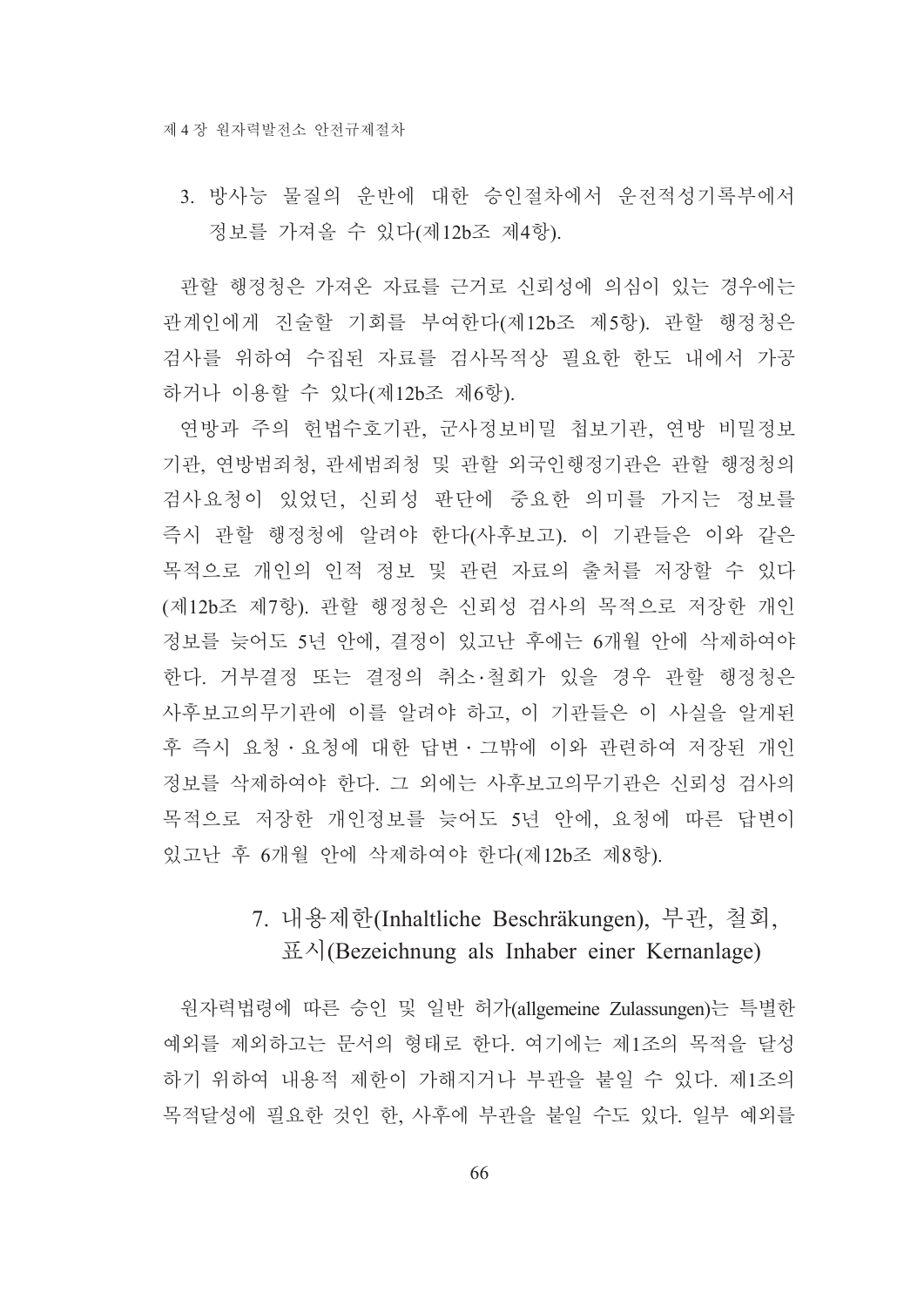제외하고는 승인에는 기한을 붙일 수 있다(제17조 제1항).

승인 및 일반 허가는, 발급시의 요건을 갖추지 못한 경우에는, 취소 될 수(zurückgenommen) 있다(제17조 제2항).

승인 및 일반 허가는 다음의 경우 철회될 수 있다(제17조 제3항);

- 1. 승인 후 2년이 지나도록 아무런 행위가 없는 경우
- 2. 사후에 요건이 누락된 경우로서 이에 대한 적정한 기한 내의 시정이 불가능한 경우
- 3. 법령·법령에 근거한 명령이나 조치·결정 등을 심각하게 또는 반복적으로 위반하거나 사후부관을 준수하지 않고 이에 대한 적정한 기한 내의 시정이 불가능한 경우
- 4. 적정하게 정해진 사후기간 내에 적절한 증명이나 안전성검사에 대한 결과를 제출하지 아니한 경우

승인이나 일반 허가는 법에 따른 보호를 위한 배려 규정에 상응하는 조치를 취하지 못하거나, 종업원·제3자 또는 공중에 대한 심각한 위험으로 인하여 필요한 경우에도 철회될 수 있다(제17조 제4항 및 제5항 참조).

원자력시설의 운영에 대하여 권한이 있는 행위에 대한 승인을 하는 경우 승인을 받은 자는 승인결정문에 명백히 원자력시설의 소유자로 표시되어야 한다(제17조 제6항).

#### 8. 국가감독(Staatliche Aufsicht)

방사능 물질의 취급 및 운반, 제7조에서 제11조 제1항 제2호에 규정된 종류의 시설의 설치 · 운영 · 소유, 제11조 제1항 제3호에 규정된 종규의 시설 · 도구 · 장치의 처리 및 운반 이러한 물질 · 시설 · 도구 · 장치 · 목적에 부합하는 방사능 물질의 추가, 물질의 활성화 및 제11조 제1항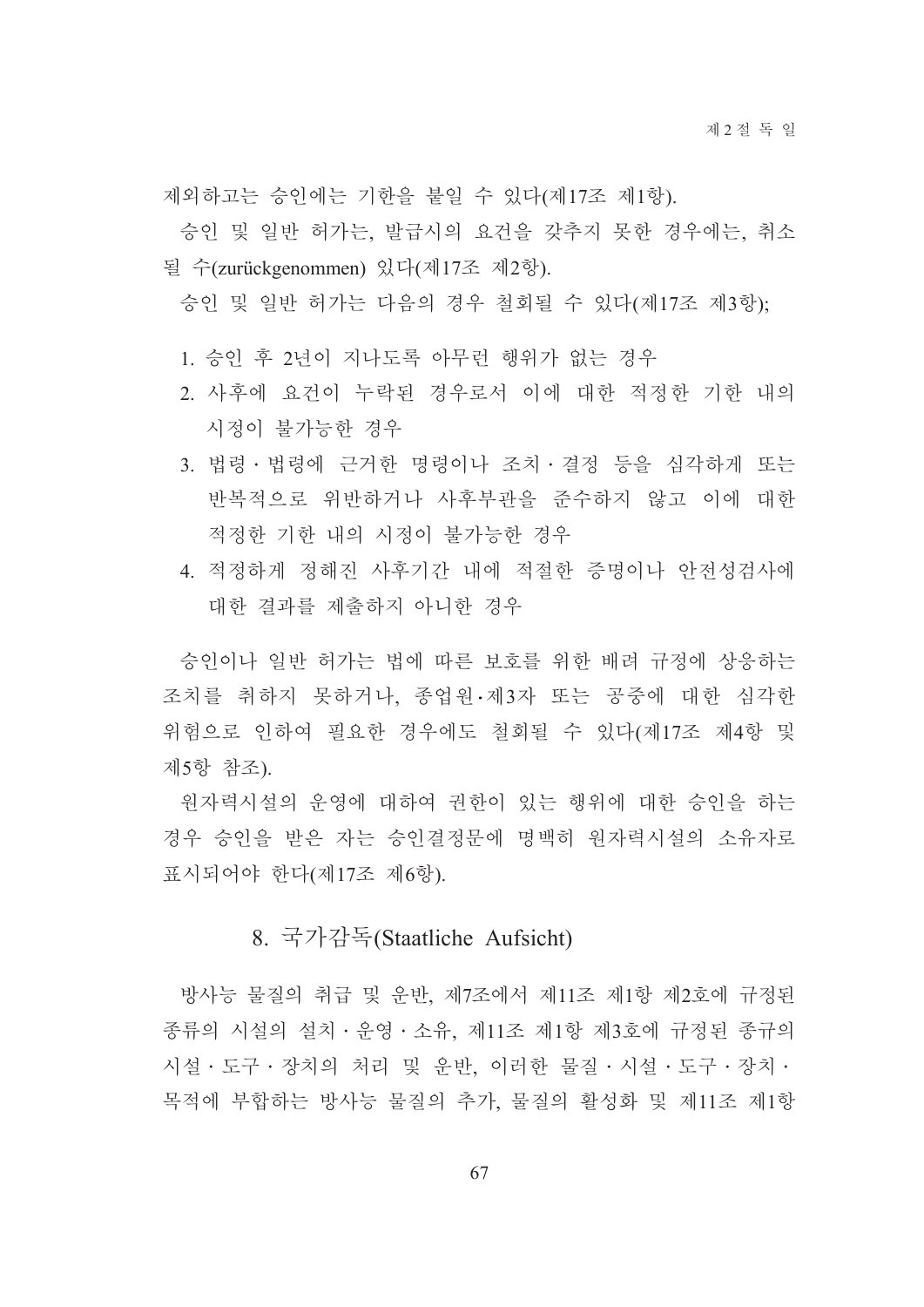제7호의 작업은 국가의 감독을 받는다. 감독청은 특히, 이 법령 · 법령에 근거한 감독청의 명령이나 조치 • 승인이나 허가결정에서 정한 내용에 대한 위반사항과 사후부관의 준수 여부를 감독한다. 원자력안전 및 방사선보호에 권한 있는 연방행정부는 제22조에서 제24조에 정한 권한 행정청으로부터 전달받은 정보로서 이 법령의 반출입규정 · 법령에 근거한 감독청의 명령이나 조치ㆍ승인이나 허가결정에서 정한 내용에 대한 위반사항에 관한 정보가 형사소추과정에서 연방범죄청의 업무수행에 필요한 경우에는 이 정보를 연방내무부에 전달한다(제19조 제1항).

감독청의 수임자, 그에 의하여 제20조에 따라 연관된 전문평가인 또는 다른 연관된 행정기관의 수임자는 방사능 물질, 제7조에서 제11조 제 1항 제2호에 규정된 종류의 시설, 제11조 제1항 제3호에 규정된 종규의 시설 • 도구 • 장치가 있거나 여기에서 기인한 방사선의 영향을 받는 장소 또는 사정에 따라 이와 같은 요건이 존재한다고 인정되는 장소에 수시로 출입하거나 그곳에서 업무수행에 필요한 모든 검사를 수행할 수 있다. 아울러 이와 같은 시설에 책임이 있거나 종사하는 자에게 필요한 정보를 제공할 것을 요구할 수 있다(제10조 제2항).

감독청은 이 법령이나 승인이나 일반 허가결정에서 정한 내용 또는 사후부관에 반하거나 이온화된 방사선의 효과로 생명 · 건강 · 재화에 대한 위험이 발생하는 상태를 제거할 것을 명할 수 있다. 감독청은 특히,

- 1. 어떠한 보호조치를 취하여야 하는지
- 2. 방사선 물질을 감독청이 지정하는 장소에 안전하게 보관하는 것
- 3. 방사능 물질의 취급, 제7조에서 제11조 제1항 제2호에 규정된 종류의 시설의 설치와 운영, 제11조 제1항 제3호에 규정된 종규의 시설 · 도구 · 장치의 취급을 잠정적으로 또는, 필요한 승인을 받지 아니하거나 승인이 철회된 경우에는, 영구히 중지할 것을 명할 수 있다(제19조 제3항).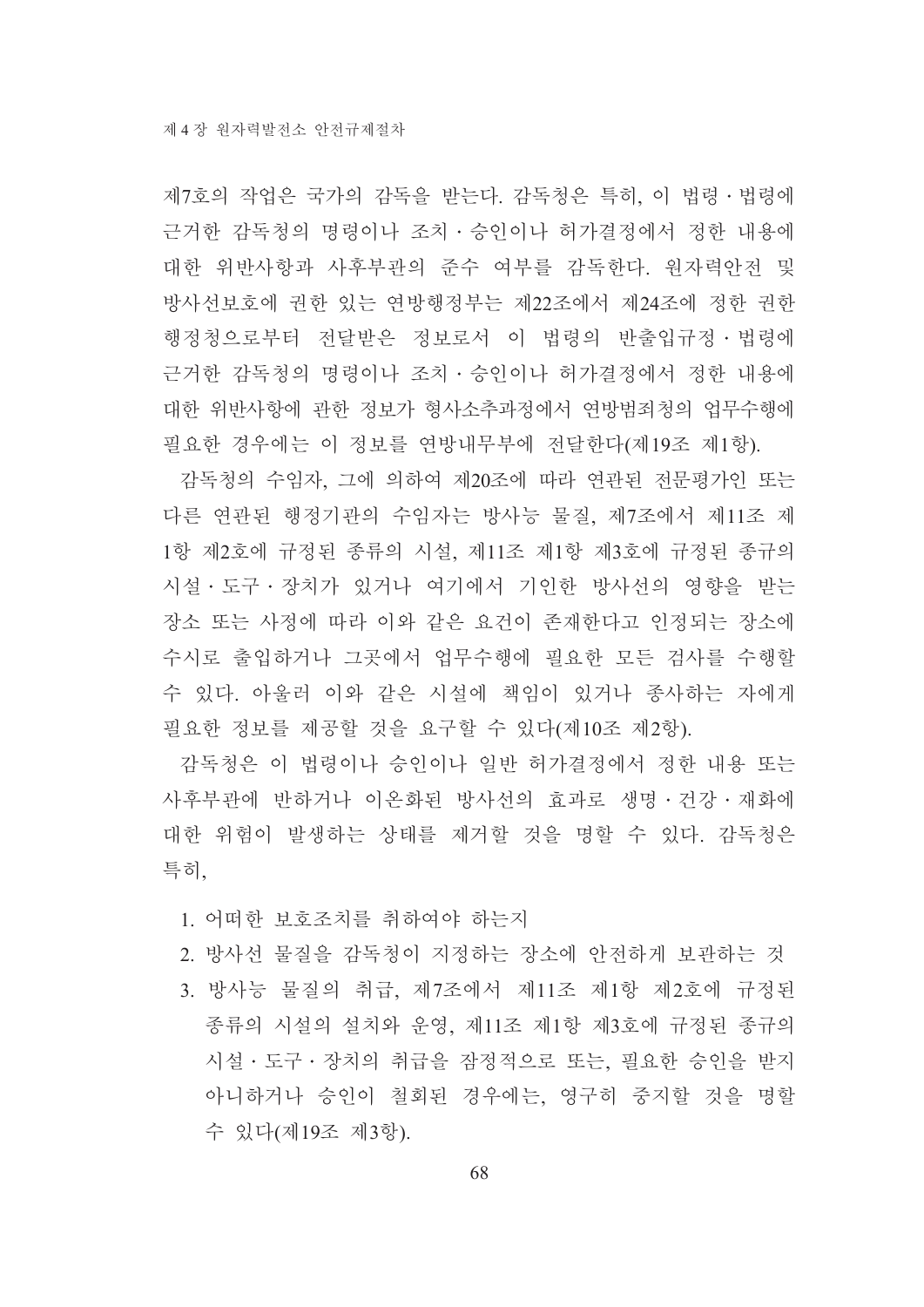다른 법률규정에 따른 감독권한이나 주법에 따른 일반적인 권한은 그대로 적용된다(제19조 제4항). 제1항에서 제4항의 규정은 제9a조 제 3항 제3호에 따라 제3자에 의하여 설치된 시설의 경우에도 적용된다 (제19조 제5항).

## 9. 검사(Überprüung), 평가(Bewertung) 및 지속적 개선 (kontinuierliche Verbesserung)

전기의 영업적 생산을 위한 핵연료 분열시설을 운영하는 자는 시설의 안전검사와 평가를 시행하여야 하고, 이를 기초로 시설의 워자력 안전을 지속적으로 개선하여야 한다. 안전성검사 및 평가의 결과는, 2002년 4월 27일 이후에 시행된 것인 한, 이 법의 부록 4에서 정한 기간까지 감독청에 제출하여야 한다. 부록 4에서 정한 기간 이후에는 매 10년마다 새로운 안전성검사 및 평가결과가 제출되어야 한다 (제19a조 제1항).

승인받은 자가 시설의 우영을 부록 4에서 정한 기간이 경과한 후 늦어도 3년 이내에 영구히 중지하겠다는 것을 감독청 및 승인청에 구속력 있게 설명한 경우에는 안전성검사 및 평가결과의 제출의무가 면제된다. 이 경우 시설의 운영권은 승인받은 자가 제1항의 설명에서 언급한 기간이 지나면 소멸된다(제19a조 제2항).

제2조 제3a항 제1호에 따른 그 밖의 워자력 시설을 운영하는 자는 매 10년마다 각 시설에 대하여 워자력 안전에 대한 검사와 평가를 시행하여야 하고, 시설의 원자력 안전을 지속적으로 개선하여야 한다. 검사 및 평가 결과는 감독청에 제출되어야 한다(제19a조 제3항).

제1항 또는 제3항의 평가에는 사고방지, 사고결과의 완화를 위한 조치에 대한 평가도 포함된다(제19a조 제4항).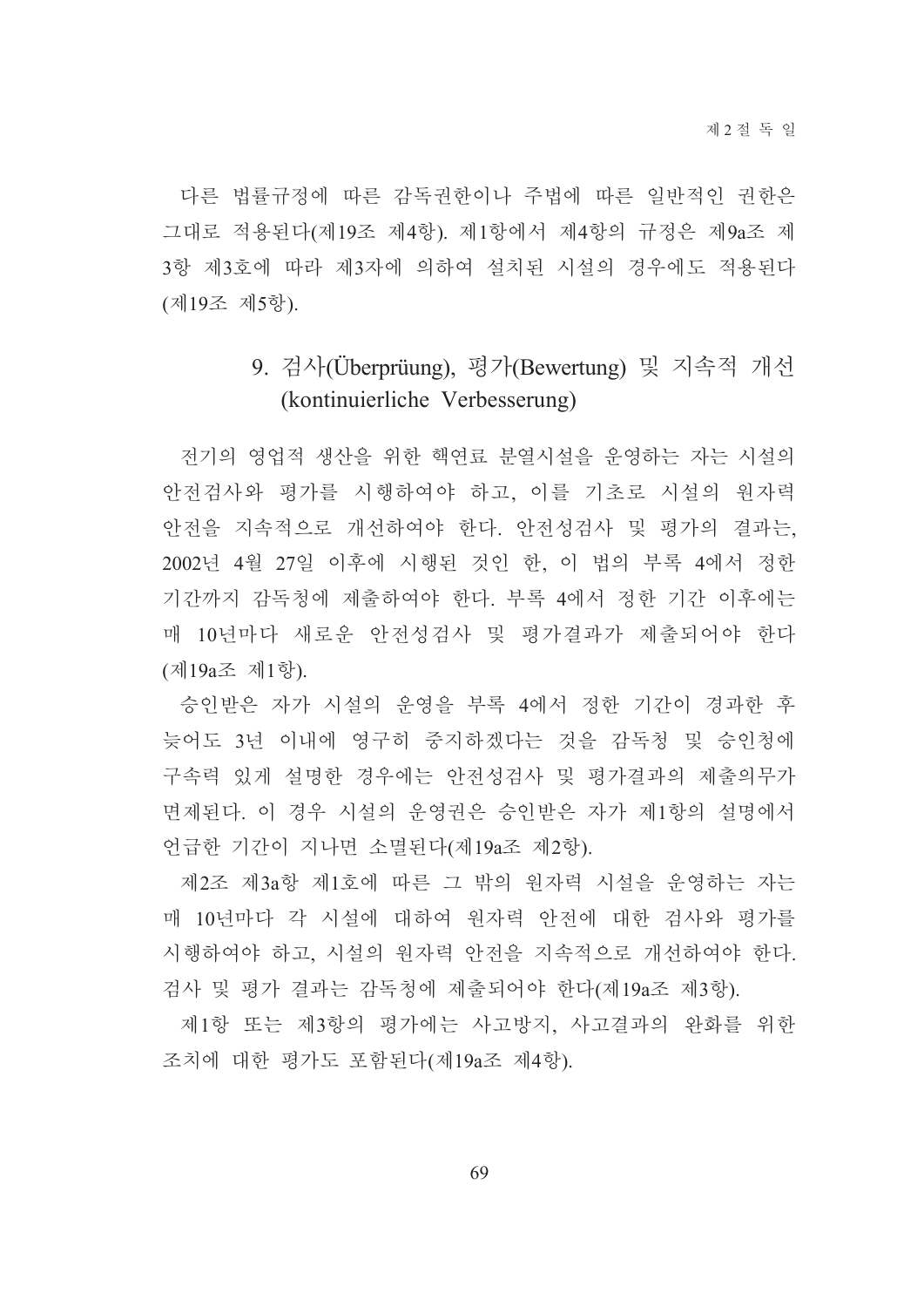## 제5장결론

이상에서는 독일의 ① 원자력발전소 안전규제기관, ② 원자력발전소 안전규제법제의 현황 및 3) 워자력발전소 안전규제의 내용을 검토해 보았다.

먼저 원자력 시설의 안전규제기관과 관련하여, 우리나라의 경우 주무부처는 미래창조과학부이고, 안전규제와 관련하여 가장 중요한 역할을 하는 기관은 국무총리 소속으로 설치되는 워자력안전위워회로 비교적 단조로운 구조인데 비하여, 독일의 경우 연방의 주무행정부는 연방환경부인데, 우선 양 국 주무행정부의 홈페이지를 비교해 보면, 우리나라의 경우 원자력 안전과 관련된 주요 정책이나 내용들이 거의 소개되어 있지 않은 반면, 독일의 경우 원자력 시설의 관리 및 향후 폐기정책에 이르기까지 매우 소상하게 소개해 놓고 있는 점이 상당히 고무적이라고 할 수 있다. 나아가 여방화경부 산하에는 워자력안전 및 방사선방호를 위한 연방기관으로 별도의 연방방사선방호청이 설치 되어 있고, 그 밖에도 연방과 주의 협력을 위하여 워자력에너지를 위한 주 위원회(LAA), 자문기관으로 원자로안전위원회(RSK), 방사선 방호위워회(SSK). 폐기물처리위워회(ESK)가 있는 점. 별도의 여방핵 폐기청 및 다양한 연구기관이 있는 점. 전문가 참여를 통하여 전문가의 전문지식을 행정에 적극 활용하고 있는 점 등이 특징적이라고 할 수 있다.

그 다음으로 워자력 안전규제 법제와 관련하여. 우리나라의 워자력 관련 법률은 약 12개로 약 5개의 법률을 가지고 있는 독일보다 법률 수는 더 많다. 이 가운데 원자력 안전규제와 관련된 우리나라의 법률 로는 원자력안전법ㆍ원자력시설 등의 방호 및 방사능 방재 대책법ㆍ 방사성폐기물 관리법 · 생활주변방사선 안전관리법을 들 수 있는데, 원자력이나 방사선 안전에 관하여는 비교적 최근인 2011년에 와서야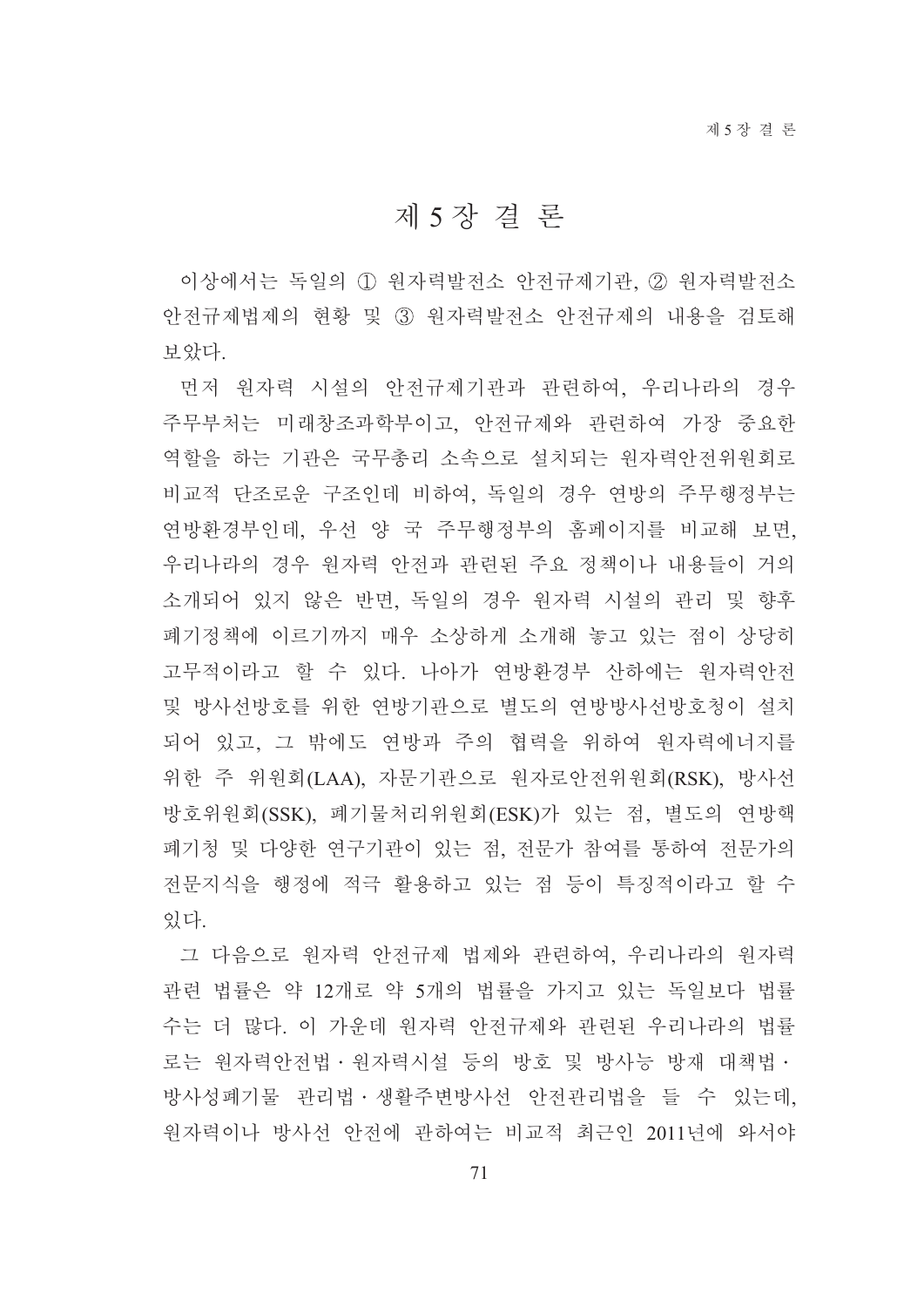입법이 이루어졌다. 독일의 경우 워자력 안전규제에 관한 법률은 원자력법이라고 할 수 있다. 원자력법은 1959년 12월 23일 제정되어 그 후 여러 차례에 걸쳐 개정되었는데, 이 법은 워자력의 평화적 이용, 원자력의 위험으로부터의 보호, 원자력의 안전한 이용을 목적으로 하는 것 이외에 -탈워전정책에 따라- 전력의 영업적 생산을 위한 워자력의 이용을 정해진 대로 종료하는 것도 법의 목적으로 삼고 있다는 점이 특징적이다. 독일의 경우 워자력 안전규제법제의 또 하나의 특징은 법률은 원자력법 하나로 안전규제를 하고 있지만, 사실상 기술의 동적 성격이 강한 안전법분야에서는 법률유보가 어려운 점이 있다는 점에서, 하위 법규명령 이외에도 행정규칙을 포함한 많은 수의 하위법규가 존재한다는 점이다. 따라서 이와 같은 각종 지침 • 추천 등을 비롯한 매우 세밀하게 규정된 수많은 하위법규에 의하여 원자력 안전규제가 철저하게 이루어지고 있다고 할 수 있겠다.

끝으로 안전규제 내용과 관련하여, 대체로 안전규제를 위한 규정들 로는 신고, 허가, 검사, 평가, 보고, 안전을 위한 각종 조치, 허가 등의 취소와 같은 제재적 행정처분 등을 들 수 있는데, 우리나라의 경우 에도 이와 같은 안전규제에 관한 규정들은 두고 있다. 이는 독일의 경우도 마찬가지이다. 독일의 경우 안전규제의 가장 중심적인 역할을 하는 것은 원자력을 이용한 시설의 설치·운영 등에 대한 승인 등을 규정하고 있는 원자력법 제7조인데, 다만 특징적인 점은 독일의 경우 탈원전으로의 정책전환에 따라 원자력법 제7조에서 원자력시설의 승인과 더불어 워자력발전소의 운영권의 소멸, 잔존전력량의 전용, 시설폐지 등도 함께 규정하고 있다는 점이다. 그리고 일정한 원자력 시설의 설치 · 우영 · 폐쇄에 계획확정절차를 밟도록 하고 있는 점. 계획의 실효성보장을 위한 변경금지규정, 원자력 안전을 위한 관계인의 신뢰성 검사, 승인소유자에 대한 검사 • 평가 및 지속적 개선의무부과 등이 우리 법제와 비교할 때 특징적인 규정이라 할 수 있겠다.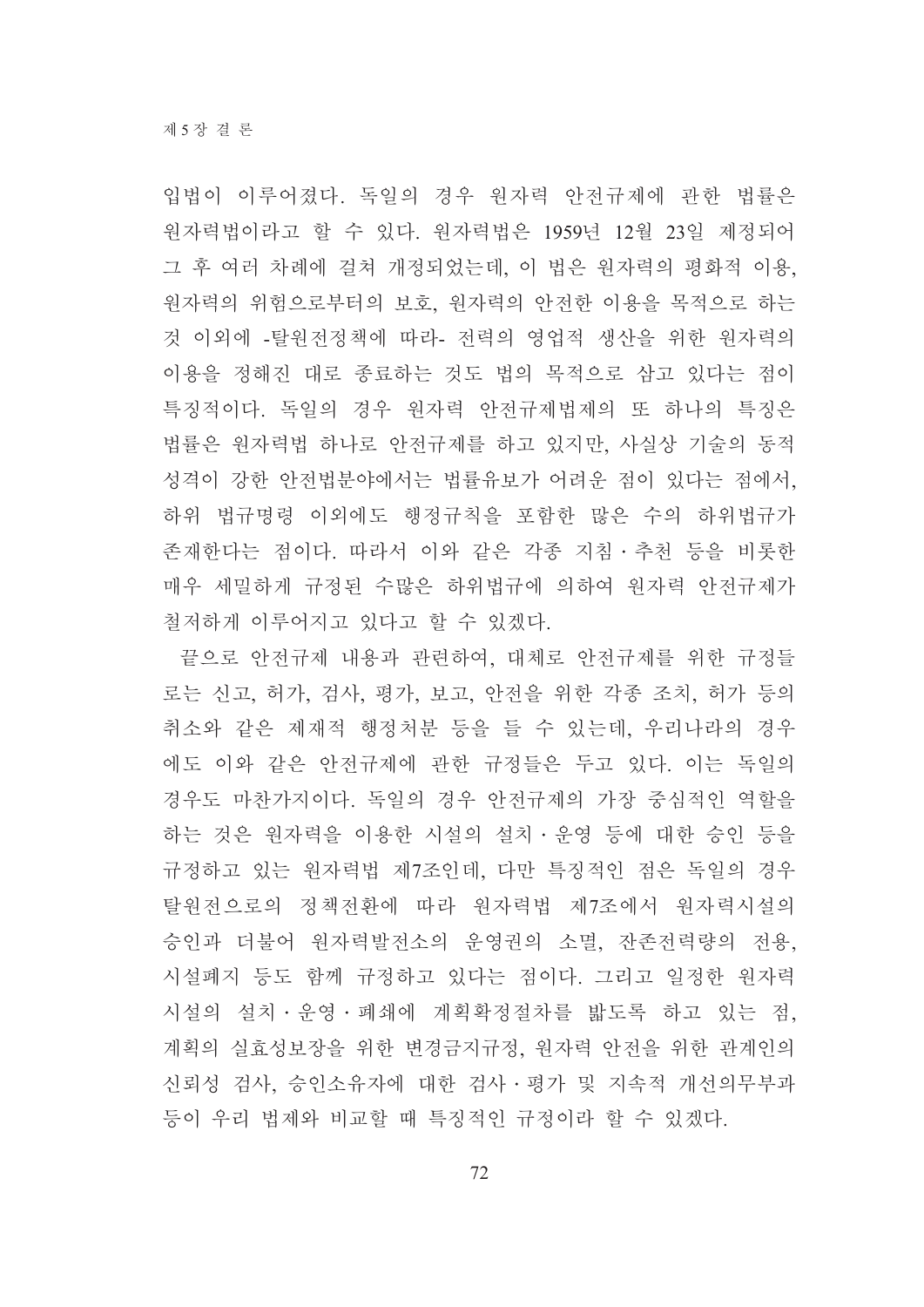요컨대 독일의 경우 원자력의 안전규제를 위한 규정을 통하여 원자 력의 안전한 이용을 도모하면서도, 그 정해진 이용이 끝나는 대로 원자력 시설을 폐쇄하는 것도 원자력 규제의 중요한 목적으로 하고 있다는 점이 특징적이다.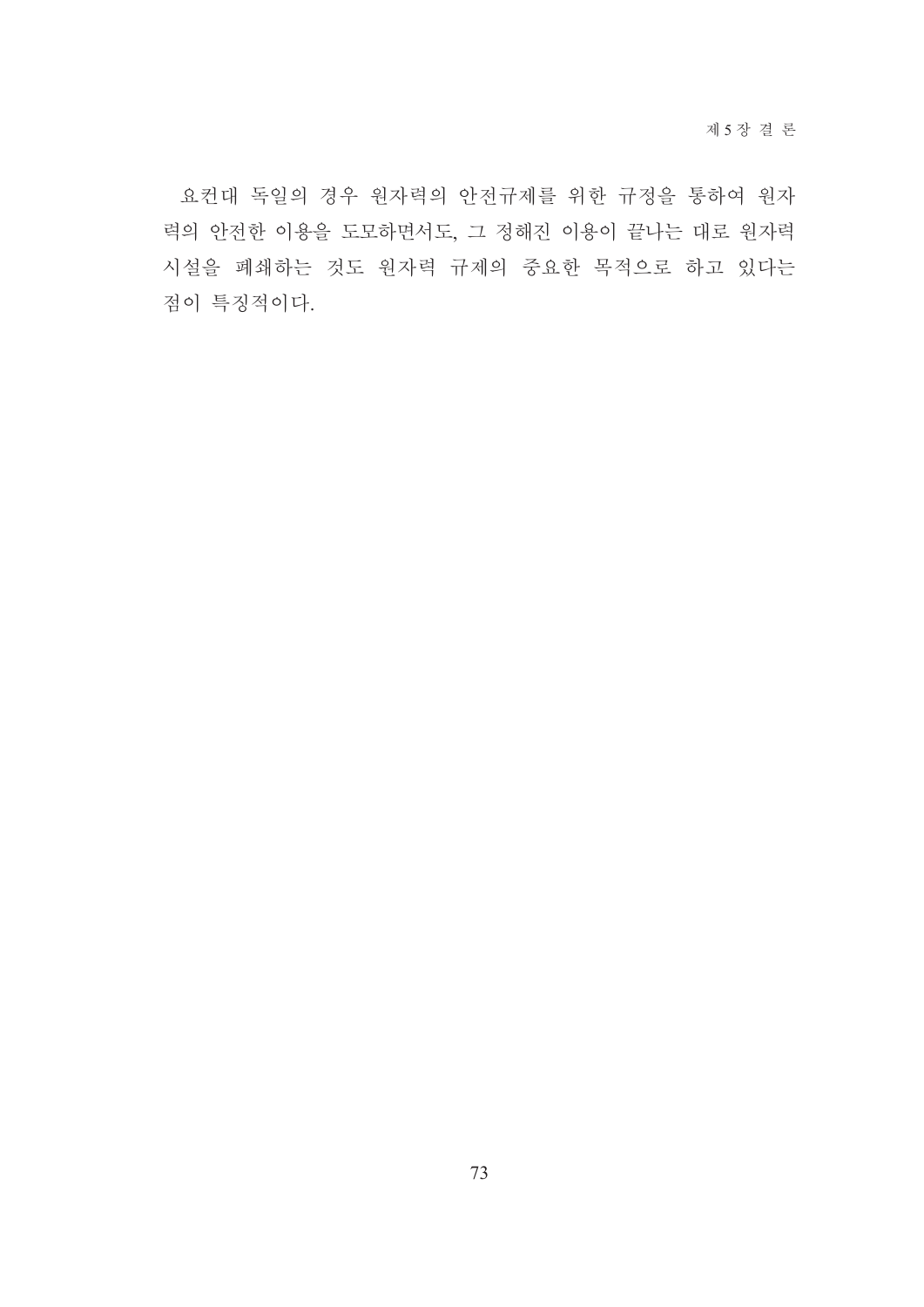## 참 고 무 헌

국회도서관, 독일의 워자력 행정체계, 워자력 발전과 폐기물 관리: 한눈에 보기, Fact book, Vol.35 (서울 : 국회도서관, 2013), 75면. 국회예산정책처. 주요국가의 워자력안전규제조직의 위상과 관할(보고 의무)권, 원자력안전규제시스템 개선방안 연구(서울 : 국회 예산정책처, 2012), 11면 이하.

- 문병효. 독일의 워자력에너지 리스크관리법제. 행정법연구 제30호 (2011년8월), 한국행정법연구소, 1면 이하.
- 문석형, 탈원전과 싸우는 독일[전자자료], 한국과학기술정보연구원, 2013
- 신봉기, 독일의 원전규제법제와 주민참여, 동아법학 제27호 (2000.9), 동아대학교 법학연구소, 1면 이하.
- 안경희, 독일 워자력책임법에 관한 소고, 법학논총 제24권 제1호 통권 제38호 (2011년8월), 국민대학교 출판부, 261면 이하.
- 이병준, 독일원자력법상의 손해배상책임, 법이론과 실무 제5집 (2001.12), 영남민사법학회·영남민사소송법학회, 199면 이하.
- 이상유 워자력 관련법령 체계 개편에 관한 연구 2011 한국법제연 구워.
- 이종영, 독일 원자력법의 체계와 내용, 법학논문집 제24집 제2호 (2000.9), 중앙대학교 법학연구소, 149면 이하.
- 이종영. 독일 워자력법상 방사성폐기물 영구처분의 법적 문제, 토지 공법연구 제4집 (1997.2), 한국토지공법학회, 135면 이하.